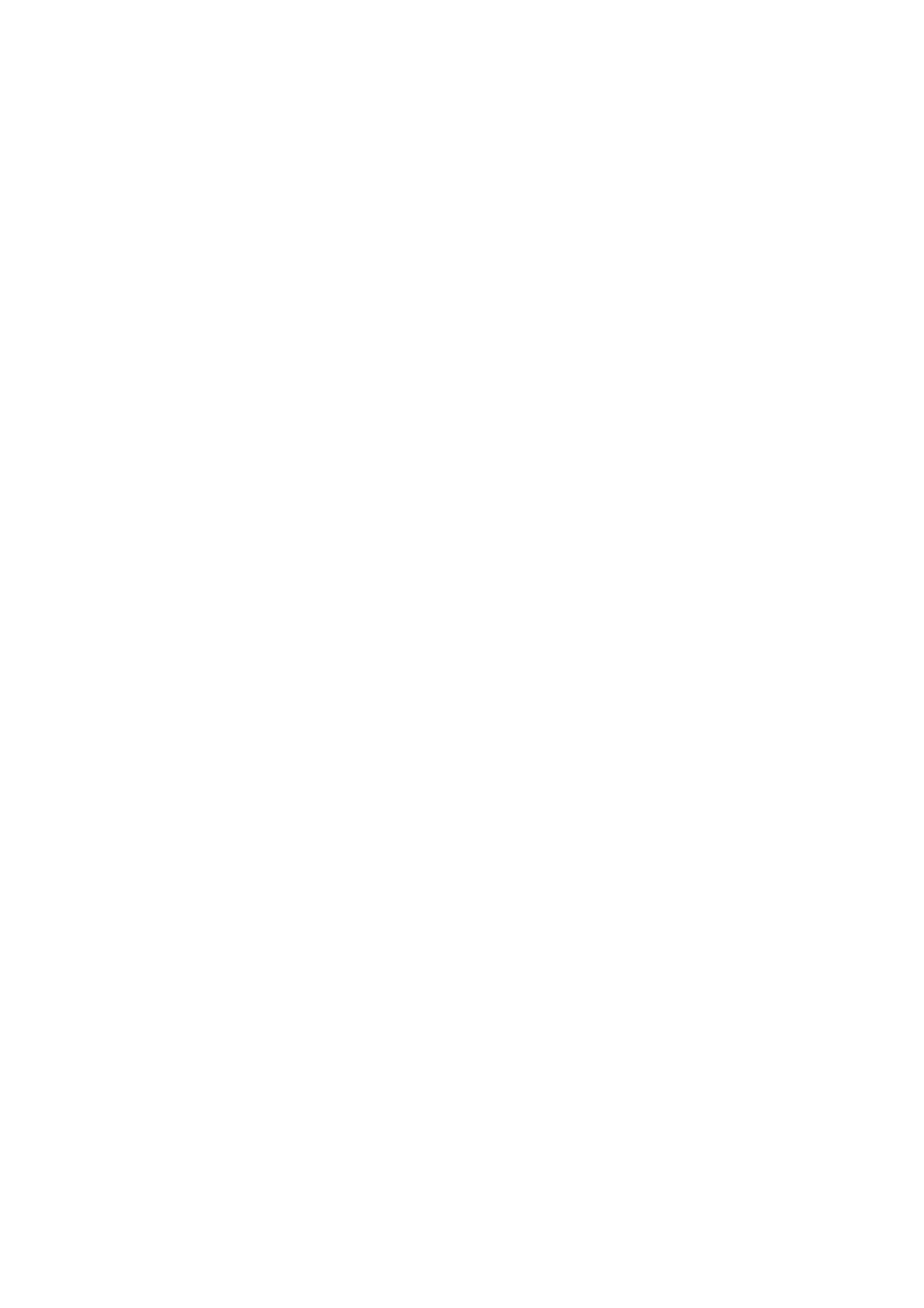# Road Traffic (Drivers' Licences) Regulations 1975

## **Contents**

| 1.               | Citation                                             | $\mathbf{1}$   |
|------------------|------------------------------------------------------|----------------|
| 2.               | Interpretation                                       | $\mathbf{1}$   |
| 3.               | Driver's licence vehicle classifications             | $rac{5}{5}$    |
| $\overline{4}$ . | Classes of vehicles covered by driver's licence      |                |
| 4A.              | Motor vehicles used to demonstrate an ability to     |                |
|                  | control a class                                      | 5              |
| 4B.              | Prerequisite driver's licences                       | 6              |
| 4C.              | Driver's licences under sections 48D and 48E         | 6              |
| 4D.              | Minimum age for moped licence                        | 6              |
| 4E.              | Requirements prescribed under section $42(2)(c)$     | $\sqrt{ }$     |
| 5.               | Carrying passengers for reward                       | $\overline{7}$ |
| 5A.              | Period of licence                                    | 10             |
| 5B.              | Prescribed classes of licence conditions or          |                |
|                  | limitations                                          | 11             |
| 5C.              | Prescribed notations                                 | 11             |
| 5D.              | Trailer towing limits                                | 12             |
| 6.               | Endorsement on probationary licence document         | 12             |
| 8.               | Forms                                                | 12             |
| 8A.              | Proof of identity and residential address in this    |                |
|                  | State of applicant for grant or renewal of a licence | 13             |
| 9.               | Duplicate licence document                           | 13             |
| 9A.              | Replacement of licence by licence document in        |                |
|                  | new form                                             | 13             |
| 10.              | Offences prescribed for s. 103                       | 14             |
| 11.              | Points for various offences                          | 14             |
| 12.              | Period of suspension, etc.                           | 15             |
| 12A.             | Service of notice of disqualification                | 15             |
|                  |                                                      |                |

Ceased on 30 Jun 2008 Version 07-k0-06 **Dealer in the UP of Allen Ceased** on 30 Jun 2008 Extract from www.slp.wa.gov.au, see that website for further information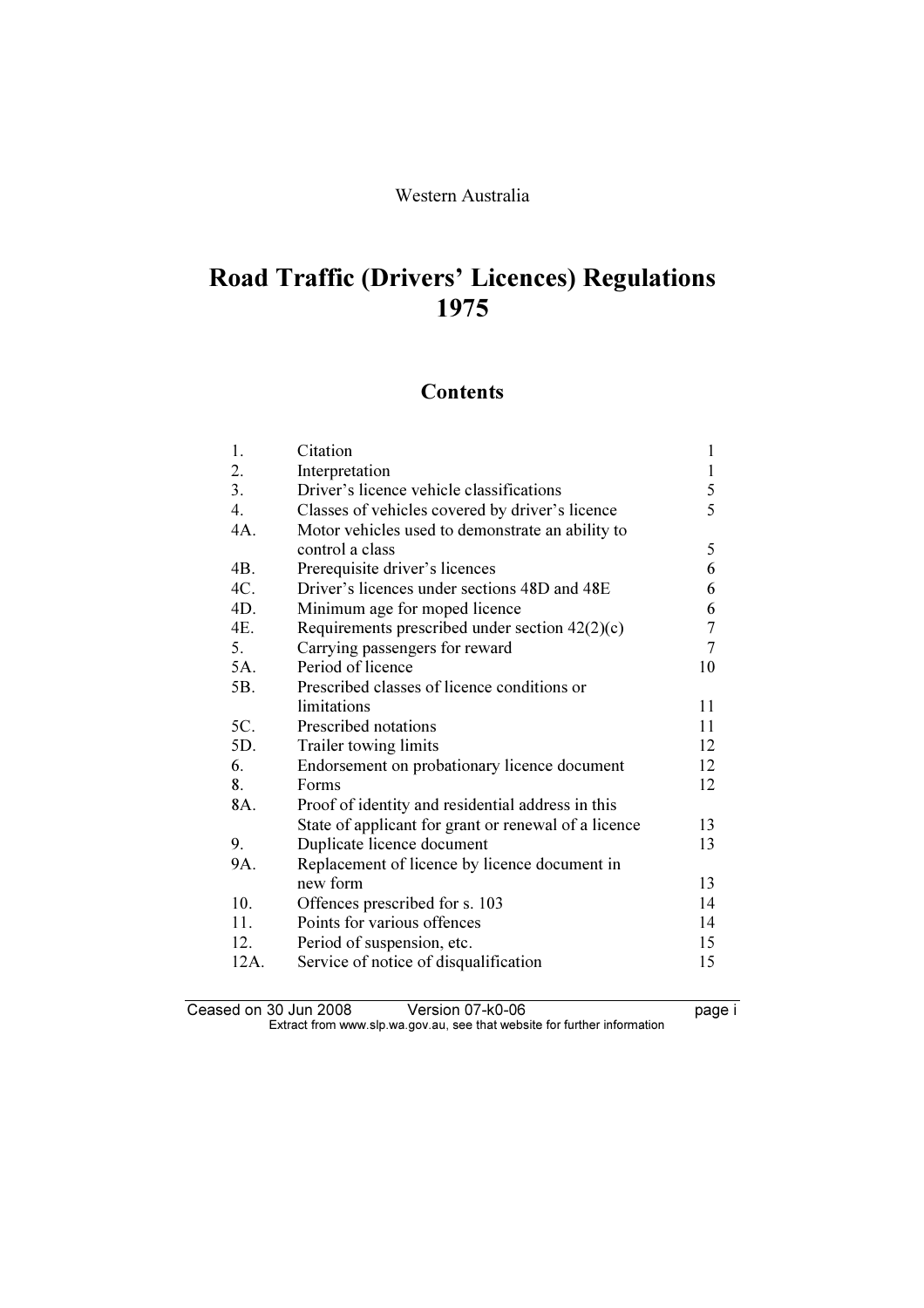| 12B.         | Learner's permit                                                                    | 15       |
|--------------|-------------------------------------------------------------------------------------|----------|
| 12C.         | Driving instructors prescribed under                                                |          |
|              | section $48C(1)(b)$                                                                 | 16       |
| 13.          | "P" plates                                                                          | 17       |
| 14.          | Drivers, 75 years or more                                                           | 18       |
| 14B.<br>15E. | Driving tests                                                                       | 19<br>19 |
| 16.          | <b>Statutory declarations</b><br>Change of address                                  | 20       |
| 17.          | Duty to reveal things that might impair ability                                     | 20       |
|              | Schedule 1 — Classification of motor                                                |          |
|              | vehicles                                                                            |          |
|              | Schedule 2 — Scope of a driver's<br>licence                                         |          |
|              | Schedule 3 – Motor vehicles used to<br>demonstrate an ability to control<br>a class |          |
|              | Schedule 4 — Prerequisite driver's<br>licences                                      |          |
|              | Schedule 5 — Vehicle running costs                                                  |          |
|              | Schedule 6 - Prescribed classes of<br>licence conditions or limitations             |          |
|              | Schedule $7 -$ Trailer towing limits                                                |          |
| 1.           | Motor vehicles of class C or class LR                                               | 29       |
| 3.           | Motor vehicles of class MR                                                          | 29       |
| 4.           | Motor vehicles of class HR                                                          | 29       |
| 5.           | Motor vehicles of class HC                                                          | 30       |

page ii Version 07-k0-06 Ceased on 30 Jun 2008 Extract from www.slp.wa.gov.au, see that website for further information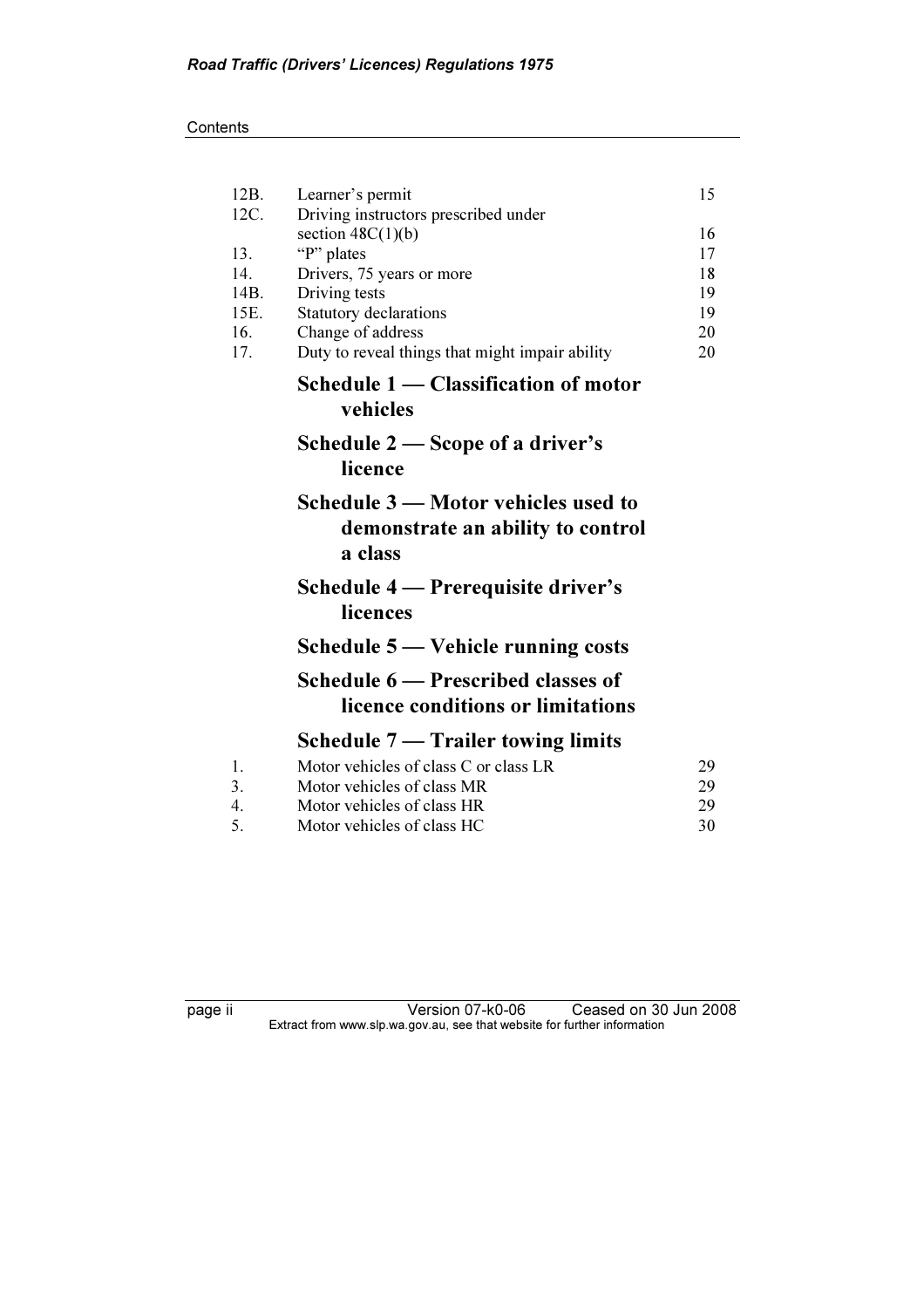**Contents** 

Schedule 8 — Forms

## Schedule 9 — Offences prescribed for section 103 of the Act

Schedule 10 — Prerequisites for the grant of a learner's permit

**Notes** Compilation table 37

Ceased on 30 Jun 2008 Version 07-k0-06 **Page iii** Extract from www.slp.wa.gov.au, see that website for further information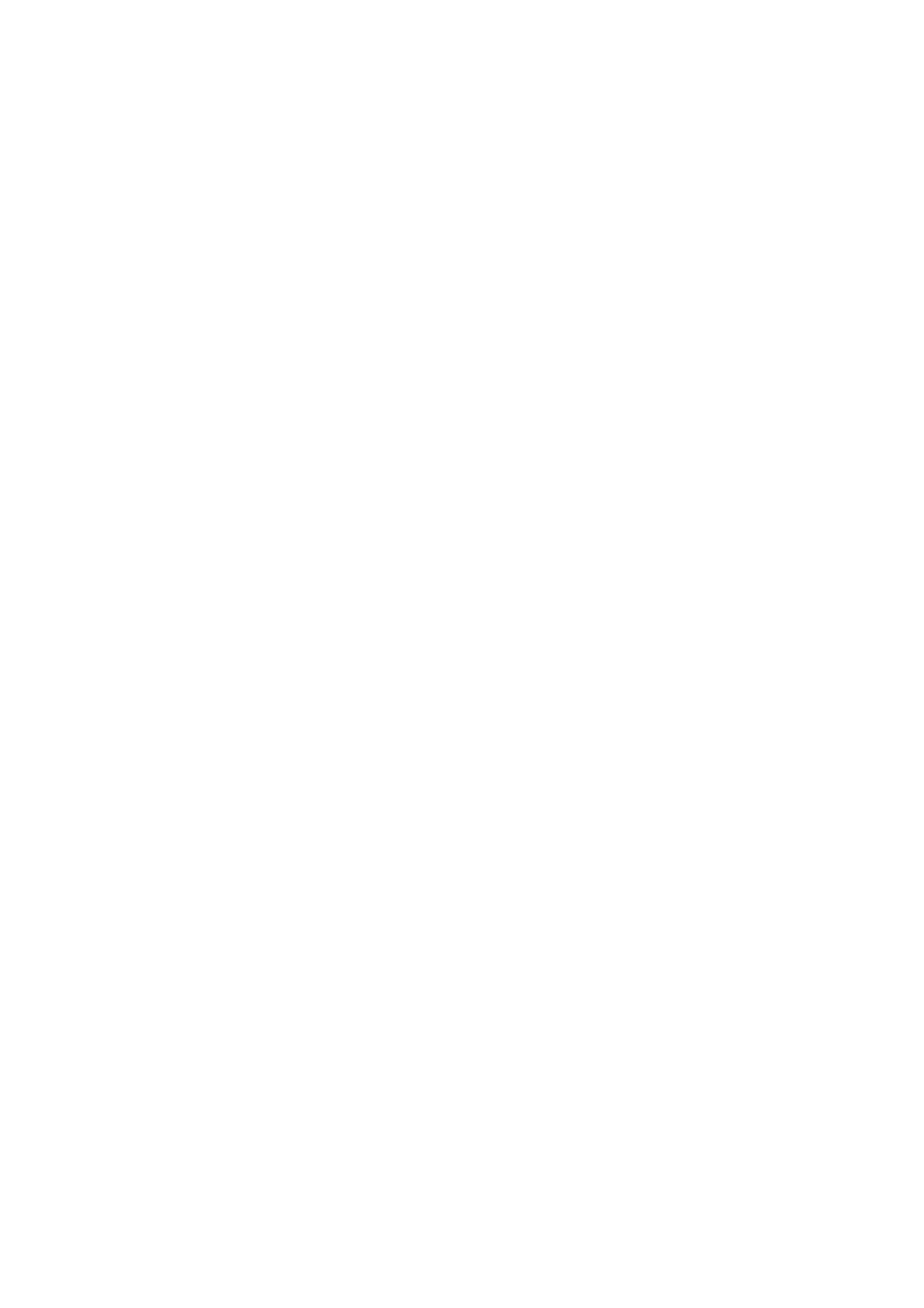Western Australia

Road Traffic Act 1974

# Road Traffic (Drivers' Licences) Regulations 1975

## 1. Citation

 These regulations may be cited as the Road Traffic (Drivers' Licences) Regulations 1975 $^1$ .

### 2. Interpretation

(1) In these regulations, unless the contrary intention appears —

"age pension" means an age pension from the Department of Social Security, or the Department of Veterans' Affairs, of the Commonwealth;

"axle" means the axis of rotation of any of the wheels on which a vehicle is or may be driven, regardless of whether the wheel is power driven or freely rotating and regardless of the number of wheels rotating on that axis, and if 2 or more wheels have substantially the same axis of rotation, or intersecting axes of rotation, when the vehicle is being driven in a straight line those wheels are to be regarded as being on the same axle;

"*drive*" includes ride:

"GVM" (which stands for "gross vehicle mass") means the maximum loaded mass of a vehicle —

- (a) as specified by the manufacturer; or
- (b) as specified by the relevant authority if —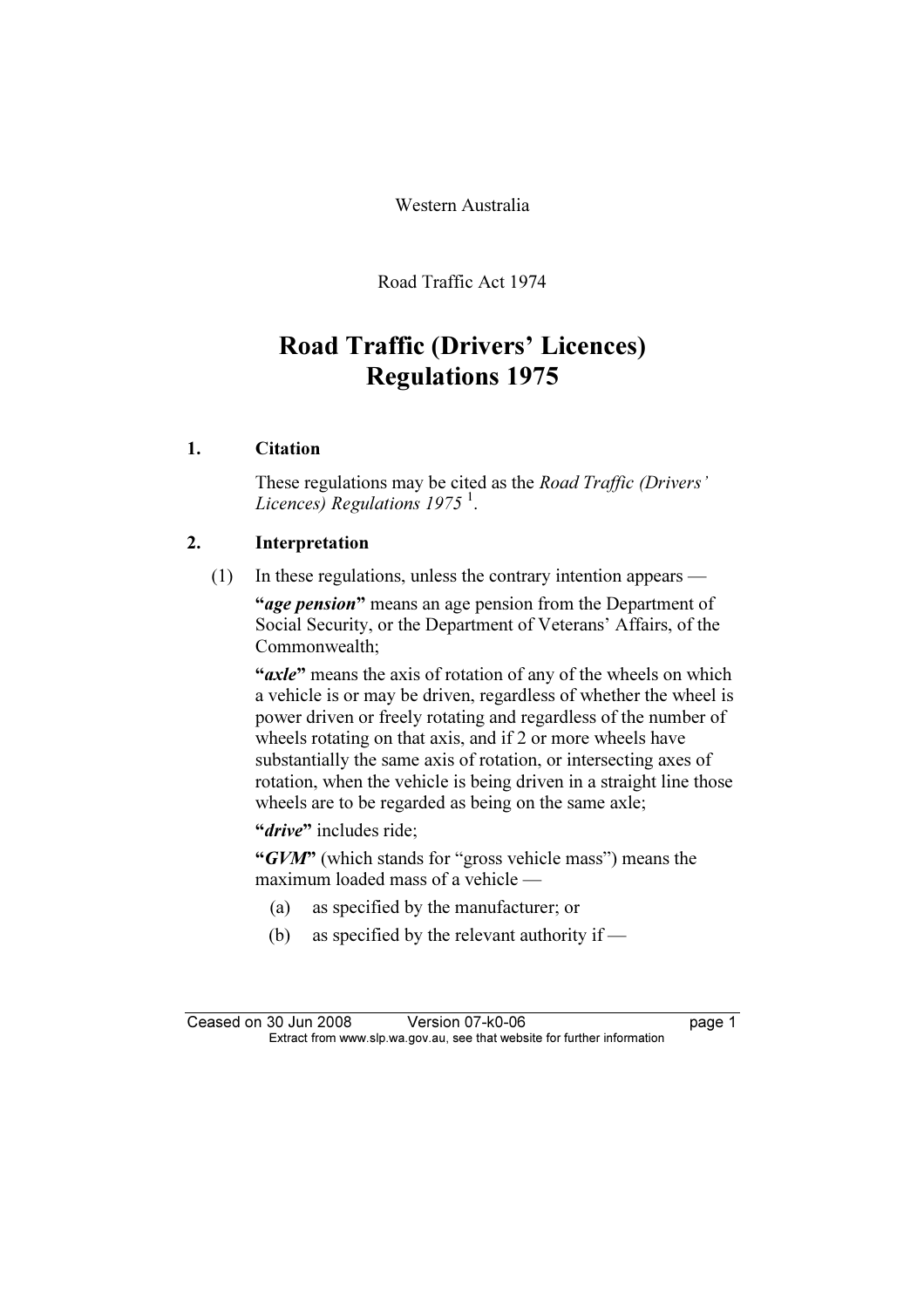- (i) the manufacturer has not specified a maximum loaded mass;
- (ii) the manufacturer cannot be identified; or
- (iii) the vehicle has been modified to the extent that the manufacturer's specification is no longer appropriate;

"*holiday period*" has the meaning given in subregulation  $(2)$ ;

"learner's permit" means a permit under section 48C of the Act;

"*moped*" means a motor cycle that —

- (a) has a propelling engine with an engine capacity not exceeding 50 ml; and
- (b) is designed so as not to be capable of a speed exceeding 60 km/h,

 whether or not it is also capable of being propelled by pedalling, except that it does not include a power assisted pedal cycle;

"*motor carrier*" means —

- (a) a motor vehicle that
	- (i) is designed to travel on 3 wheels; and
	- (ii) has an unladen mass of not more than 1 016 kg; and
	- (iii) is designed with a significant portion of its steering mechanism and other controls similar to those of a motor cycle;
- or
	- (b) a motorised wheelchair other than a motorised wheelchair that is designed so as not to be capable of a speed exceeding 10 km/h;

"*motor cycle*" has the meaning given to that term in the *Road* Traffic (Licensing) Regulations 1975 regulation 3(1);

page 2 Version 07-k0-06 Ceased on 30 Jun 2008 Extract from www.slp.wa.gov.au, see that website for further information

r. 2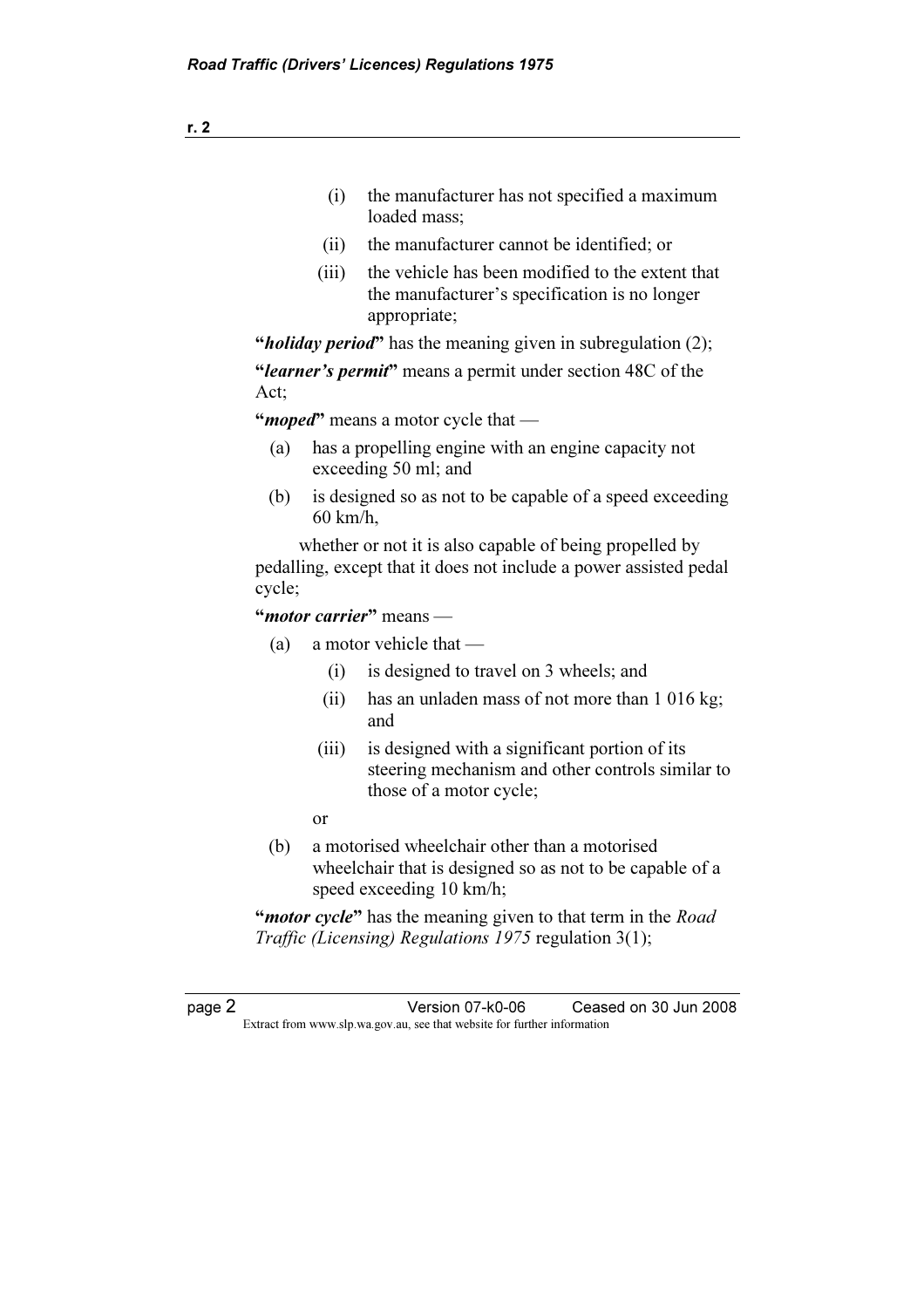"*motor vehicle*" means a self-propelled vehicle that is not operated on rails but does not include a power assisted pedal cycle, and the expression does not include a trailer attached to the vehicle;

"*pension*" means a pension from the Department of Social Security, or the Department of Veterans' Affairs, of the Commonwealth;

"*pensioner concession card*" means a pensioner concession card issued by the Department of Social Security, or the Department of Veterans' Affairs, of the Commonwealth;

"*prime mover*" means a motor vehicle having 2 or more axles and a GVM greater than 8 t, that is built to tow a semi-trailer;

"relevant authority", in relation to a vehicle, means —

- (a) if the vehicle has never been licensed or registered but the vehicle is used or is intended to be used in this State — the Director General;
- (b) if the vehicle was last licensed in this State the Director General; or
- (c) if the vehicle was last licensed or registered in another State or a Territory — the authority in that State or Territory whose functions most nearly correspond to those of the Director General;

"semi-trailer" means a trailer (including a pole-type trailer) that  $has$  —

- (a) one axle group or single axle to the rear; and
- (b) a means of attachment to a prime mover that results in some of the load being imposed on the prime mover;

"seniors' card" means a seniors' card issued by the Office of Seniors' Interests in this State;

"seniors' health card" means a Commonwealth seniors' health card, issued by the Department of Social Security of the Commonwealth;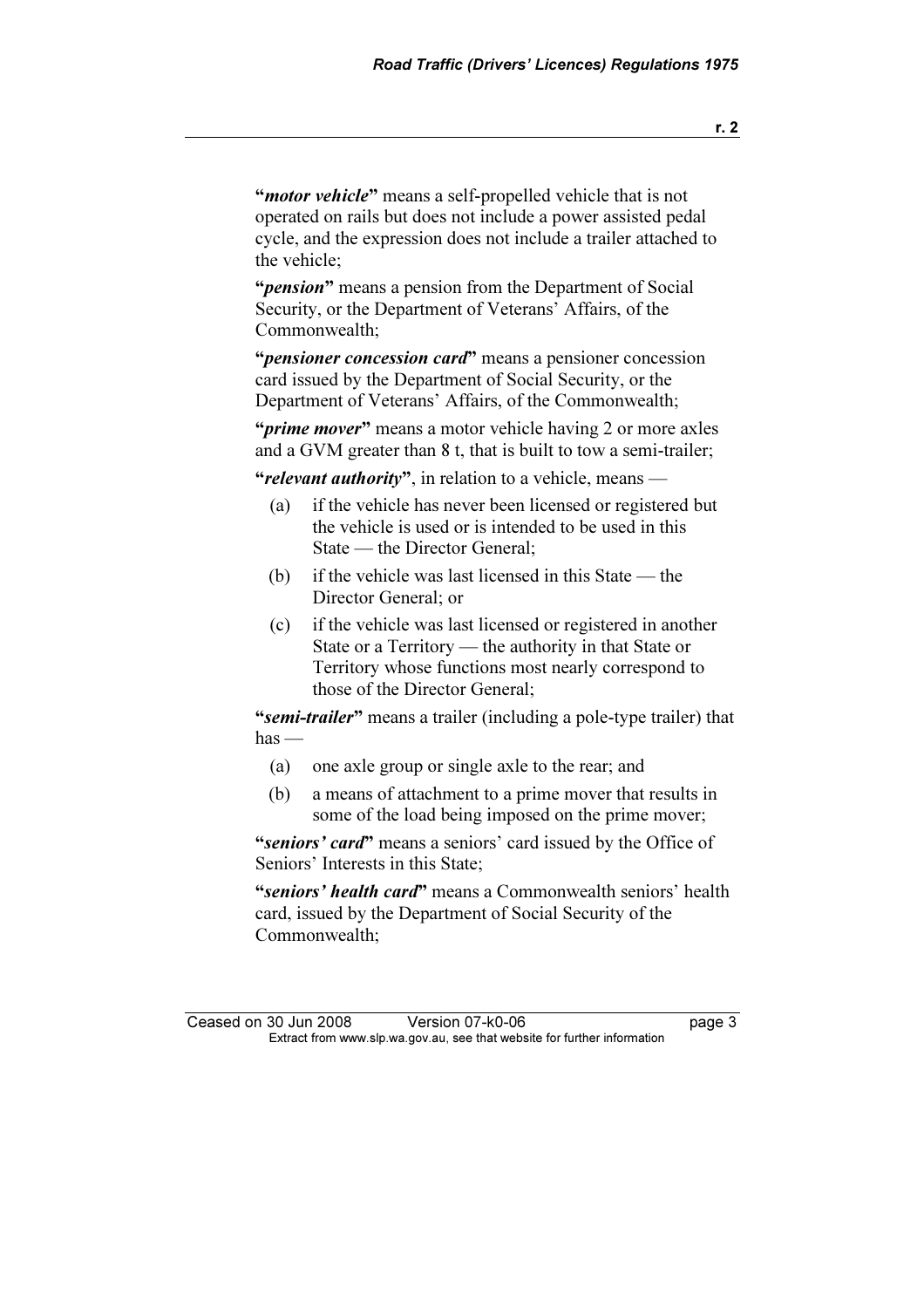"*trailer*" means a vehicle that is built to be towed, or is towed, by a motor vehicle, whether by attachment to the motor vehicle directly or to another trailer towed by the motor vehicle, but does not include a motor vehicle that is being towed;

"weekend" means a Saturday and the following Sunday.

 $(2)$  In this regulation —

"*holiday period*" means —

- (a) a 4 day period, comprising a public holiday specified, or appointed under the power, in the Second Schedule to the Public and Bank Holidays Act 1972 that falls on a Friday or a Monday, together with —
	- (i) (where the public holiday is a Friday) the Thursday before it, and the weekend following it; or
	- (ii) (where the public holiday is a Monday) the Friday before it, and the weekend before it;

and

(b) any period set out in the Table to this subregulation.

#### Table

- 1. The period of Thursday 20 March 2008 to Monday 24 March 2008 (inclusive).
- 2. The period of Friday 19 December 2008 to Sunday 4 January 2009 (inclusive).

 $[Re$  guaragethered in Gazette 24 Nov 1995 p. 5455-6; amended in Gazette 9 Feb 2001 p. 776-7; 15 Jun 2001 p. 2975-6; 8 Jan 2002 p. 37; 8 Mar 2002 p. 944-5; 16 Apr 2003 p. 1239; 12 Dec 2003 p. 5049; 10 Dec 2004 p. 5918; 28 Nov 2006 p. 4914; 8 Feb 2008 p. 321.]

page 4 Version 07-k0-06 Ceased on 30 Jun 2008 Extract from www.slp.wa.gov.au, see that website for further information

r. 3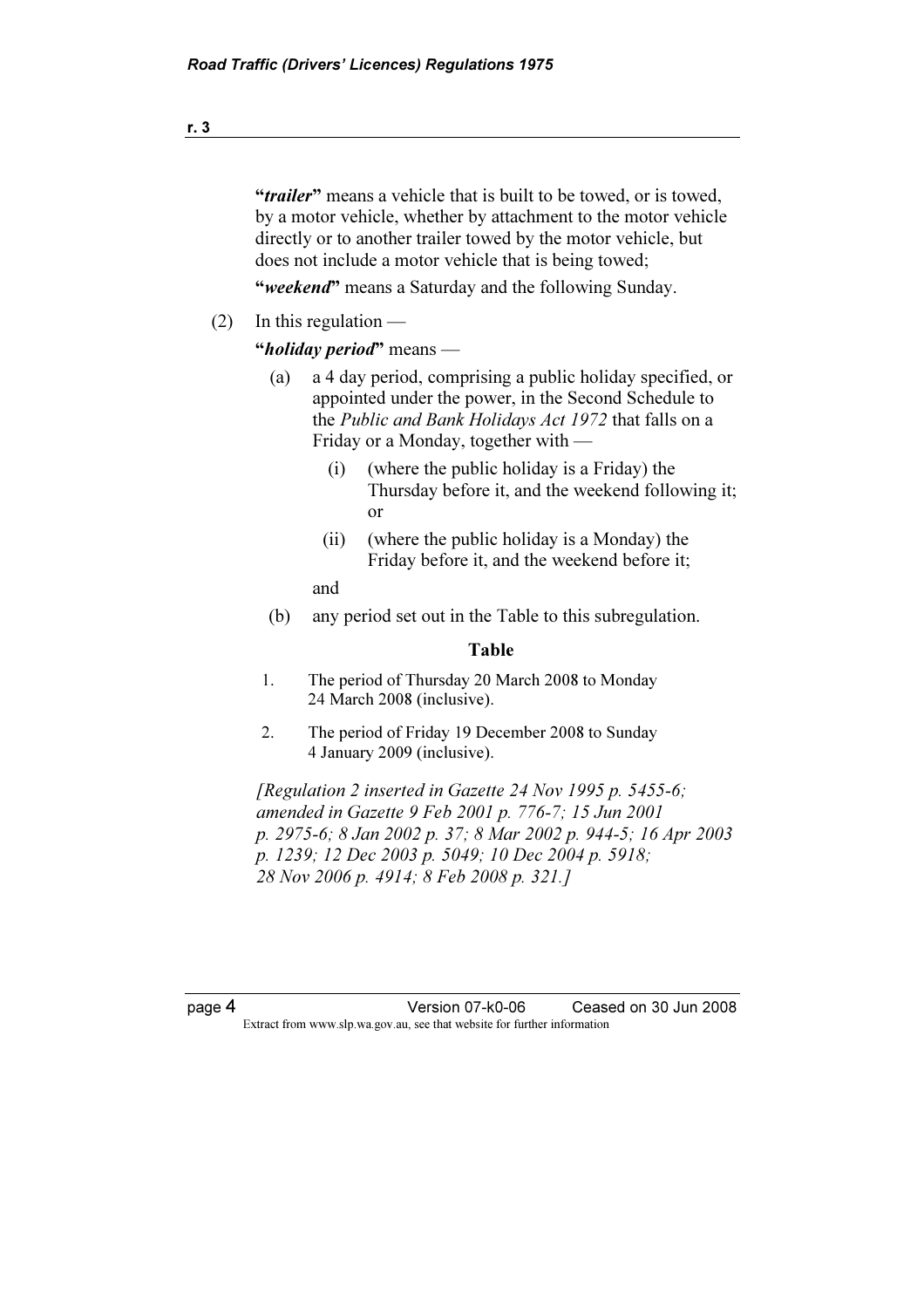### 3. Driver's licence vehicle classifications

- (1) For the purposes of Part IVA of the Act, a motor vehicle described in Schedule 1 column 2 is classified as specified in column 1 opposite that description.
- (2) When Schedule 1 column 2 describes a motor vehicle, it means a motor vehicle of the kind described, whether or not it is attached to a trailer that the motor vehicle may be used to tow according to Schedule 7.

[Regulation 3 inserted in Gazette 9 Feb 2001 p. 777-8.]

### 4. Classes of vehicles covered by driver's licence

 A person who holds a driver's licence for a motor vehicle of a class specified in Schedule 2 column 1 is entitled to drive on a road a motor vehicle of that class and any motor vehicle specified in column 2 opposite that class.

[Regulation 4 inserted in Gazette 9 Feb 2001 p. 778.]

### 4A. Motor vehicles used to demonstrate an ability to control a class

- (1) A person who demonstrates an ability to drive a motor vehicle of a kind described in Schedule 3 column 2 is to be taken to have demonstrated an ability to control the class of motor vehicle specified in column 1 opposite that description.
- (2) A person may use a moped to demonstrate an ability to control class R motor vehicles, however a driver's licence granted on the basis of that demonstration is to be endorsed as of class N.
- (3) A person may use a motor cycle with an engine capacity of at least 100 ml but not exceeding 250 ml to demonstrate an ability to control class R motor vehicles, however a driver's licence granted on the basis of that demonstration is to be endorsed as of class E.

[Regulation 4A inserted in Gazette 9 Feb 2001 p. 778.]

Ceased on 30 Jun 2008 Version 07-k0-06 **Data Constructs** page 5 Extract from www.slp.wa.gov.au, see that website for further information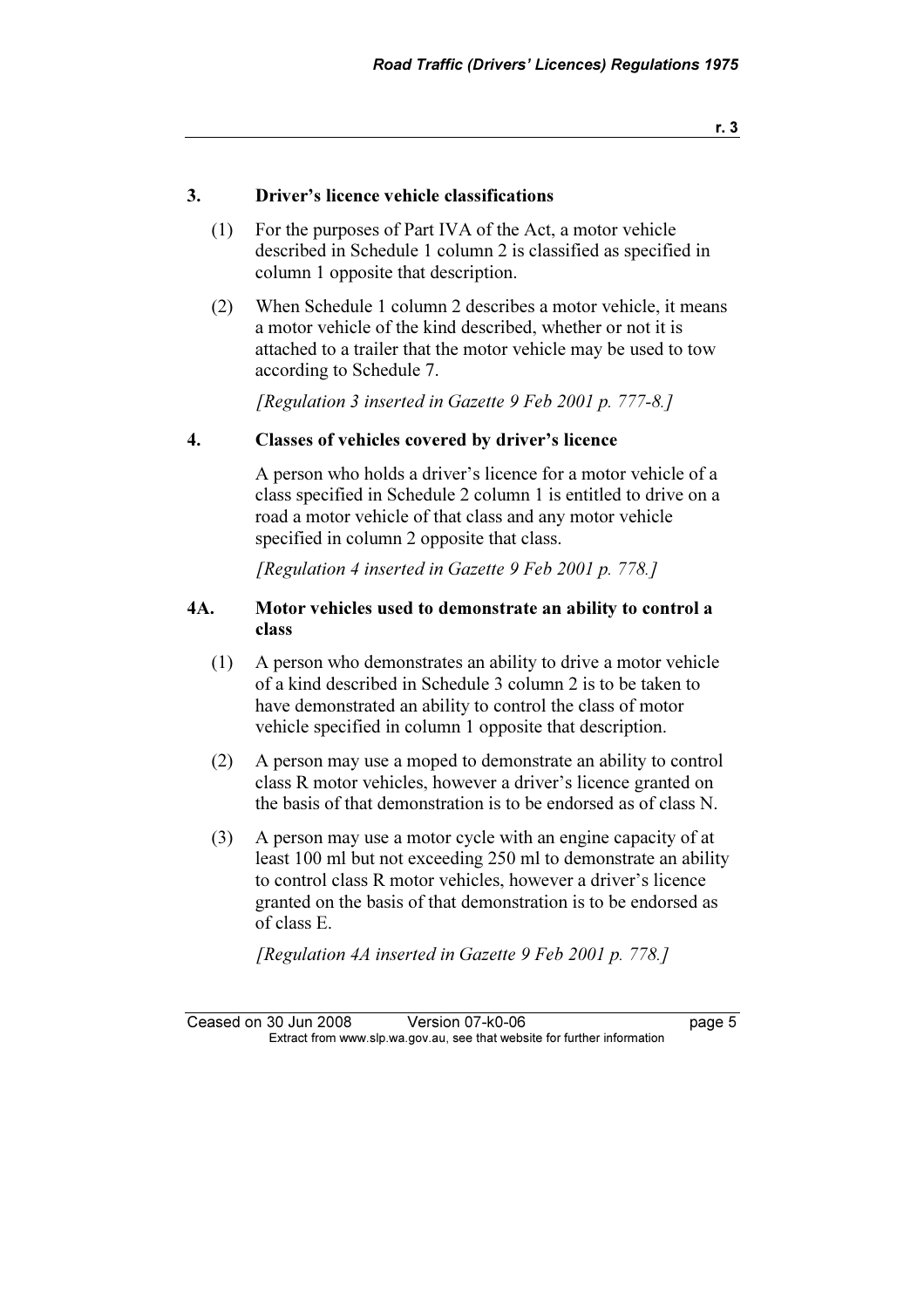```
r. 4B
```
## 4B. Prerequisite driver's licences

- (1) A person is not to be granted a driver's licence appropriate to a motor vehicle of a class specified in Schedule 4 column 1 unless the person has held the driver's licence specified in column 2 opposite that class for the period specified in column 3 opposite that class.
- (2) Subregulation (1) does not apply to the granting of a driver's licence appropriate to class R that is endorsed as of class N or class E.

 [Regulation 4B inserted in Gazette 9 Feb 2001 p. 778; amended in Gazette 28 Nov 2006 p. 4916.]

### 4C. Driver's licences under sections 48D and 48E

 Despite regulation 4B, if an applicant for a driver's licence was, immediately before the application —

- (a) regarded as the holder of a driver's licence applicable to a particular type or class of motor vehicle under section 48D of the Act; or
- (b) authorised to drive a motor vehicle of a particular type or class under section 48E of the Act,

 the person is to be granted a licence to drive a motor vehicle of that type or class.

[Regulation 4C inserted in Gazette 9 Feb 2001 p. 779.]

### 4D. Minimum age for moped licence

For the purposes of section  $42(2)(a)$  of the Act, the minimum age for a person to qualify for a class R driver's licence that is endorsed as of class N is 16 years.

[Regulation 4D inserted in Gazette 9 Feb 2001 p. 779.]

page 6 Version 07-k0-06 Ceased on 30 Jun 2008 Extract from www.slp.wa.gov.au, see that website for further information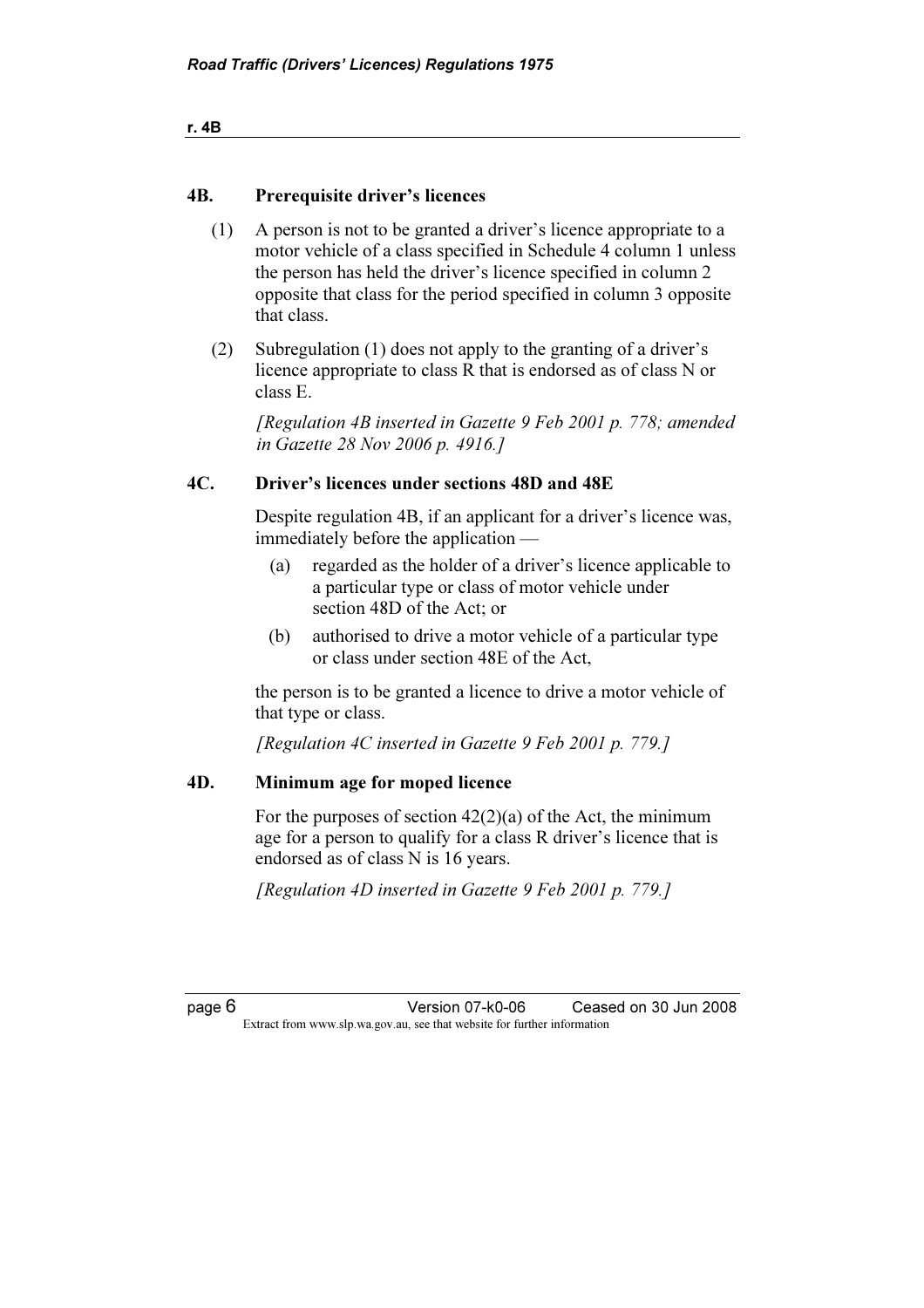### 4E. Requirements prescribed under section  $42(2)(c)$

- (1) An applicant is required under section  $42(2)(c)$  to
	- (a) record at least 25 hours of driving under subregulation (2); and
	- (b) after recording that driving, and being at least 17 years of age, satisfy the Director General, by a test approved by the Director General, that the applicant has an ability to recognise hazards on roads.
- (2) Driving is to be recorded under this subregulation in a logbook obtained from the Director General, and can only be recorded  $if -$ 
	- (a) before the driving was performed the applicant had satisfied the Director General that the applicant had an ability to control the class of motor vehicle and had reached the age of 16 years and 6 months; and
	- (b) the driving was supervised by the holder of a licence issued under the Motor Vehicle Drivers Instructors Act 1963 or a person prescribed in regulation 12C.

[Regulation 4E inserted in Gazette 30 Jan 2001 p. 621; amended in Gazette 8 Jan 2002 p. 37; 28 Nov 2006 p. 4914.]

## 5. Carrying passengers for reward

- (1) The authority given by a driver's licence does not include
	- (a) the authority to operate a taxi within the meaning of the Taxi Act 1994;
	- (b) the authority to operate an omnibus or other public vehicle within the meaning of the Transport Co-ordination Act 1966; or
	- (c) the authority to drive any other motor vehicle for the purpose of carrying passengers for reward,

 unless the licence is endorsed under this regulation to confer that authority.

Ceased on 30 Jun 2008 Version 07-k0-06 **Dage 7** Extract from www.slp.wa.gov.au, see that website for further information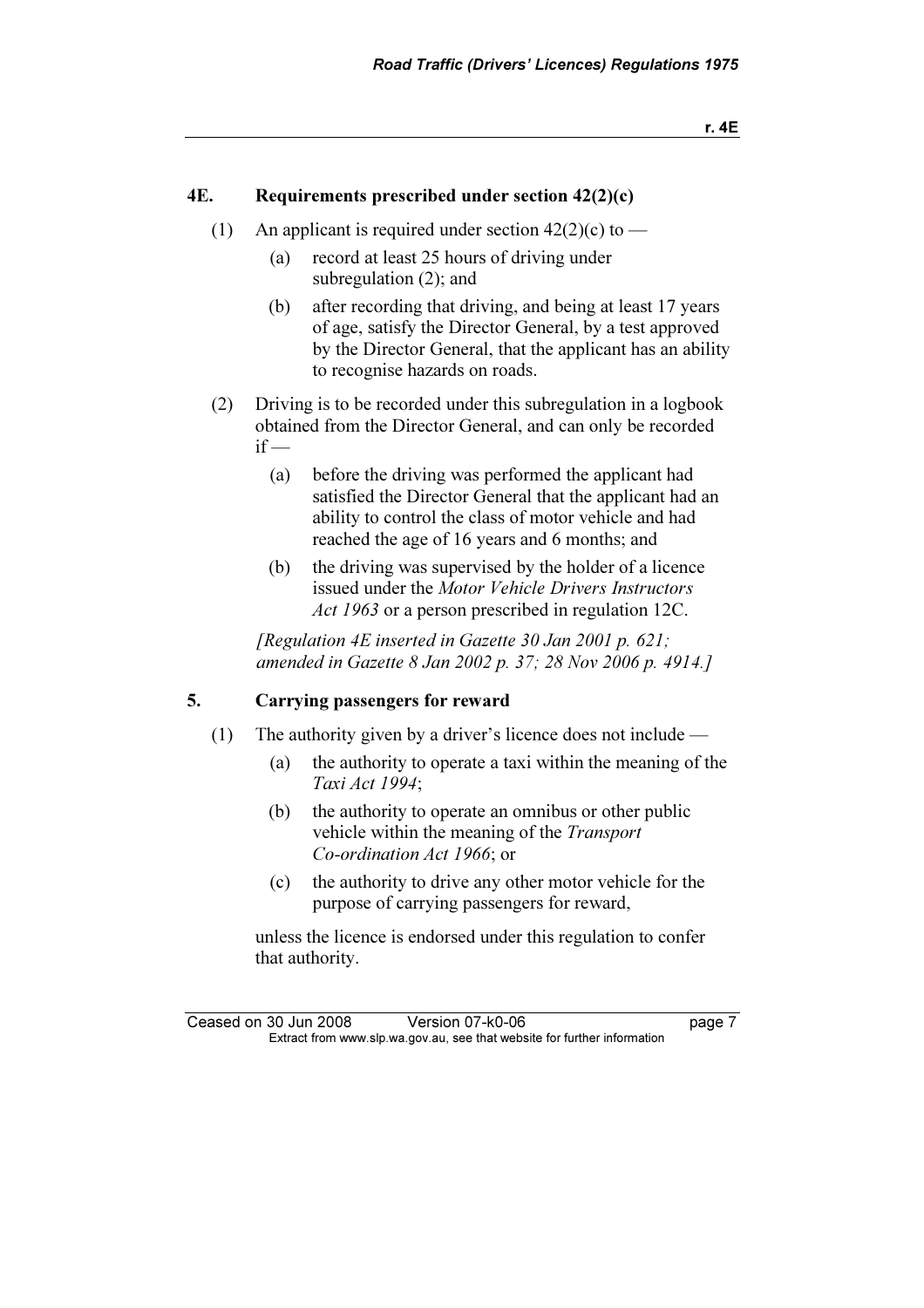| (2)    |     | For the purposes of subregulation $(1)(c)$ , a person does not carry<br>passengers for reward if —                                      |                                                                                                                                                                                                                                                                                                 |  |  |
|--------|-----|-----------------------------------------------------------------------------------------------------------------------------------------|-------------------------------------------------------------------------------------------------------------------------------------------------------------------------------------------------------------------------------------------------------------------------------------------------|--|--|
|        | (a) | the amount received by the person for carrying those<br>passengers is not intended to exceed the running costs of<br>the motor vehicle; |                                                                                                                                                                                                                                                                                                 |  |  |
|        | (b) |                                                                                                                                         | that person is $-$                                                                                                                                                                                                                                                                              |  |  |
|        |     | (i)                                                                                                                                     | driving a vehicle in the course of his or her<br>general employment; and                                                                                                                                                                                                                        |  |  |
|        |     | (ii)                                                                                                                                    | carrying passengers in that vehicle as an<br>incidental part of his or her main employment<br>duties,                                                                                                                                                                                           |  |  |
|        |     |                                                                                                                                         | but only if he or she is driving a vehicle that does not<br>seat more than 12 persons (including the driver);                                                                                                                                                                                   |  |  |
|        | (c) |                                                                                                                                         | that person is the holder of a licence or permit<br>authorising the provision of a child care service issued<br>under section 17B of the Community Services Act 1972,<br>and is providing a child care service as the holder of the<br>licence or permit;                                       |  |  |
|        | (d) |                                                                                                                                         | that person is employed by the holder of a licence or<br>permit authorising the provision of a child care service<br>issued under section 17B of the Community Services<br><i>Act 1972</i> , and is acting in the course of his or her<br>employment by the holder of the licence or permit; or |  |  |
|        | (e) |                                                                                                                                         | that person is $-$                                                                                                                                                                                                                                                                              |  |  |
|        |     | (i)                                                                                                                                     | providing a child care service outside school<br>hours for school age children; and                                                                                                                                                                                                             |  |  |
|        |     | (ii)                                                                                                                                    | entitled to continue to operate that service by<br>virtue of registration under regulation 102 of the<br><b>Community Services (Outside School Hours</b><br>Care) Regulations 2002 <sup>2</sup> .                                                                                               |  |  |
| (2a)   |     |                                                                                                                                         | For the purposes of subregulation $(2)$ , an amount is not intended<br>to exceed the running costs of the motor vehicle if it does not                                                                                                                                                          |  |  |
|        |     |                                                                                                                                         |                                                                                                                                                                                                                                                                                                 |  |  |
| page 8 |     |                                                                                                                                         | Version 07-k0-06<br>Ceased on 30 Jun 2008<br>Extract from www.slp.wa.gov.au, see that website for further information                                                                                                                                                                           |  |  |
|        |     |                                                                                                                                         |                                                                                                                                                                                                                                                                                                 |  |  |
|        |     |                                                                                                                                         |                                                                                                                                                                                                                                                                                                 |  |  |
|        |     |                                                                                                                                         |                                                                                                                                                                                                                                                                                                 |  |  |
|        |     |                                                                                                                                         |                                                                                                                                                                                                                                                                                                 |  |  |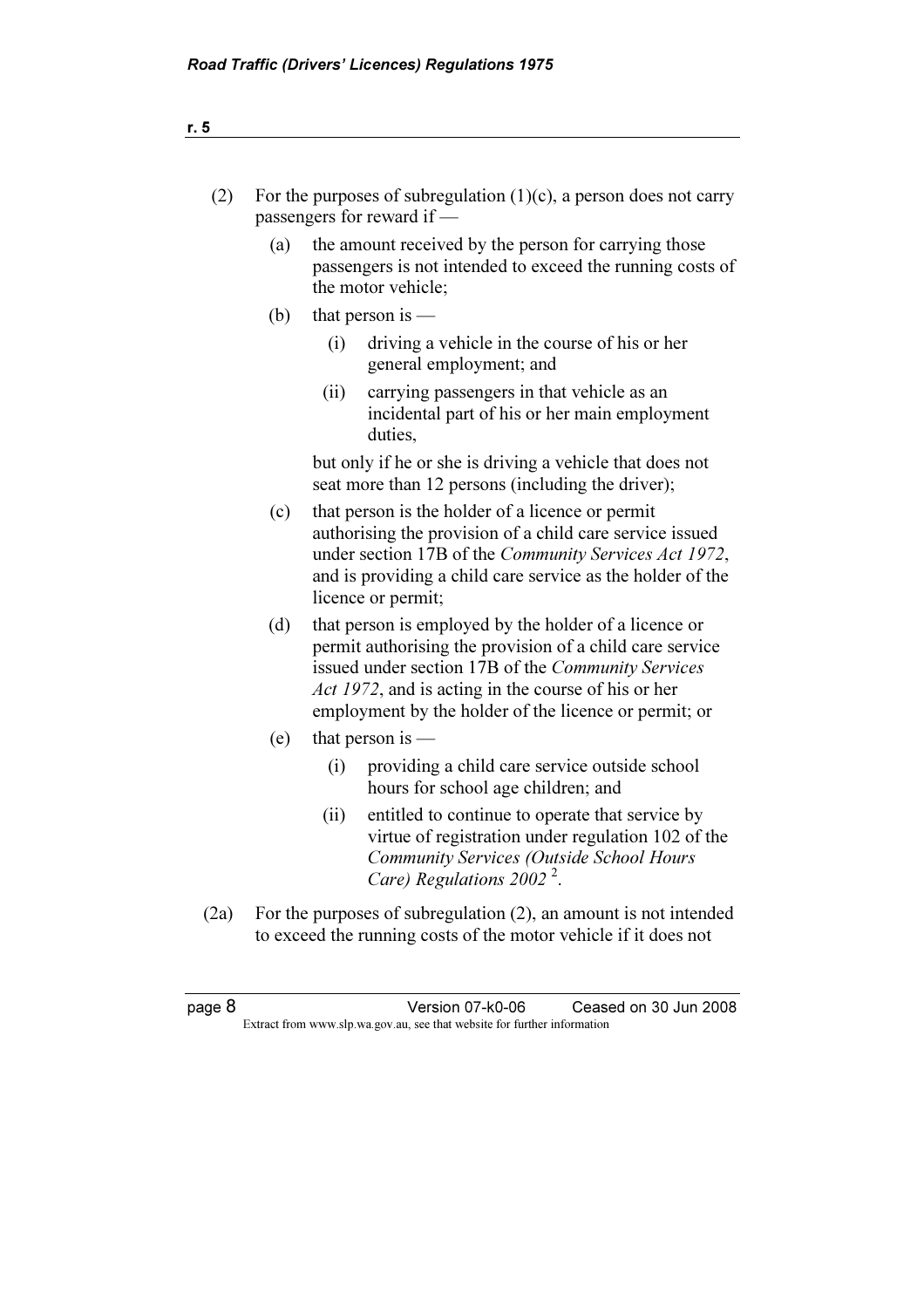exceed an amount calculated according to the relevant rate per kilometre specified in Schedule 5.

- (3) A driver's licence may be endorsed
	- (a) as of class F, in which case the licence confers the authority to drive a motor vehicle to which the licence is appropriate for the purposes of carrying passengers for reward except as a taxi under the Taxi Act 1994 or the Transport Co-ordination Act 1966; or
	- (b) as of class T, in which case, if the holder of the licence has reached 21 years of age, the licence confers the authority to drive a motor vehicle to which the licence is appropriate for the purposes of carrying passengers for reward, whether or not as a taxi under the Taxi Act 1994 or the Transport Co-ordination Act 1966; or
	- (c) as of class T, in which case, if the holder of the licence has not reached 21 years of age, the licence confers the authority to drive a motor vehicle to which the licence is appropriate for the purposes of carrying passengers for reward as a taxi under the Taxi Act 1994 or the Transport Co-ordination Act 1966.
- (4) The Director General may, on an application by a person and on payment of the relevant fee prescribed under the *Road Traffic* (Charges and Fees) Regulations 2006, endorse a driver's licence held by the person as of class F if the Director General is satisfied that the person —
	- (a) has reached the age of 21 years; and
	- (b) has held the licence for a period of, or periods amounting in the aggregate to, 4 years; and
	- (c) does not hold the licence on probation; and
	- (d) is of good character; and
	- (e) is mentally and physically fit to drive a motor vehicle for the purposes of carrying passengers for reward.
	- $[(f)$  deleted]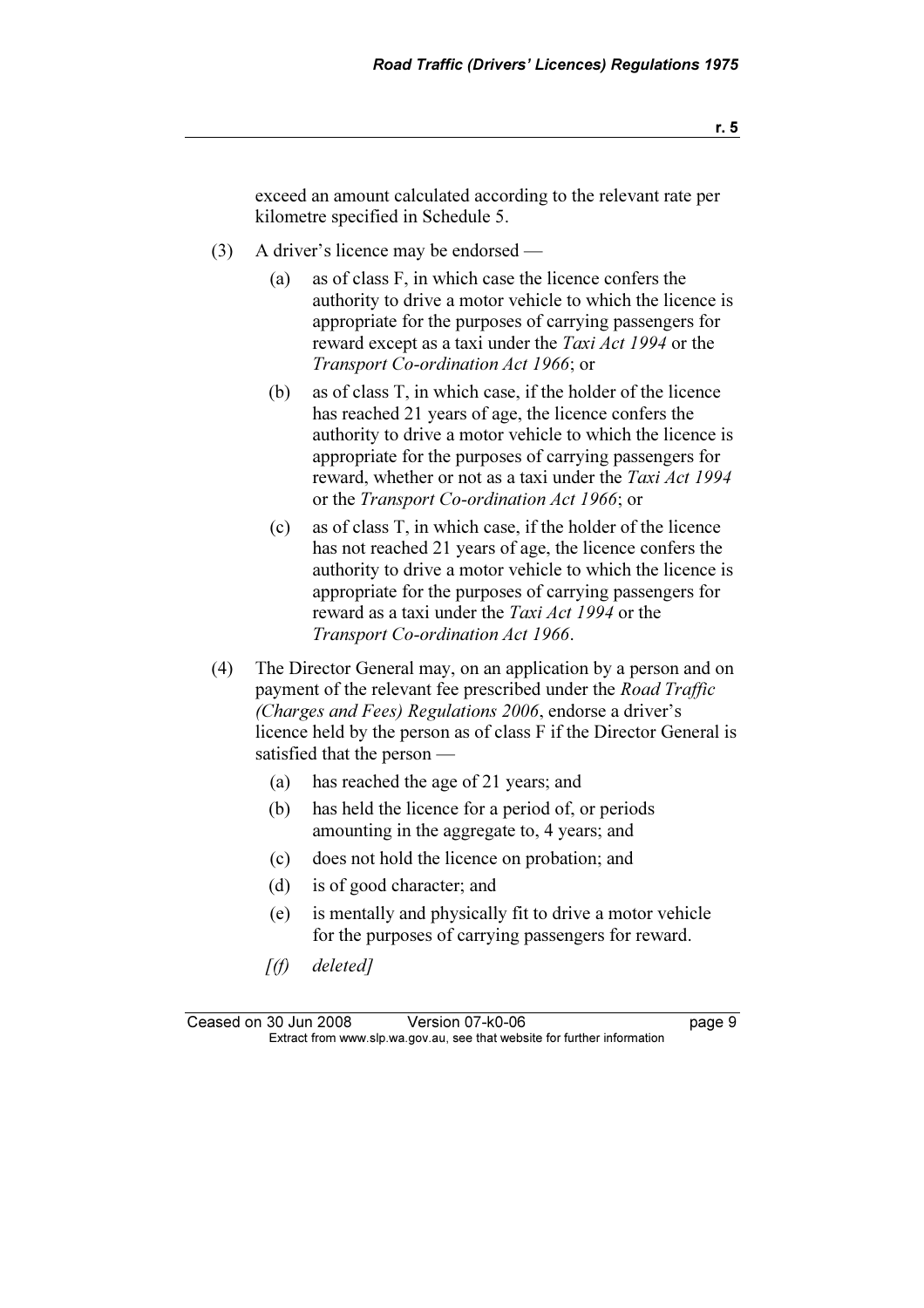| (4a) | The Director General may, on an application by a person and on<br>payment of the relevant fee prescribed under the Road Traffic<br>(Charges and Fees) Regulations 2006, endorse a driver's<br>licence held by the person as of class T if the Director General<br>is satisfied that the person — |
|------|--------------------------------------------------------------------------------------------------------------------------------------------------------------------------------------------------------------------------------------------------------------------------------------------------|
|      | has reached the age of 20 years; and<br>(a)                                                                                                                                                                                                                                                      |

- (b) has held the licence as an unrestricted licence for a period of, or periods amounting in the aggregate to, one year; and
- (c) is of good character; and
- (d) is mentally and physically fit to drive a motor vehicle for the purposes of carrying passengers for reward; and
- (e) has successfully completed a training course or test approved by the Director General.
- (5) The holder of a driver's licence endorsed as of class F or class T is to submit himself or herself to a medical examination —
	- (a) at intervals of 5 years until reaching the age of 45 years;
	- (b) at intervals of 2 years after reaching the age of 45 years until reaching the age of 65 years;
	- (c) annually after reaching the age of 65 years.
- (6) A driver's licence endorsement under this regulation is to have effect for a period determined by the Director General having regard to the intervals at which the holder of the licence is required to submit himself or herself to a medical examination under subregulation (5).

[Regulation 5 inserted in Gazette 9 Feb 2001 p. 779-80; amended in Gazette 24 Apr 2003 p. 1274 and p. 1275-6; 28 Nov 2006 p. 4915; 9 Nov 2007 p. 5615-16.]

## 5A. Period of licence

 (1) Unless subregulation (2) applies, a driver's licence may be granted or renewed to have effect for —

page 10 Version 07-k0-06 Ceased on 30 Jun 2008 Extract from www.slp.wa.gov.au, see that website for further information

r. 5A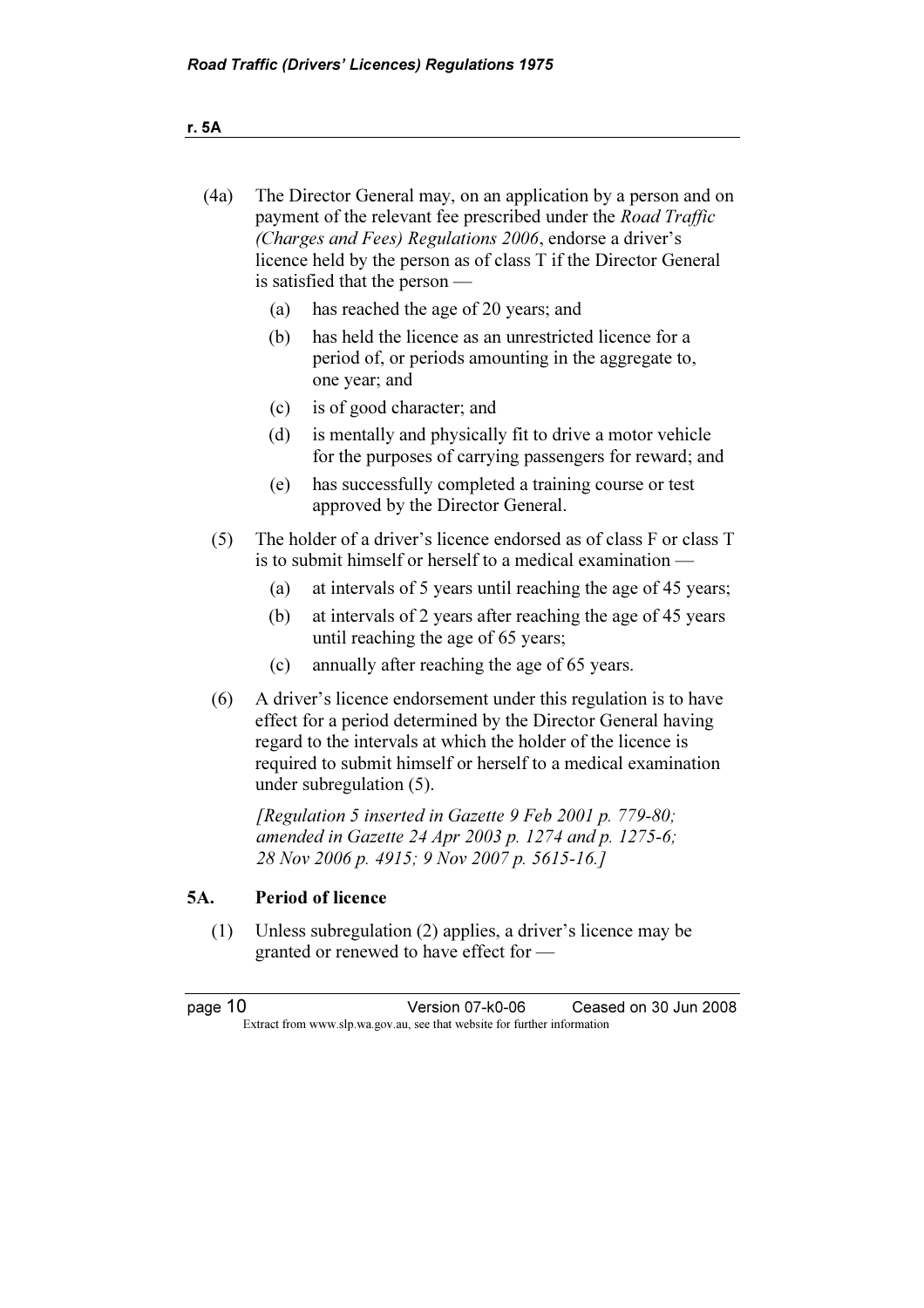- (a) if paragraph (b) does not apply, a period of 12 months or 5 years, as elected by the applicant for the licence; or
- (b) if a driver's licence is granted to a person who holds a corresponding licence in another State or a Territory —
	- (i) a period equal to the period for which the corresponding licence still has effect; or
	- (ii) a period of 5 years,

whichever is the lesser.

- (2) A driver's licence which is subject to any condition or limitation under section 44 of the Act is to be granted or renewed to have effect for a period, not exceeding 5 years, determined by the Director General, being a period that the Director General considers appropriate having regard to the grounds on which any such condition or limitation was imposed.
- (3) If a driver's licence is granted to a person who holds a corresponding licence in another State or a Territory, the period determined under subregulation (2) cannot be more than the period for which the corresponding licence still has effect.

 [Regulation 5A inserted in Gazette 9 Feb 2001 p. 780-1; amended in Gazette 30 Dec 2004 p. 6955; 28 Nov 2006 p. 4916.]

### 5B. Prescribed classes of licence conditions or limitations

 For the purposes of section 43(1)(ab) of the Act, a condition or limitation set out in Schedule 6 column 2 has the classification specified in column 1 opposite that description.

[Regulation 5B inserted in Gazette 9 Feb 2001 p. 781.]

## 5C. Prescribed notations

 (1) A licence may be endorsed with the notation "X" to show that the licence is subject to conditions or limitations set out in a notice under section 44(3)(a) of the Act.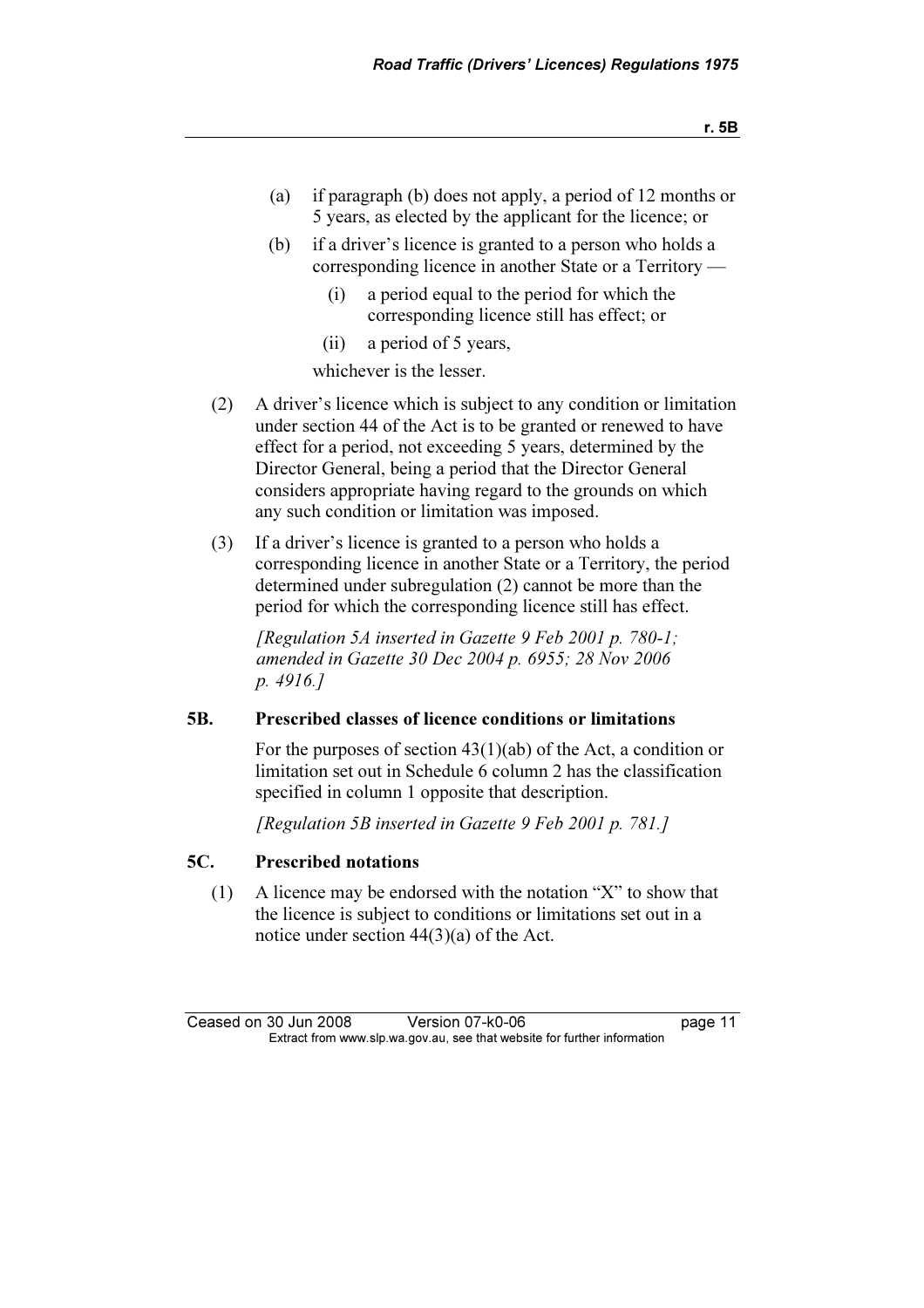(2) If the notice is to the effect that the licence holder must not drive a motor vehicle unless it is fitted with certain appliances as set out in a notice under section 44(3)(a) of the Act, the licence may instead be endorsed with the notation "V".

[Regulation 5C inserted in Gazette 9 Feb 2001 p. 781.]

### 5D. Trailer towing limits

 The authority given by a driver's licence appropriate to a class of motor vehicle includes the authority to drive a motor vehicle of that class while towing a trailer but only if the trailer is one that the motor vehicle may be used to tow according to Schedule 7.

[Regulation 5D inserted in Gazette 9 Feb 2001 p. 781.]

### 6. Endorsement on probationary licence document

 Every licence document issued on probation shall be endorsed, in the space set apart for conditions, with the words, "ON PROBATION until", followed by the date on which, but for the provisions of section 51 of the Act, the period of probation would ordinarily expire.

[Regulation 6 amended in Gazette 28 Nov 2006 p. 4916.]

[7. Repealed in Gazette 1 Jun 1993 p. 2729.]

### 8. Forms

- (1) The forms to be used for the purposes of these regulations are such as may be approved by the Director General.
- (2) The form set out in the Schedule 8 is prescribed under section 49A(3) of the Act.

[Regulation 8 amended in Gazette 2 Feb 1982 p. 400; 31 Jan 1997 p. 680; 25 Jan 2001 p. 594; 9 Feb 2001 p. 782.]

page 12 Version 07-k0-06 Ceased on 30 Jun 2008 Extract from www.slp.wa.gov.au, see that website for further information

r. 5D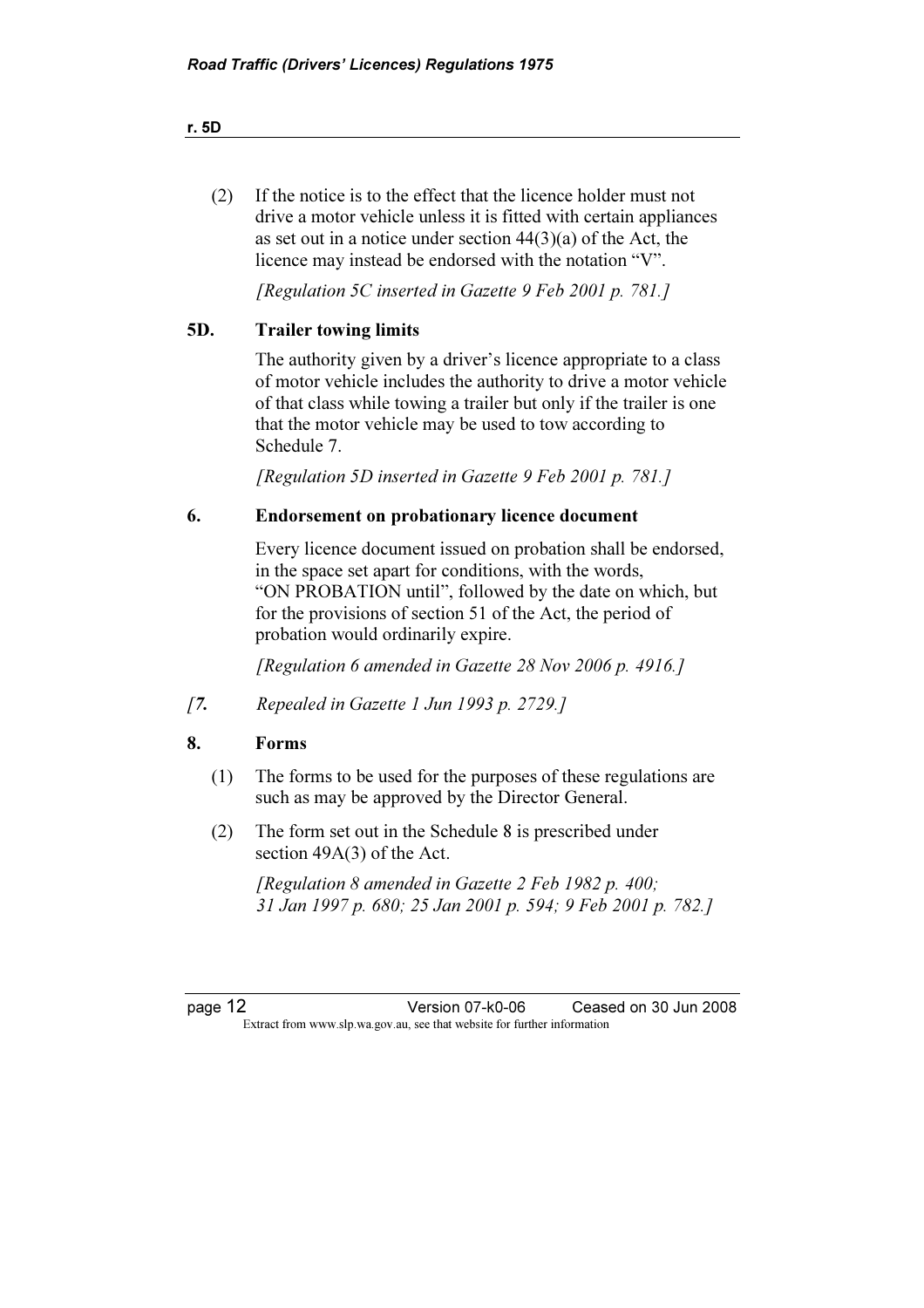r. 9

### 8A. Proof of identity and residential address in this State of applicant for grant or renewal of a licence

 An application for the grant or renewal of a driver's licence is to be accompanied by such proof of the applicant's identity and residential address in this State as the Director General may require.

 [Regulation 8A inserted in Gazette 9 Feb 2001 p. 782; amended in Gazette 28 Nov 2006 p. 4916.]

### 9. Duplicate licence document

 Where a person satisfies the Director General that a driver's licence document issued to him has been lost or destroyed, he may obtain a duplicate of the licence on payment of the relevant fee prescribed under the Road Traffic (Charges and Fees) Regulations 2006.

[Regulation 9 amended in Gazette 30 Dec 1977 p. 4751; 18 Dec 1981 p. 5194; 2 Feb 1982 p. 400; 21 Oct 1983 p. 4269; 23 Dec 1988 p. 4983; 7 Sep 1990 p. 4701; 20 Sep 1991 p. 4948; 24 May 1996 p. 2171; 31 Jan 1997 p. 680; 13 May 1997 p. 2340; 17 May 2000 p. 2425; 29 Jun 2001 p. 3252; 17 May 2002 p. 2566; 20 May 2003 p. 1797; 20 Apr 2004 p. 1299; 26 May 2006 p. 1882; 28 Nov 2006 p. 4915 and 4916.]

[9AA. Repealed in Gazette 28 Nov 2006 p. 4915.]

### 9A. Replacement of licence by licence document in new form

 Where the Director General has approved a new form of licence document under section 42A of the Act, it may on —

- (a) application being made in a form approved by the Director General by the holder of a driver's licence;
- (b) the surrender of that licence document;
- (c) payment of the relevant fee prescribed under the Road Traffic (Charges and Fees) Regulations 2006; and

Ceased on 30 Jun 2008 Version 07-k0-06 Page 13 Extract from www.slp.wa.gov.au, see that website for further information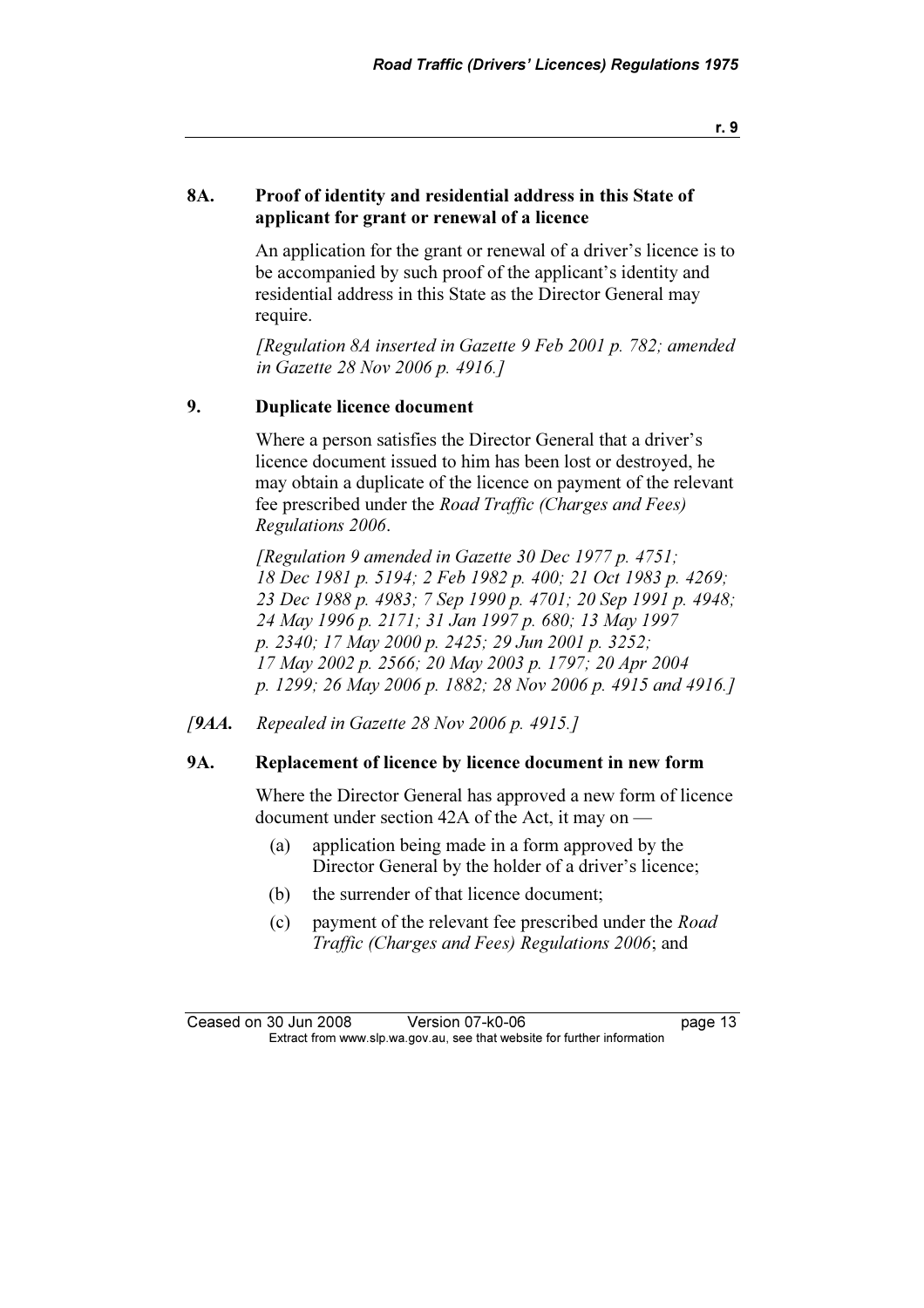(d) the provision of the photograph and signature referred to in section 42B of the Act,

 issue to the applicant a driver's licence document in the new form to the same effect as the surrendered licence document.

 [Regulation 9A inserted in Gazette 23 Dec 1988 p. 4983; amended in Gazette 31 Jan 1997 p. 680; 9 Feb 2001 p. 782; 29 Jun 2001 p. 3252; 17 May 2002 p. 2566; 20 May 2003 p. 1797; 26 May 2006 p. 1882; 28 Nov 2006 p. 4915 and 4916.]

### 10. Offences prescribed for s. 103

- (1) In addition to the offences described in subregulation (2), the several offences set out in Schedule 9 are those prescribed for the purposes of section 103 of the Act and the numeral appearing in the final column of that Schedule, directly opposite an offence, is, subject to subregulation (2) the prescribed number of points to be recorded against a person convicted of that offence.
- (2) Further offences are prescribed for the purposes of section 103 of the Act in the Road Traffic Code 2000, and points recorded against a person convicted of an offence under the *Road Traffic* Code 2000 are to be counted when determining the number of points recorded against a person under regulation 11.

 [Regulation 10 amended in Gazette 1 Dec 2000 p. 6761; 9 Feb 2001 p. 782.]

### 11. Points for various offences

 For the purposes of section 103(1) of the Act, the prescribed aggregate of points recorded against a person that will occasion his driver's licence to be suspended and occasion him to be disqualified from holding or obtaining a driver's licence, by operation of that section, is 12.

page 14 Version 07-k0-06 Ceased on 30 Jun 2008 Extract from www.slp.wa.gov.au, see that website for further information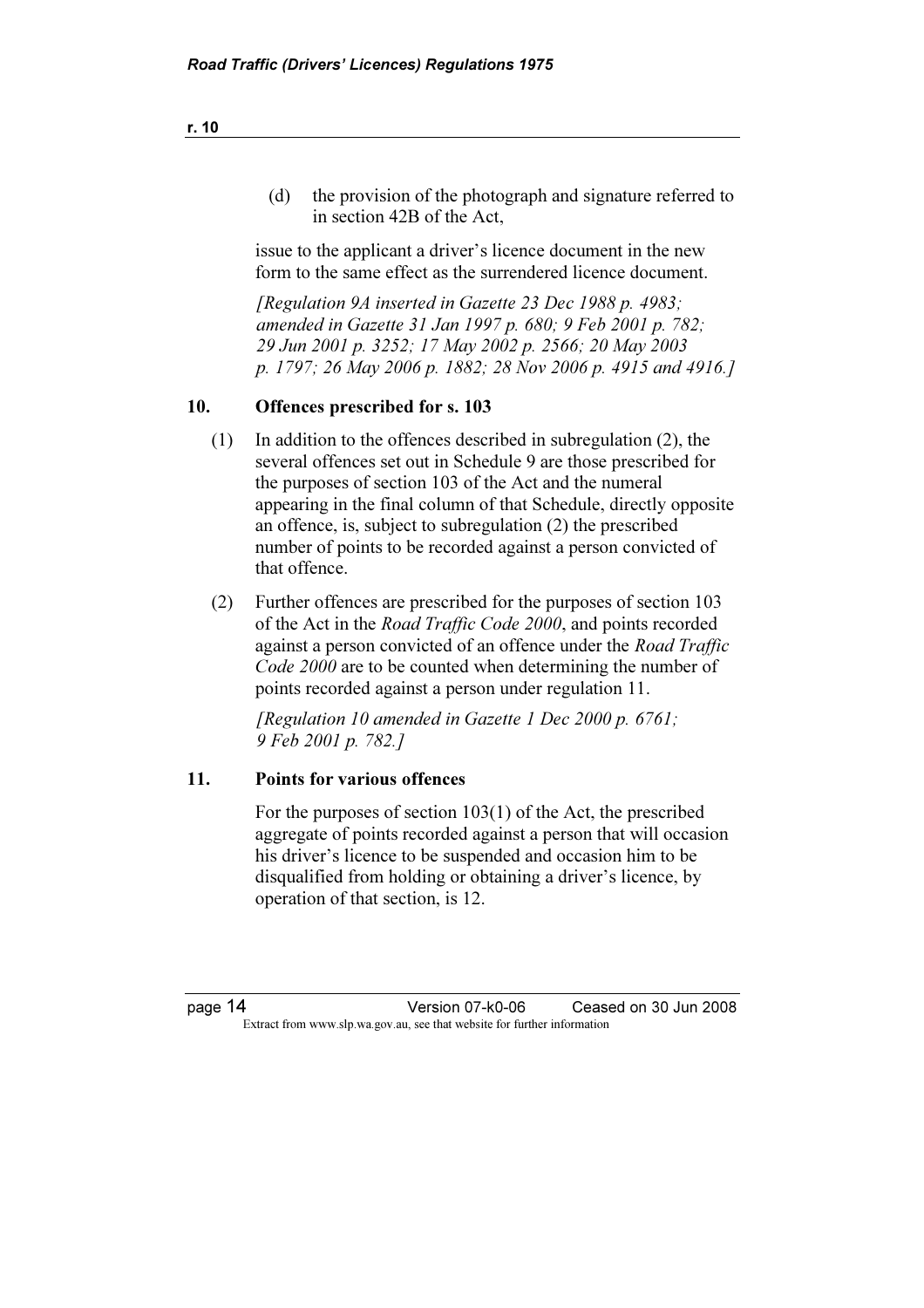### 12. Period of suspension, etc.

 For the purposes of section 103(1) of the Act, the period for which a person's driver's licence is suspended and for which he is disqualified from holding or obtaining such a licence, upon the points recorded against him amounting to 12, is 3 months.

### 12A. Service of notice of disqualification

 For the purposes of section 103(4a)(b) of the Act, a person is served with a notice of disqualification in the prescribed manner if the person is given the notice either —

- (a) personally; or
- (b) by a form of mail that involves the person taking personal delivery of the notice and acknowledging in writing having taken delivery of it.

[Regulation 12A inserted in Gazette 9 Feb 2001 p. 783.]

## 12B. Learner's permit

- (1) If a licence for a particular class of motor vehicle would authorise the holder to drive on a road a motor vehicle of another class, a learner's permit for the particular class also authorises the holder to drive on a road, in the course of driving instruction, a motor vehicle of that other class for which the holder of the learner's permit does not hold a driver's licence.
- (2) A learner's permit may authorise the driving of a motor vehicle in the course of driving instruction by —
	- (a) in the case of a moped and no other motor vehicle, a person who has for 2 years held a driver's licence authorising the person to drive a moped; or
	- (b) in any other case, a person who has for 4 years held a driver's licence authorising the person to drive the motor vehicle.

Ceased on 30 Jun 2008 Version 07-k0-06 **page 15** Extract from www.slp.wa.gov.au, see that website for further information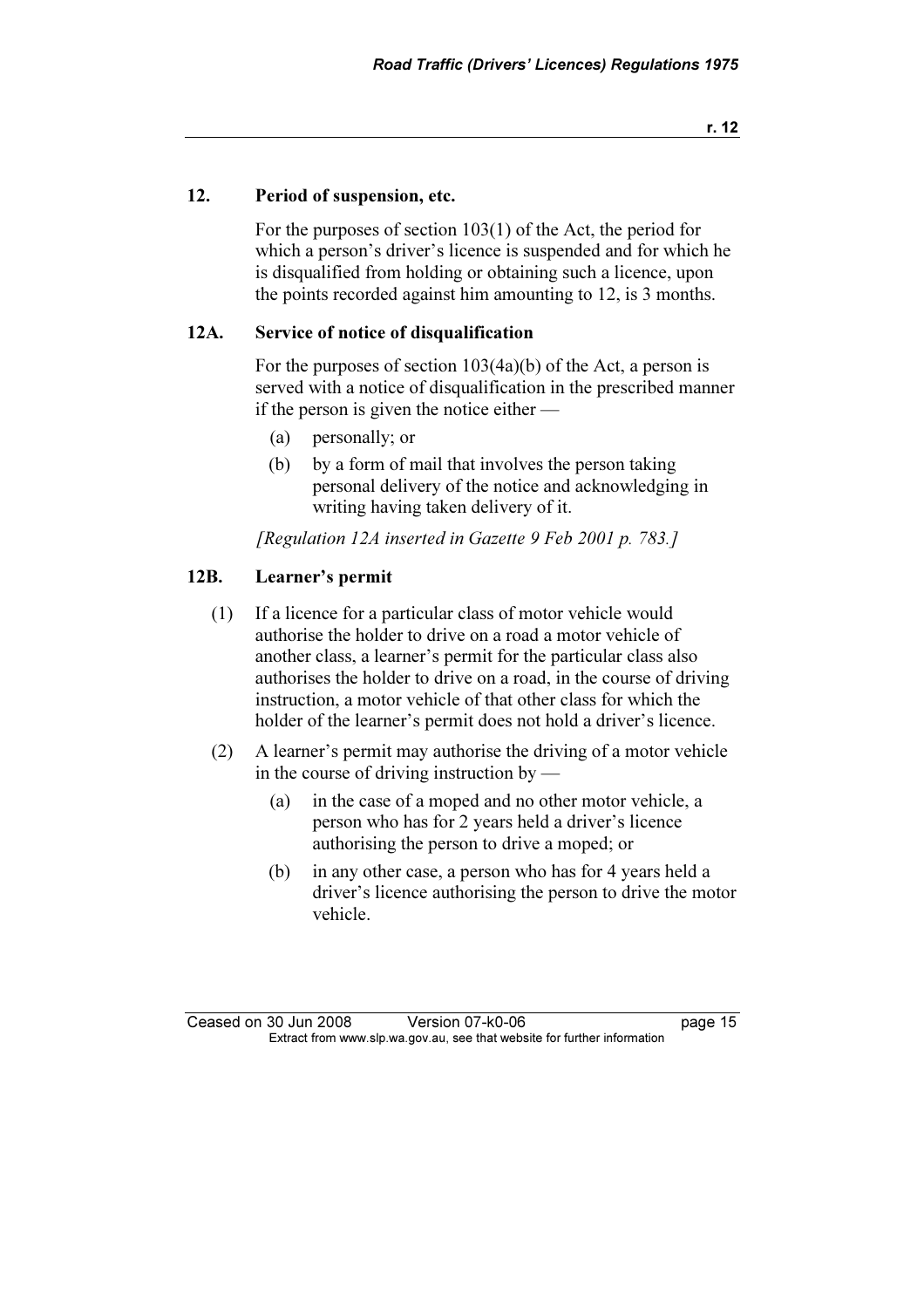- (3) A person has to have reached the age of 16 years if the person is to be granted a learner's permit, other than under section  $48C(1a)$  of the Act, to drive —
	- (a) a motor vehicle of class C; or
	- (b) a motor vehicle of class R.
- (4) A person is not to be granted a learner's permit appropriate to a motor vehicle of a class specified in Schedule 10 column 1 unless the person has satisfied the prerequisite specified in column 2 opposite that class.
- (5) Subregulation (4) does not apply to a driver's licence appropriate to a motor vehicle of class R where the licence is endorsed as of class N or class E.

[Regulation 12B inserted in Gazette 9 Feb 2001 p. 783.]

### 12C. Driving instructors prescribed under section 48C(1)(b)

- (1) A person is prescribed under section  $48C(1)(b)$  of the Act if
	- (a) the person is an instructor in a youth driver education course conducted or supervised by a body authorised by the Director General for that purpose; or
	- (b) the person has held a driver's licence appropriate to the class of vehicle specified in the relevant learner's permit —
		- (i) in the case of a moped, for at least 2 years; or
		- (ii) in any other case, for at least 4 years.
- (2) If the learner's permit is granted to someone who has an incapacity of the kind referred to in section 44(1)(a) of the Act, subregulation (1)(b) does not apply to a person unless the person is approved by the Director General.

 [Regulation 12C inserted in Gazette 30 Jan 2001 p. 621-2; amended in Gazette 28 Nov 2006 p. 4916.]

page 16 Version 07-k0-06 Ceased on 30 Jun 2008 Extract from www.slp.wa.gov.au, see that website for further information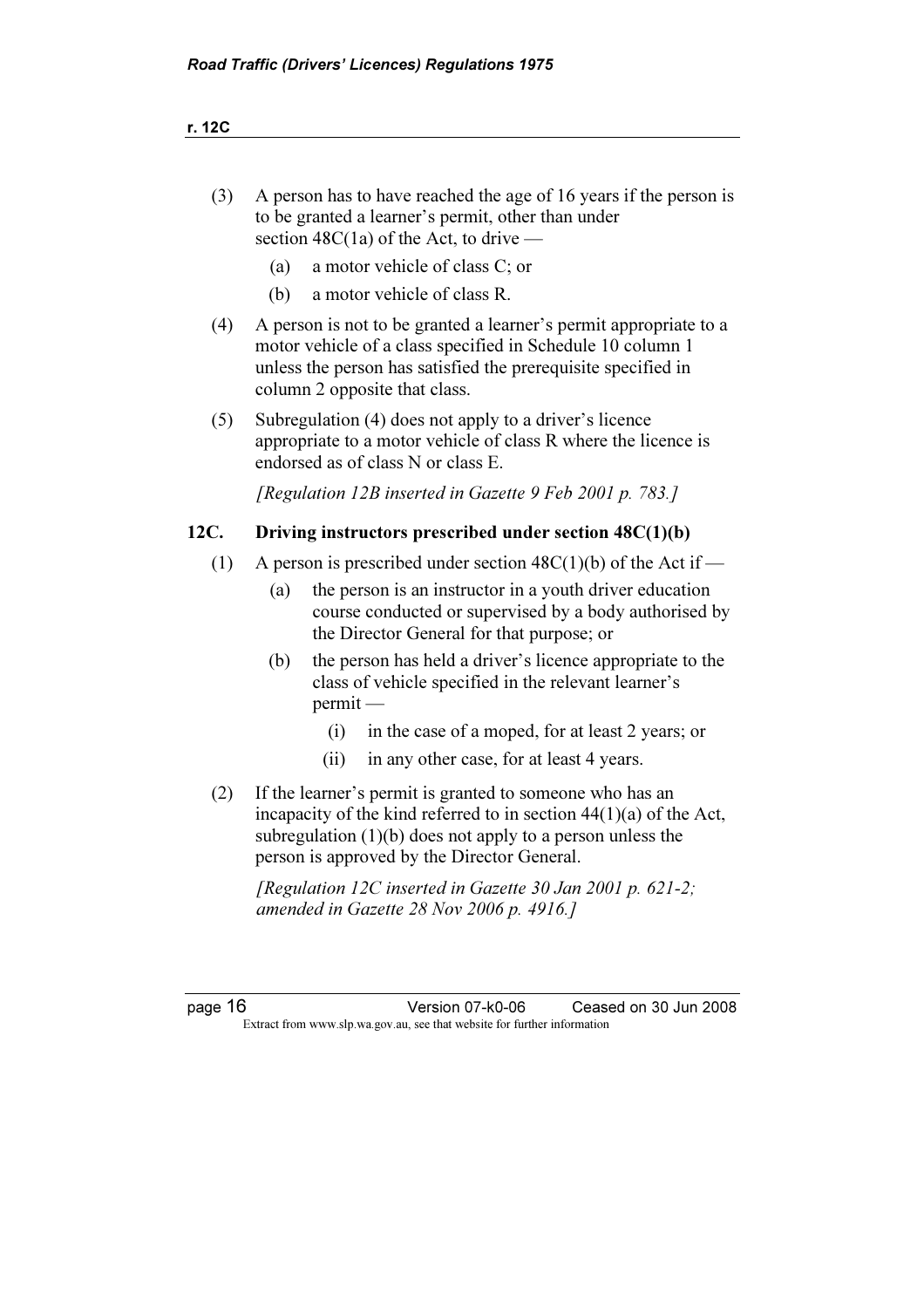## 13. "P" plates

- (1) Subject to subregulation (2), a person shall not drive a motor vehicle in respect of which he is the holder of a driver's licence granted on probation unless —
	- (a) a plate that bears the letter "P", in red on a white ground, where the plate and the "P" are of at least the same size as shown in the diagram below, is displayed on the front of the vehicle so as to be readily visible from the front; and
	- (b) another plate identical to that described in paragraph (a) is displayed on the rear of the vehicle so as to be readily visible from the rear.

Penalty: Two penalty units (2 PU).



- (2) Subregulation (1) does not apply to a person
	- (a) who, being the holder of a driver's licence under the Act, has been authorised, under the law in force in another State or in a Territory of the Commonwealth or in some other country, for a period of, or for periods, amounting in the aggregate to, 2 years or more, to drive a motor vehicle; or
	- (b) whose only authority to drive a motor vehicle in the State is that conferred by section 48D or 48E of the Act,

Ceased on 30 Jun 2008 Version 07-k0-06 Page 17 Extract from www.slp.wa.gov.au, see that website for further information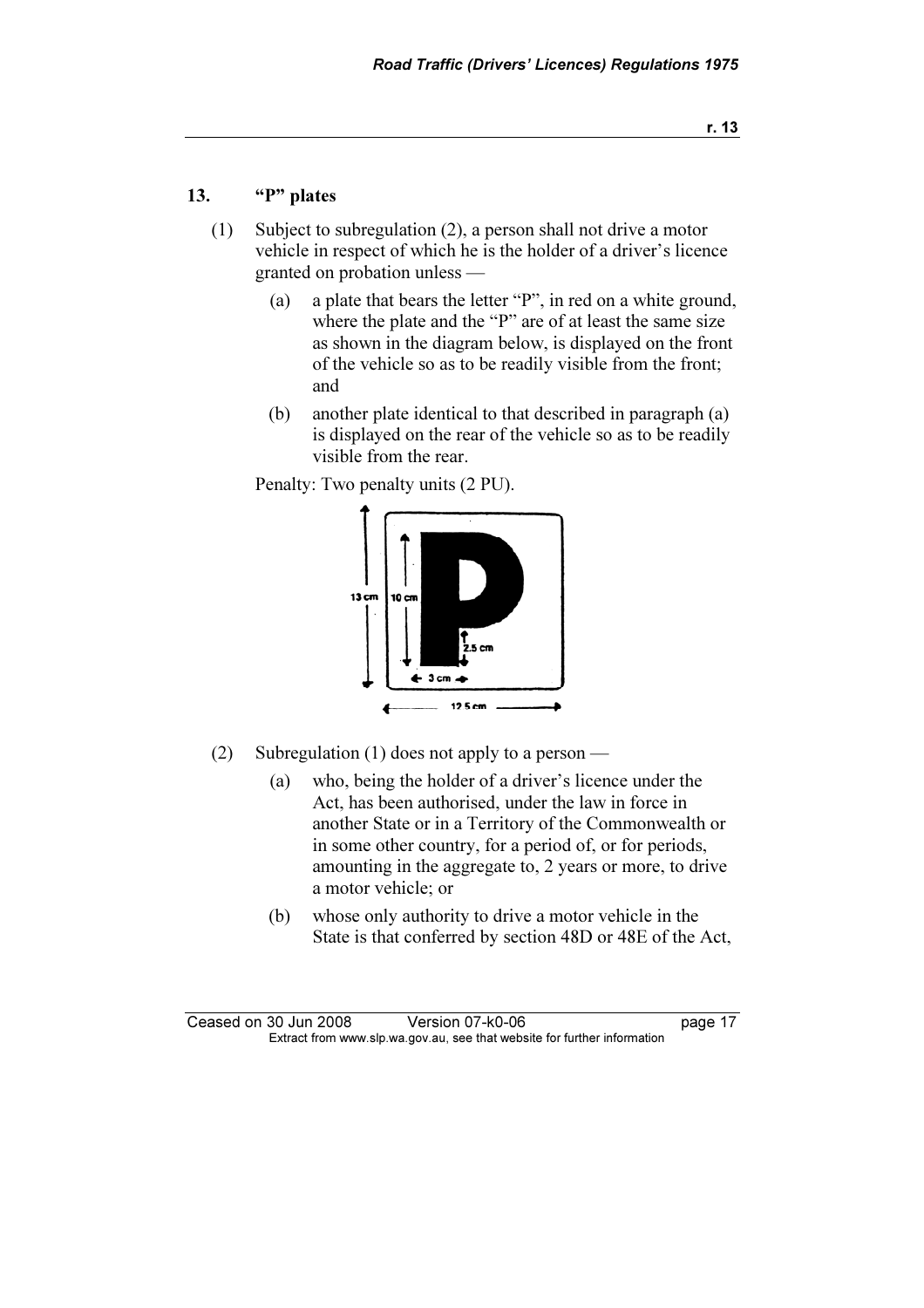but where, on the hearing of a complaint of an offence against subregulation (1), the defendant sets up that he is a person mentioned in this subregulation, the proof of that fact lies upon him.

 (3) A person who, not being a person required by this regulation to do so, displays on a motor vehicle driven by him a plate such as is mentioned in subregulation (1) commits an offence.

Penalty: One penalty unit (1 PU).

 (4) The Director General shall issue plates such as are mentioned in subregulation (1) free of charge.

 [Regulation 13 amended in Gazette 2 Feb 1982 p. 400; 14 Aug 1987 p. 3168; 31 Mar 1988 p. 960-1; 29 Jul 1988 p. 2540; 31 Jan 1997 p. 679 and 680; 23 Dec 1997 p. 7452; 12 May 1998 p. 2772; 30 Jan 2001 p. 622; 28 Nov 2006 p. 4916.]

### 14. Drivers, 75 years or more

- (1) The prescribed intervals for the purpose of section 48(7) of the Act are —
	- (a) before the first renewal of a driver's licence after a licence holder has reached 75 years of age;
	- (b) before the first renewal of a driver's licence after a licence holder has reached 78 years of age; and
	- (c) before each renewal of a driver's licence, after a licence holder has reached 80 years of age.
- (2) Where a person has, within a period of 3 years immediately prior to the first renewal of his licence after reaching the age of 75 years, complied with the requirements of section  $42(2)(c)$  of the Act, or of section 23(2)(c) of the *Traffic Act 1919*<sup>3</sup>, then the provisions of subregulation (1)(a) shall not apply.

[Regulation 14 inserted in Gazette 11 Jul 1975 p. 2365-6.]

page 18 Version 07-k0-06 Ceased on 30 Jun 2008 Extract from www.slp.wa.gov.au, see that website for further information

r. 14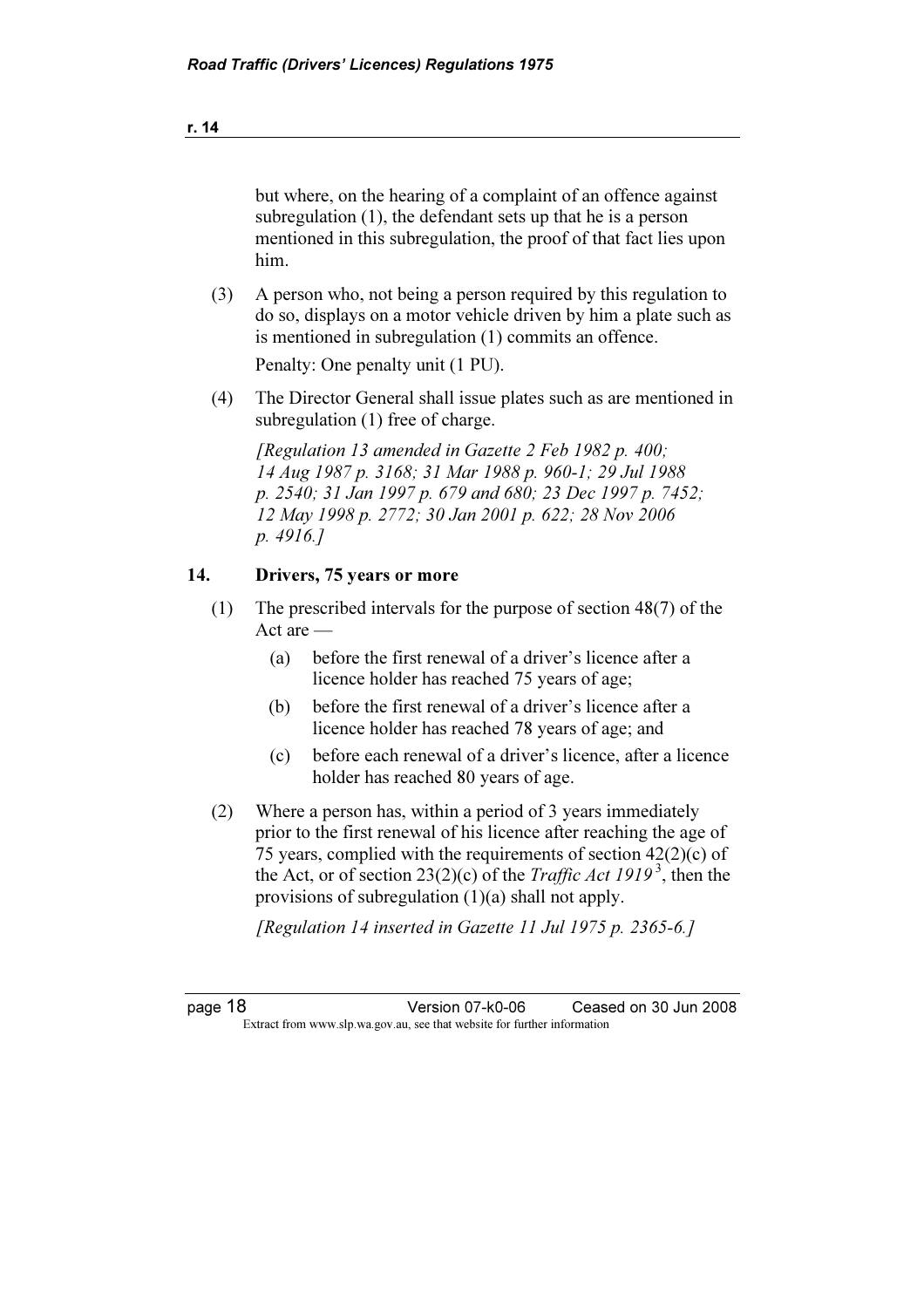[**14A.** Repealed in Gazette 28 Nov 2006 p. 4915.]

### 14B. Driving tests

 $(1)$  In this regulation —

"*allocated time*" means the date and time appointed by the Director General for a particular applicant to attend for a driving test.

- (2) The payment of the relevant fee prescribed in the Road Traffic (Charges and Fees) Regulations 2006 entitles an applicant to a driving test at the allocated time.
- (3) The Director General may change the allocated time either at the request of, or with the consent of, an applicant.
- (4) Any request by an applicant to change the allocated time must be made more than 48 hours before the allocated time.
- (5) Subject to subregulation (6), if an applicant fails to attend at the allocated time, the applicant's entitlement to a driving test is forfeited and the relevant fee prescribed in the Road Traffic (Charges and Fees) Regulations 2006 must be paid before he or she is entitled to a driving test.
- (6) The Director General may permit an applicant to attend a driving test at a reallocated time if satisfied that there were extenuating circumstances which prevented the applicant from attending at the allocated time or having that time changed in accordance with subregulations (3) and (4).

 [Regulation 14B inserted in Gazette 25 May 1999 p. 2072; amended in Gazette 9 Feb 2001 p. 784; 28 Nov 2006 p. 4915.]

[15-15D. Repealed in Gazette 28 Nov 2006 p. 4916.]

### 15E. Statutory declarations

 The Director General may, in order to be satisfied that a person is entitled to an exemption, refund or reduction under these regulations, require any information contained in an application to be verified by statutory declaration.

Ceased on 30 Jun 2008 Version 07-k0-06 **page 19** Extract from www.slp.wa.gov.au, see that website for further information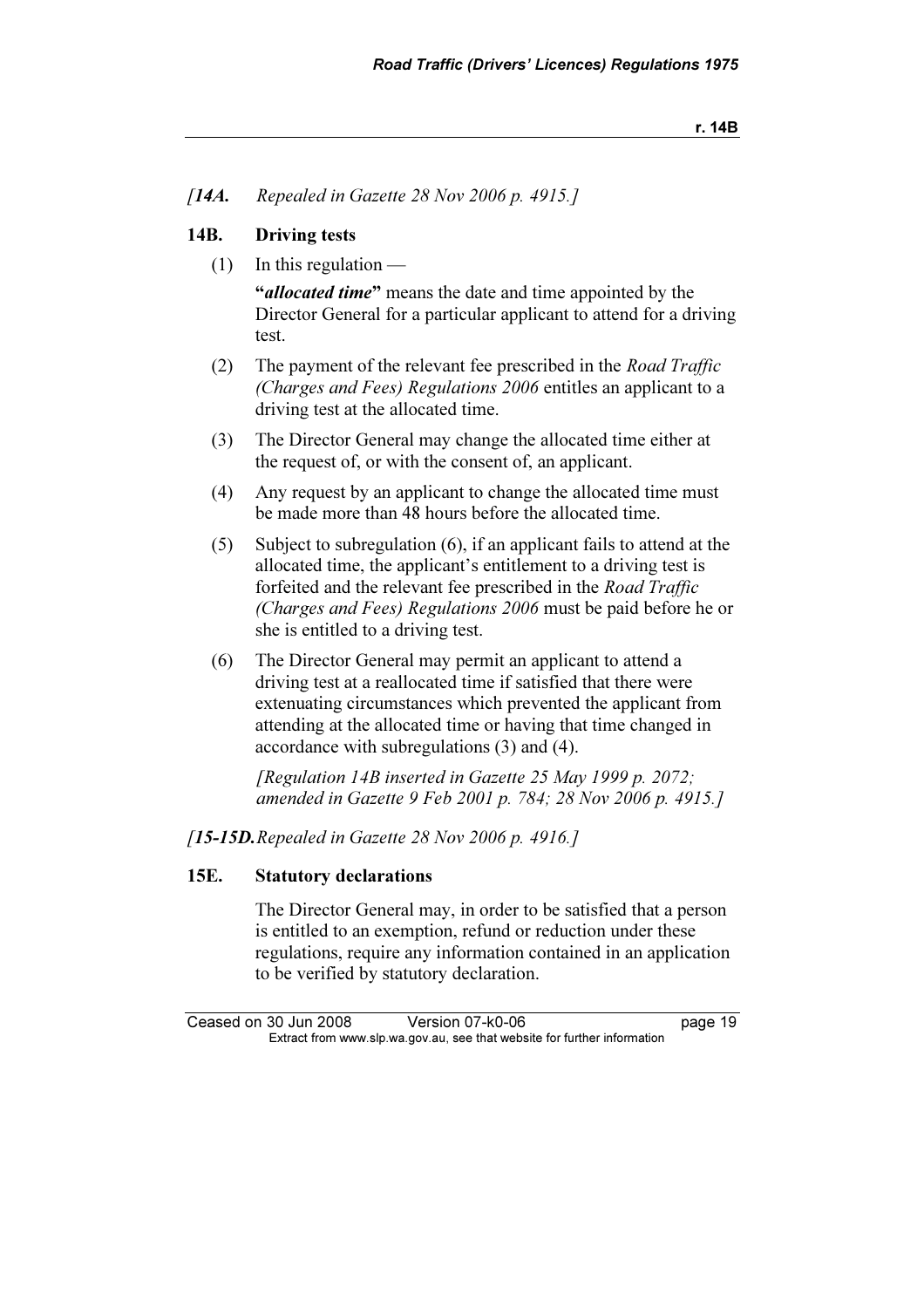### r. 16

 [Regulation 15E inserted in Gazette 24 Nov 1995 p. 5457; amended in Gazette 31 Jan 1997 p. 680.]

### 16. Change of address

- (1) The holder of a driver's licence shall, within 21 days after every change of his address as stated in the licence, give notice in writing of the change to the Director General.
- (2) A person who commits a breach of subregulation (1) is liable, for a first offence, to a penalty not exceeding four penalty units (4 PU) and, for a subsequent offence, to a penalty not exceeding eight penalty units (8 PU).

 [Regulation 16 amended in Gazette 13 Mar 1981 p. 939 (corrigendum in Gazette 20 Mar 1981 p. 999); 2 Feb 1982 p. 400; 31 Jan 1997 p. 680; 23 Dec 1997 p. 7452.]

## 17. Duty to reveal things that might impair ability

 $(1)$  In this regulation —

"*driving impairment of the person*" means any permanent or long-term mental disorder or physical disability that is likely to impair the person's ability to control a motor vehicle either —

- (a) in all circumstances; or
- (b) except under certain conditions or subject to certain limitations; or
- (c) unless measures are taken to overcome the impairment.
- (2) A person applying for the grant of a learner's permit or a driver's licence is required, when applying, to inform the Director General of any driving impairment of the person.
- (3) If a person who holds a learner's permit or a driver's licence becomes affected by any driving impairment of the person of which the person has not already informed the Director General, the person is required, as soon as practicable, to inform the Director General in writing of the impairment.

page 20 Version 07-k0-06 Ceased on 30 Jun 2008 Extract from www.slp.wa.gov.au, see that website for further information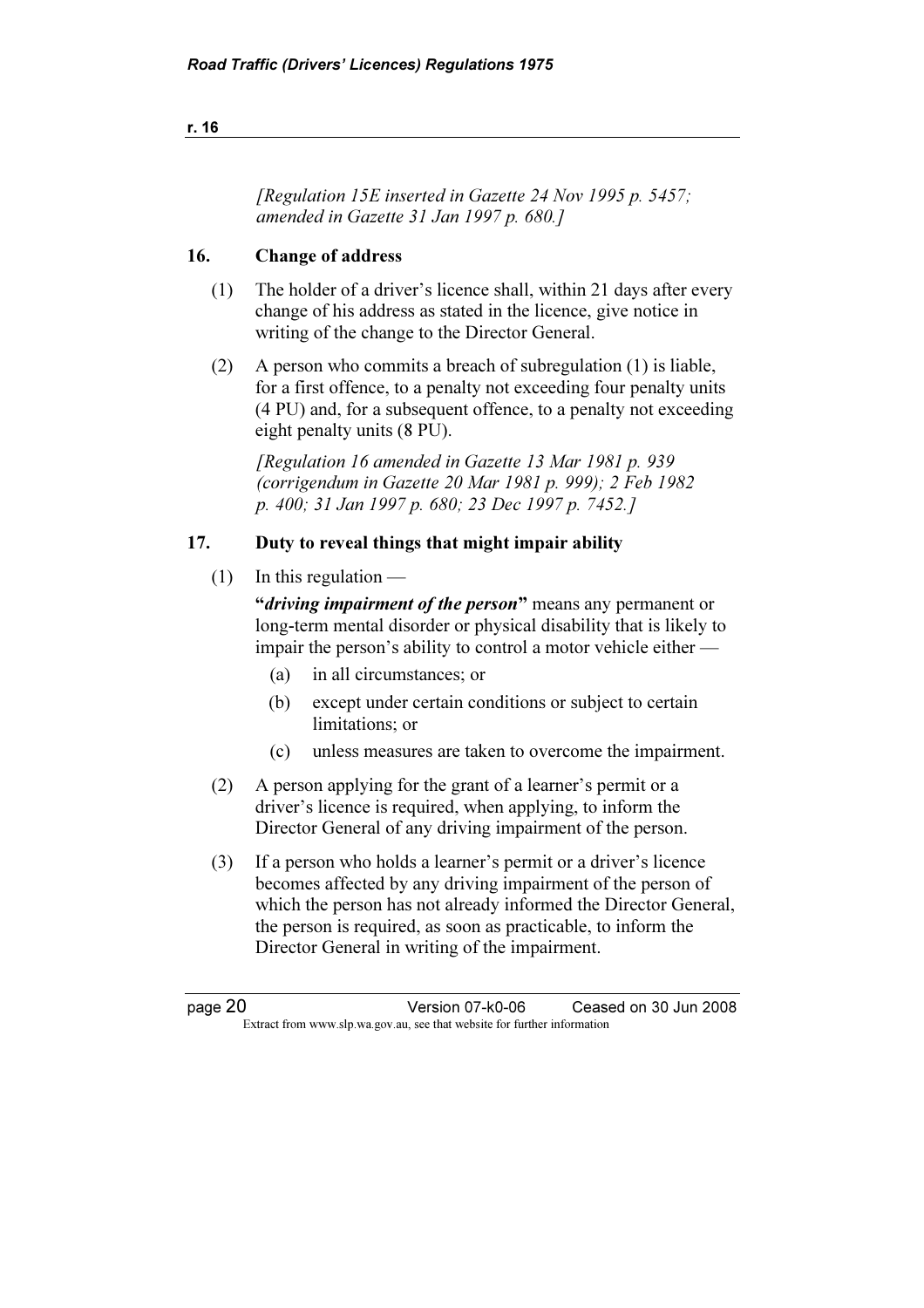- (4) If a person who has informed the Director General of a driving impairment of the person —
	- (a) becomes affected by the impairment to a degree that is substantially different from that of which the Director General was most recently informed; or
	- (b) informs the Director General that the person has ceased to be affected by the impairment and subsequently becomes again affected by it,

 the person is required, as soon as practicable, to inform the Director General in writing of the development.

 (5) Subregulation (4)(a) does not apply if the only difference is a reduction in the extent of the impairment.

Penalty: 10 penalty units (10 PU).

[Regulation 17 inserted in Gazette 17 Mar 2008 p. 860-1.]

Ceased on 30 Jun 2008 Version 07-k0-06 page 21 Extract from www.slp.wa.gov.au, see that website for further information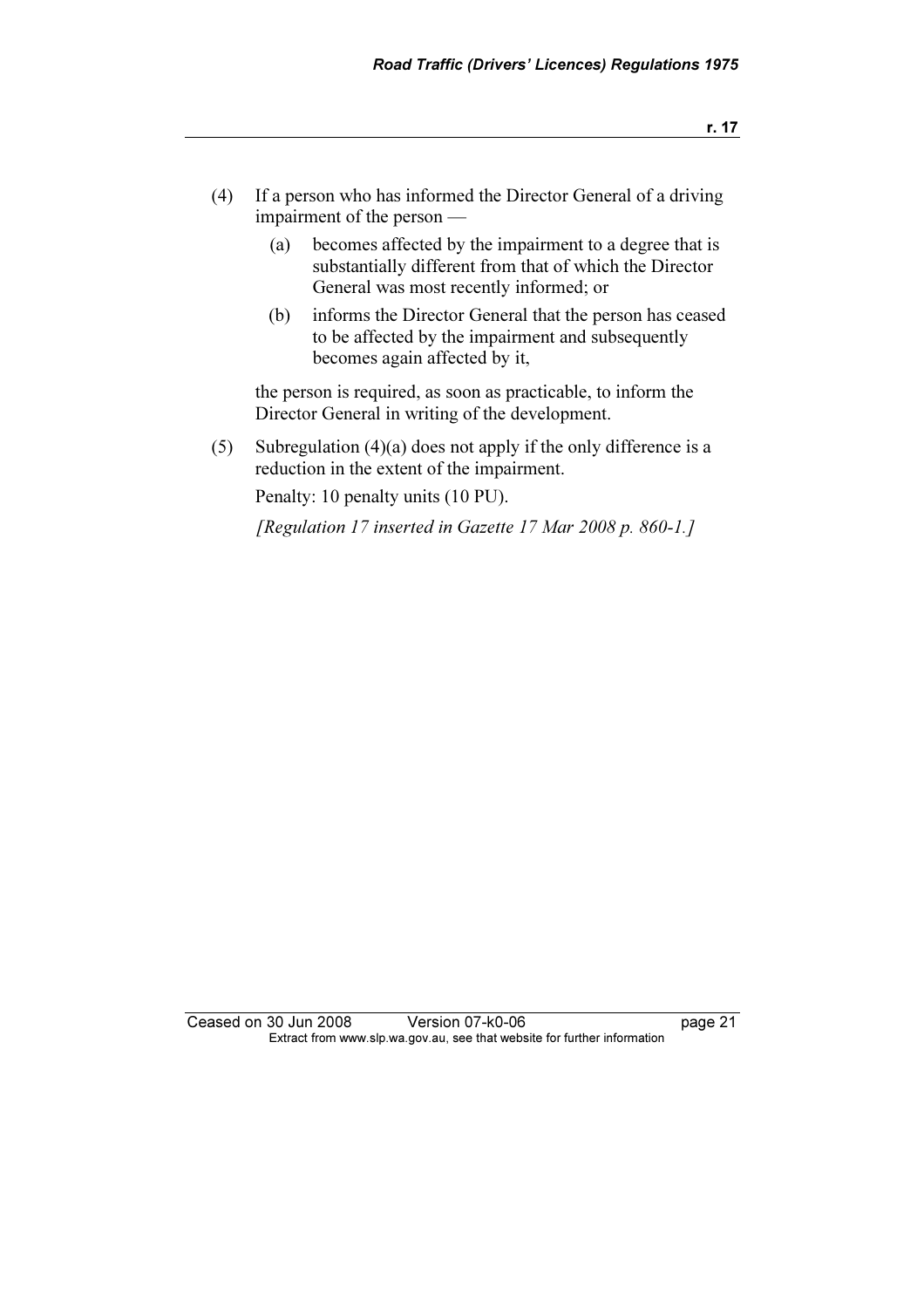## Schedule 1 — Classification of motor vehicles

[r. 3]

[Heading inserted in Gazette 9 Feb 2001 p. 784.]

| Column 1     | Column <sub>2</sub>                                                                                                                                                             |  |  |
|--------------|---------------------------------------------------------------------------------------------------------------------------------------------------------------------------------|--|--|
| <b>Class</b> | <b>Motor vehicle description</b>                                                                                                                                                |  |  |
| R            | A motor cycle or a motor carrier.                                                                                                                                               |  |  |
| C            | A motor vehicle, other than a motor cycle or motor carrier, that<br>has a GVM not exceeding 4.5 t and that is equipped to seat not<br>more than 12 adults including the driver. |  |  |
| LR           | A motor vehicle, other than a motor cycle or motor carrier,<br>that $-$                                                                                                         |  |  |
|              | has a GVM not exceeding 4.5 t and that is equipped<br>(a)<br>to seat more than 12 adults including the driver; or                                                               |  |  |
|              | has a GVM exceeding 4.5 t but not exceeding 8 t.<br>(b)                                                                                                                         |  |  |
| <b>MR</b>    | A motor vehicle, other than a motor cycle or motor carrier, that<br>has 2 axles and a GVM exceeding 8 t.                                                                        |  |  |
| HR           | A motor vehicle, other than a motor cycle or motor carrier, that<br>has 3 or more axles and a GVM exceeding 8 t.                                                                |  |  |
| HC           | A motor vehicle that is attached to —                                                                                                                                           |  |  |
|              | a semi-trailer; or<br>(a)                                                                                                                                                       |  |  |
|              | a trailer that has a GVM exceeding 9 t.<br>(b)                                                                                                                                  |  |  |
| MC           | Any other motor vehicle.                                                                                                                                                        |  |  |
|              | [Schedule 1 inserted in Gazette 9 Feb 2001 p. 784-5.]                                                                                                                           |  |  |

page 22 Version 07-k0-06 Ceased on 30 Jun 2008 Extract from www.slp.wa.gov.au, see that website for further information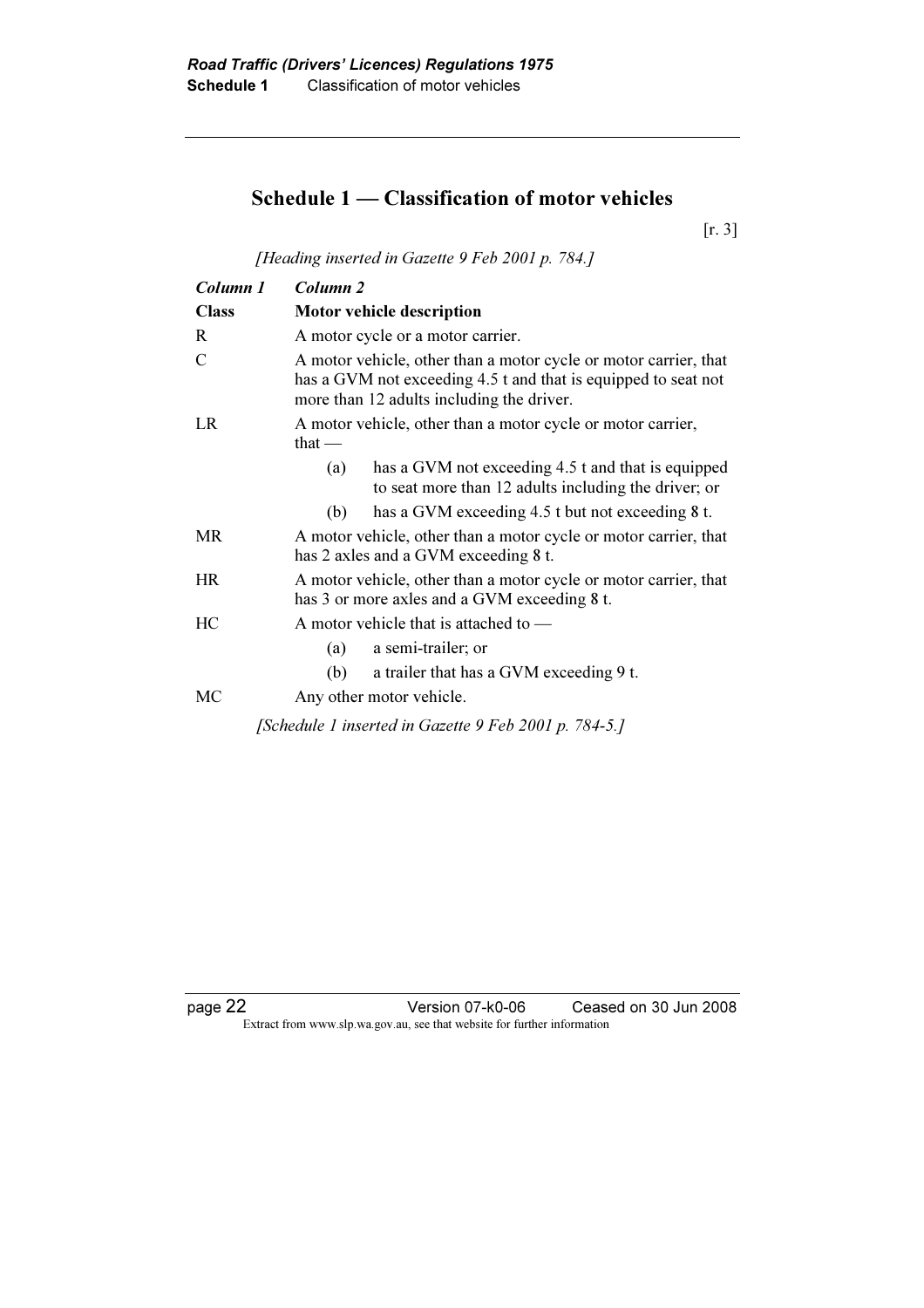## Schedule 2 — Scope of a driver's licence

[r. 4]

[Heading inserted in Gazette 9 Feb 2001 p. 785.]

| Column 1     | Column 2                                                 |
|--------------|----------------------------------------------------------|
| <b>Class</b> | Other motor vehicles licence holder is entitled to drive |
| MC           | A motor vehicle of class HC, HR, MR, LR or C or a moped. |
| HC           | A motor vehicle of class HR, MR, LR or C or a moped.     |
| <b>HR</b>    | A motor vehicle of class MR, LR or C or a moped.         |
| MR           | A motor vehicle of class LR or C or a moped.             |
| LR           | A motor vehicle of class C or a moped.                   |
| C            | A moped.                                                 |
|              | [Schedule 2 inserted in Gazette 9 Feb 2001 p. 785.]      |

Ceased on 30 Jun 2008 Version 07-k0-06 page 23 Extract from www.slp.wa.gov.au, see that website for further information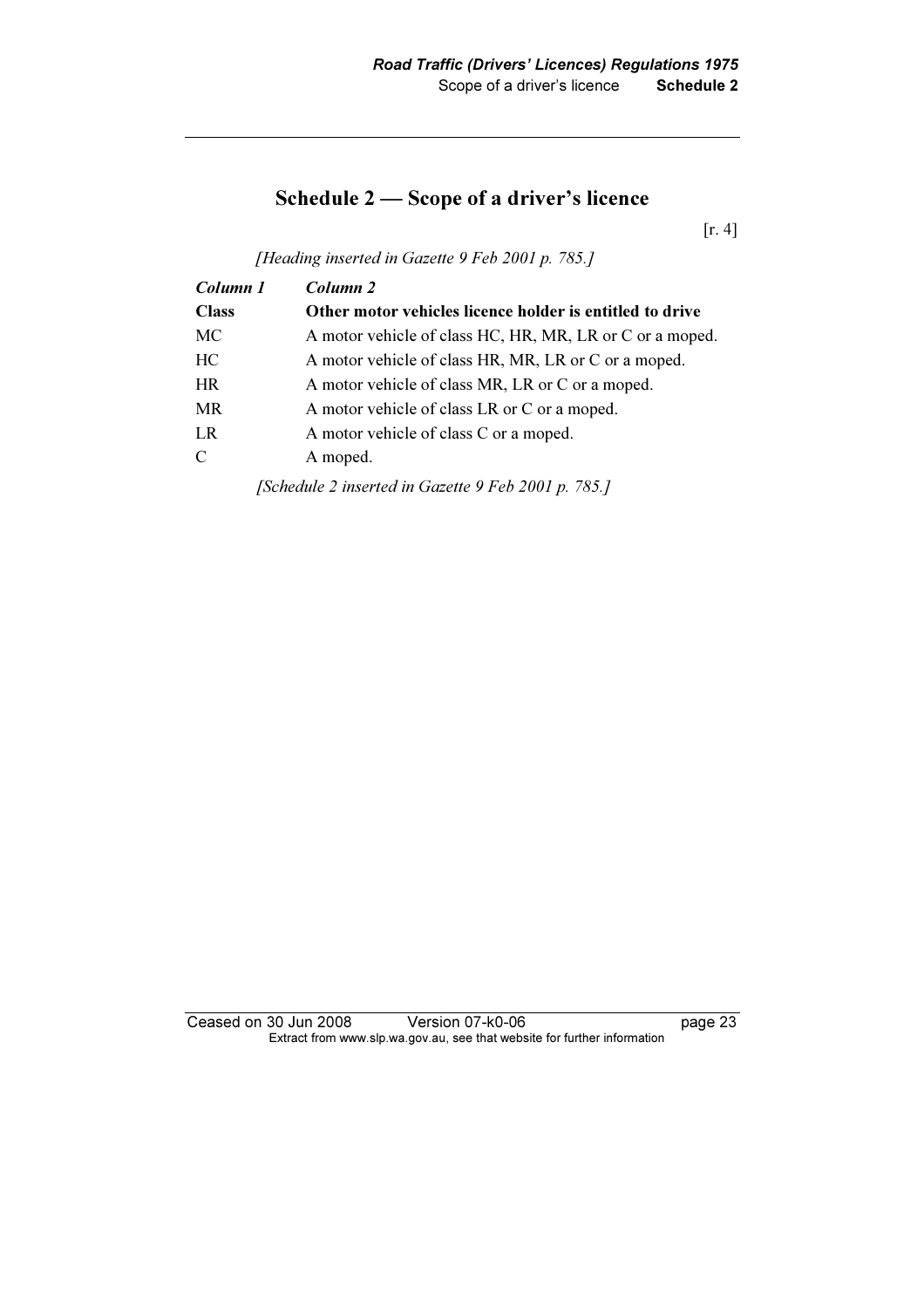## Schedule 3 — Motor vehicles used to demonstrate an ability to control a class

[r. 4A]

[Heading inserted in Gazette 9 Feb 2001 p. 785.]

| Column 1                     | Column <sub>2</sub>                                 |                                                                                                                                                           |  |  |
|------------------------------|-----------------------------------------------------|-----------------------------------------------------------------------------------------------------------------------------------------------------------|--|--|
| <b>Class</b>                 | Motor vehicle description                           |                                                                                                                                                           |  |  |
| R                            |                                                     | A motorcycle with an engine capacity exceeding 250 ml.                                                                                                    |  |  |
| C                            |                                                     | A motor vehicle of class C.                                                                                                                               |  |  |
| LR                           |                                                     | A motor vehicle of class LR.                                                                                                                              |  |  |
| <b>MR</b>                    |                                                     | A motor vehicle of class MR except a prime mover.                                                                                                         |  |  |
| HR                           |                                                     | A motor vehicle of class HR, except a prime mover, that has 3<br>or more axles and a GVM exceeding 15 t.                                                  |  |  |
| HС                           |                                                     | A prime mover that $-$                                                                                                                                    |  |  |
|                              | has 3 axles and a GVM exceeding 15 t; and<br>(a)    |                                                                                                                                                           |  |  |
| (b)<br>than $10 \text{ m}$ . |                                                     | is attached to one semi-trailer that has at least<br>2 axles, an unladen mass exceeding 4 500 kg, a<br>GVM of not less than 16 t and a length of not less |  |  |
|                              | <b>OR</b>                                           |                                                                                                                                                           |  |  |
|                              | A motor vehicle, other than a prime mover, that $-$ |                                                                                                                                                           |  |  |
|                              | (a)                                                 | has 3 or more axles and a GVM of more than 15 t;<br>and                                                                                                   |  |  |
|                              | (h)                                                 | is attached to a trailer that has an unladen mass                                                                                                         |  |  |

 (b) is attached to a trailer that has an unladen mass exceeding 4 500 kg, a GVM of not less than 16 t and a length of not less than 7 m.

page 24 Version 07-k0-06 Ceased on 30 Jun 2008 Extract from www.slp.wa.gov.au, see that website for further information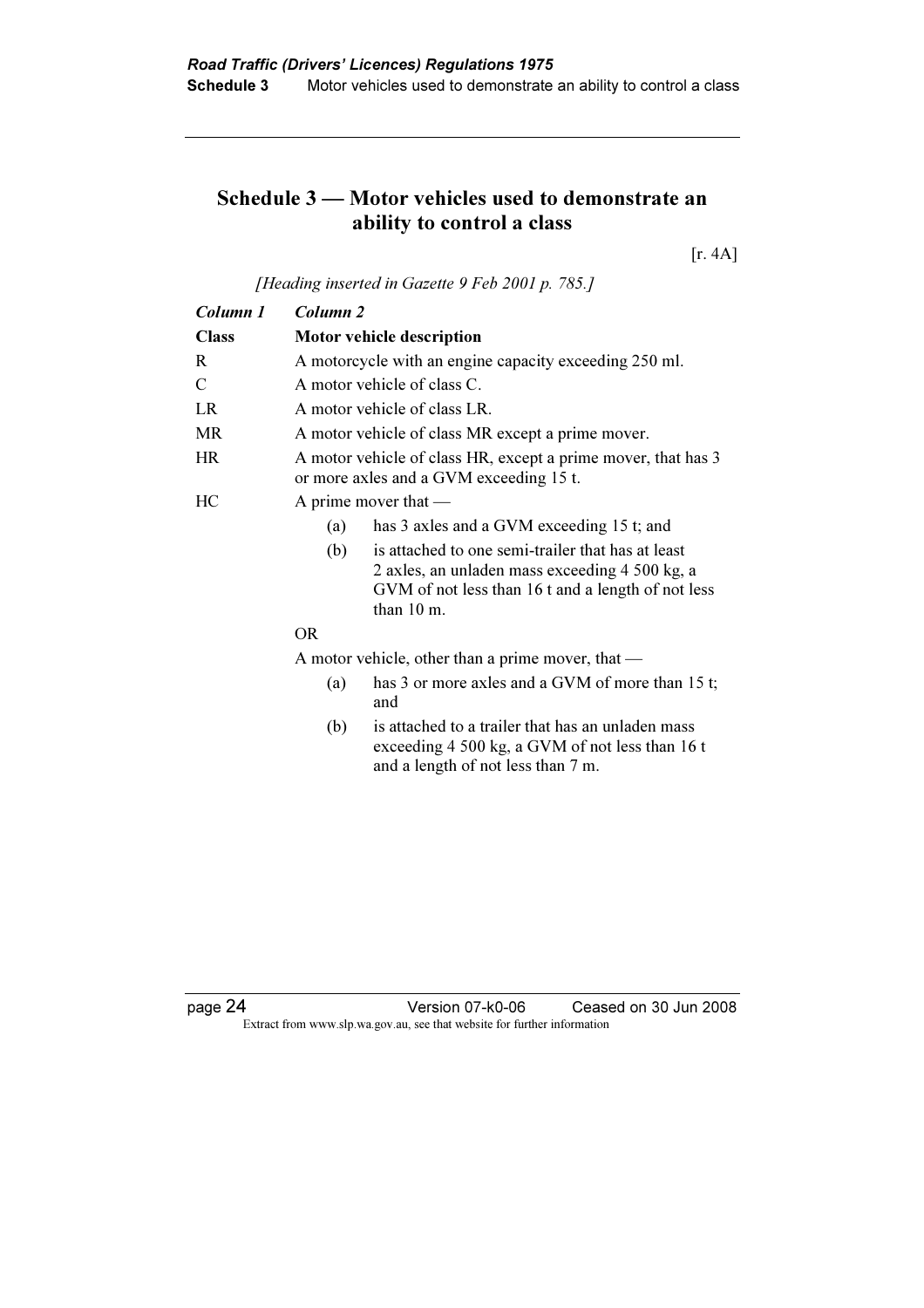| Column 1     | Column <sub>2</sub>                |                                                                                                                                                                                                   |  |  |  |
|--------------|------------------------------------|---------------------------------------------------------------------------------------------------------------------------------------------------------------------------------------------------|--|--|--|
| <b>Class</b> |                                    | <b>Motor vehicle description</b>                                                                                                                                                                  |  |  |  |
| МC           | A prime mover $-$                  |                                                                                                                                                                                                   |  |  |  |
|              | (a)                                | that $-$                                                                                                                                                                                          |  |  |  |
|              |                                    | has 3 axles and a GVM exceeding 15 t;<br>(i)                                                                                                                                                      |  |  |  |
|              |                                    | is attached to a semi-trailer and a trailer that<br>(ii)<br>each have at least 2 axles, an unladen mass<br>exceeding 4 500 kg, a GVM of not less than<br>16 t and a length of not less than 10 m; |  |  |  |
|              |                                    | <b>or</b>                                                                                                                                                                                         |  |  |  |
|              | (b)                                | that $-$                                                                                                                                                                                          |  |  |  |
|              |                                    | (i)<br>has 3 axles and a GVM exceeding 15 t; and                                                                                                                                                  |  |  |  |
|              |                                    | is attached to 2 semi-trailers that each have at<br>(ii)<br>least 2 axles, an unladen mass exceeding<br>4 500 kg, a GVM of not less than 16 t; and                                                |  |  |  |
|              |                                    | (iii) together with the semi-trailers has a length of<br>not less than 22 m.                                                                                                                      |  |  |  |
|              | <b>OR</b>                          |                                                                                                                                                                                                   |  |  |  |
|              | A motor vehicle of class HR that - |                                                                                                                                                                                                   |  |  |  |
|              | (a)                                | has 3 axles and a GVM of more than 15 t; and                                                                                                                                                      |  |  |  |
|              | (b)                                | is attached to 2 trailers that each have at least<br>2 axles, an unladen mass exceeding 4 500 kg, a<br>GVM of not less than 16 t and a length of not less<br>than 7 m.                            |  |  |  |
|              |                                    |                                                                                                                                                                                                   |  |  |  |

[Schedule 3 inserted in Gazette 9 Feb 2001 p. 785-6.]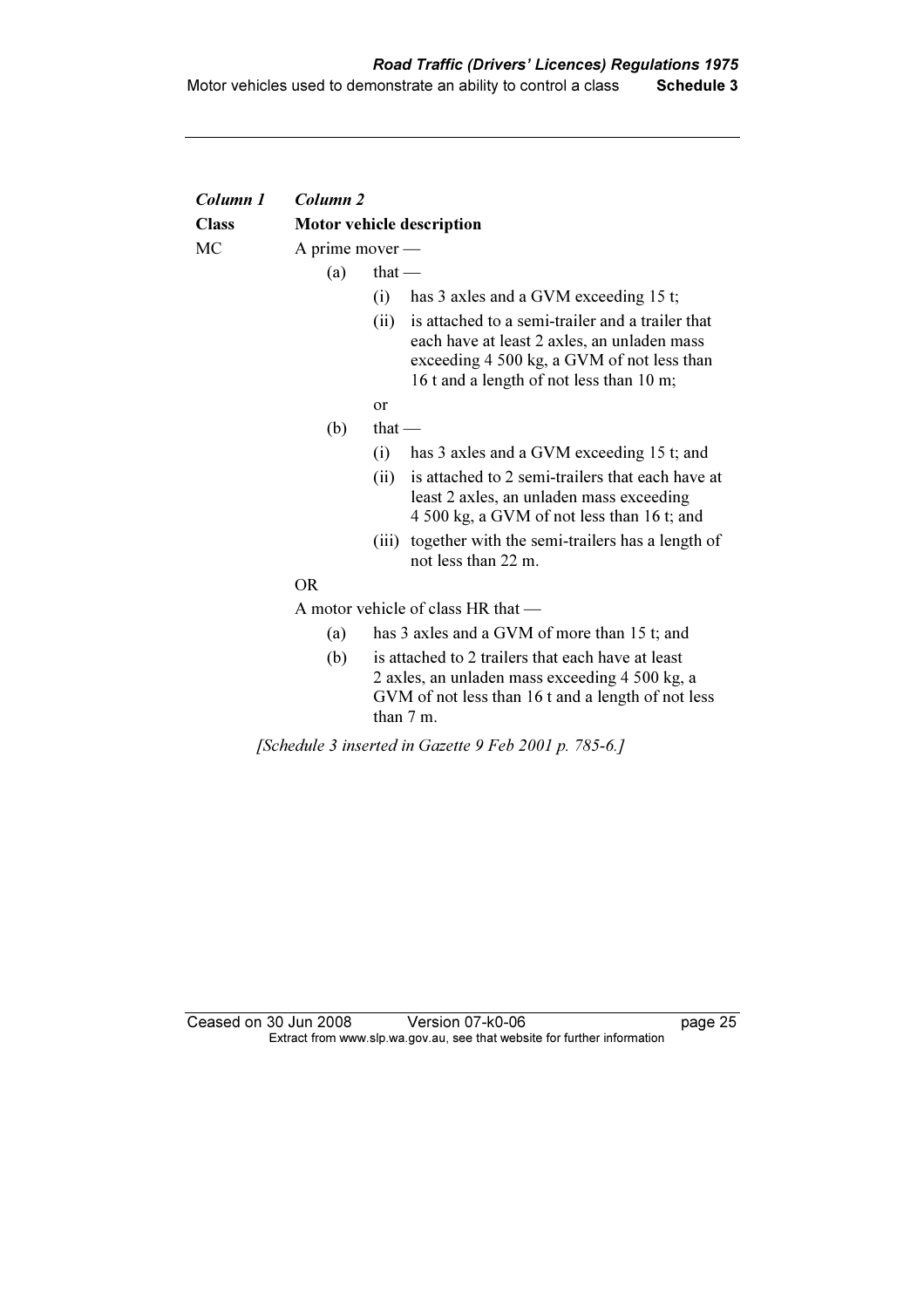# Schedule 4 — Prerequisite driver's licences

[r. 4B]

[Heading inserted in Gazette 9 Feb 2001 p. 786.]

| Column 1     | Column <sub>2</sub>                                                                                                                                     | Column 3             |
|--------------|---------------------------------------------------------------------------------------------------------------------------------------------------------|----------------------|
| <b>Class</b> | <b>Prerequisite licence</b>                                                                                                                             | <b>Period</b>        |
| R            | A licence that is appropriate to a motor cycle<br>(other than a moped) that has an engine                                                               | one year             |
| LR           | A licence that is appropriate to a motor vehicle                                                                                                        | one year             |
| <b>MR</b>    | A licence that is appropriate to a motor vehicle                                                                                                        | one year             |
| <b>HR</b>    | A licence that is unrestricted for the purposes<br>of section $45(4)$ of the Act and that is<br>appropriate to a motor vehicle of class C               | 2 years              |
| HC           | A licence that is unrestricted for the purposes<br>of section $45(4)$ of the Act and that is<br>appropriate to a motor vehicle of class C<br><b>AND</b> | 3 years              |
|              | A licence that is unrestricted for the purposes<br>of section $45(4)$ of the Act and that is<br>appropriate to a motor vehicle of class MR or           |                      |
| MC           | A licence that is appropriate to a motor vehicle                                                                                                        | one year<br>one year |
|              | [Schedule 4 inserted in Gazette 9 Feb 2001 p. 786-7.]                                                                                                   |                      |

page 26 Version 07-k0-06 Ceased on 30 Jun 2008 Extract from www.slp.wa.gov.au, see that website for further information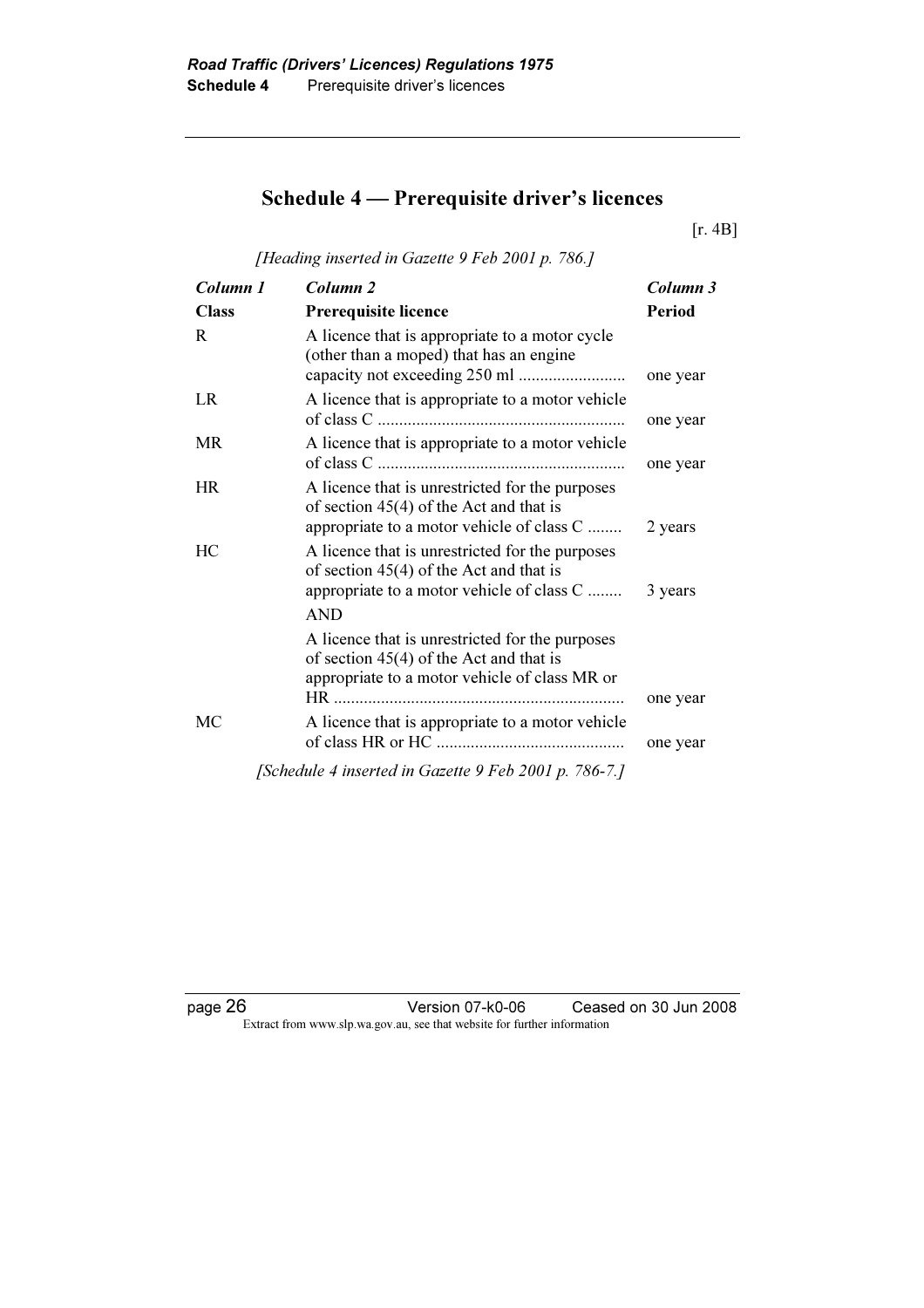## Schedule 5 — Vehicle running costs

[r. 5(2a)]

 [Heading inserted in Gazette 9 Feb 2001 p. 787; amended in Gazette 24 Apr 2003 p. 1275.]

### Description of vehicle Rate per kilometre

A motor vehicle powered by —

| (a) | an engine (other than a rotary engine) with<br>a capacity that does not exceed 1 600 cm <sup>3</sup> ;<br><b>or</b>                                              |              |
|-----|------------------------------------------------------------------------------------------------------------------------------------------------------------------|--------------|
| (b) | a rotary engine with a capacity that does not                                                                                                                    | $55.0$ cents |
|     | A motor vehicle powered by —                                                                                                                                     |              |
| (a) | an engine (other than a rotary engine) with<br>a capacity exceeds $1\,600\,\text{cm}^3$ but does not<br>exceed 2 600 $\text{cm}^3$ ; or                          |              |
| (b) | a rotary engine with a capacity that exceeds<br>$800 \text{ cm}^3$ but does not exceed 1 300 cm <sup>3</sup>                                                     | $66.0$ cents |
|     | A motor vehicle powered by —                                                                                                                                     |              |
| (a) | an engine (other than a rotary engine) with<br>a capacity that exceeds 2 600 cm <sup>3</sup> ; or                                                                |              |
| (b) | a rotary engine with a capacity that exceeds                                                                                                                     | $67.0$ cents |
|     | [Schedule 5 inserted in Gazette 9 Feb 2001 p. 787; amended in<br>Gazette 24 Apr 2003 p. 1275; 27 May 2005 p. 2305; 23 Dec 2005<br>p. 6279; 28 Nov 2006 p. 4893.] |              |

Ceased on 30 Jun 2008 Version 07-k0-06 page 27 Extract from www.slp.wa.gov.au, see that website for further information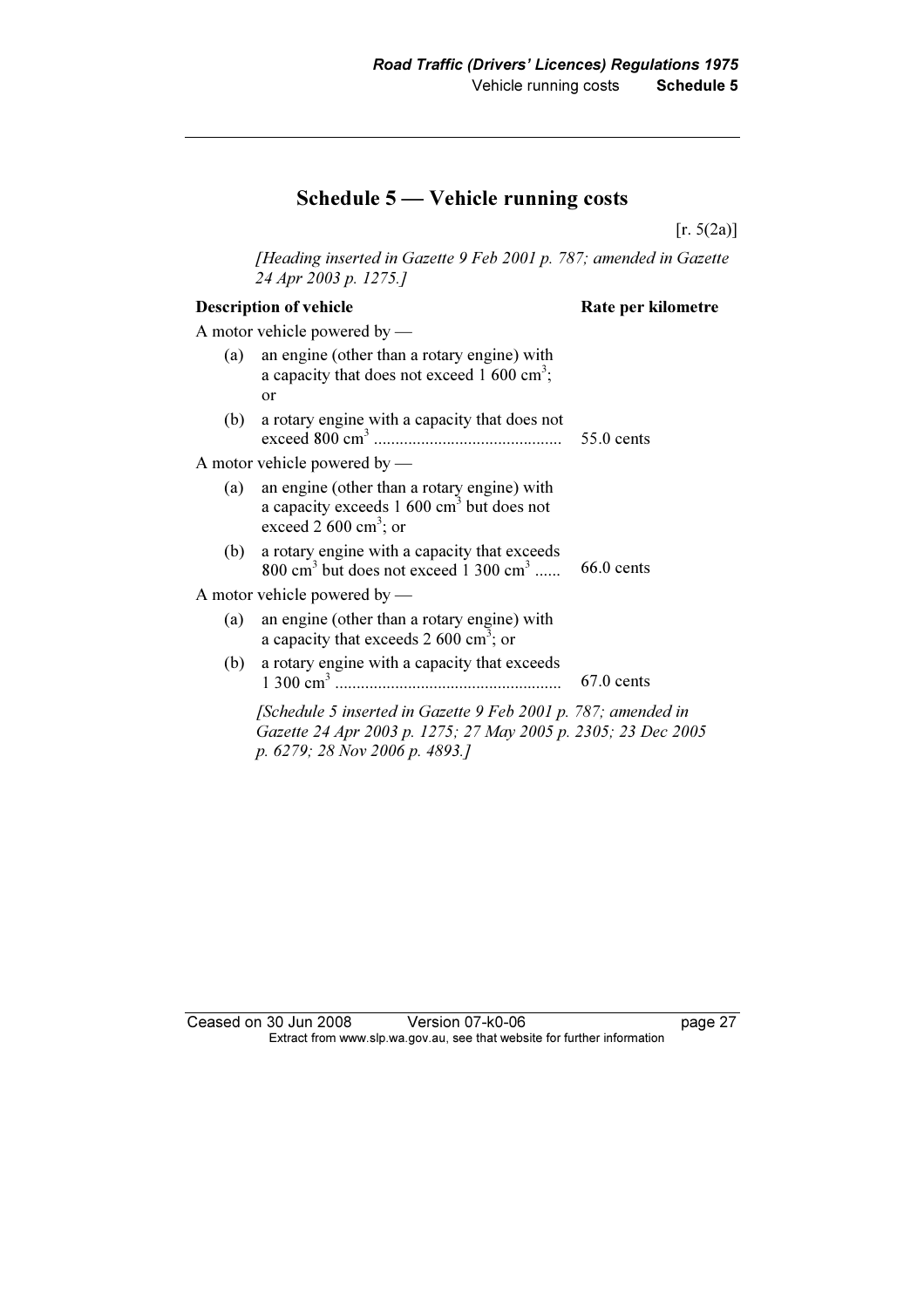## Schedule 6 — Prescribed classes of licence conditions or limitations

[r. 5B]

[Heading inserted in Gazette 9 Feb 2001 p. 788.]

| Column 1     | Column 2                                                                                                                                                                                                                           |
|--------------|------------------------------------------------------------------------------------------------------------------------------------------------------------------------------------------------------------------------------------|
| <b>Class</b> | <b>Condition or limitation</b>                                                                                                                                                                                                     |
| $\mathsf{A}$ | The holder of a driver's licence appropriate to a motor<br>vehicle may drive the motor vehicle if and only if it is fitted<br>with automatic transmission.                                                                         |
| B            | The holder of a driver's licence appropriate to a motor<br>vehicle may drive the motor vehicle if and only if it is fitted<br>with automatic or synchromesh transmission.                                                          |
| E            | The holder of a driver's licence appropriate to a motor cycle<br>may drive the motor cycle if and only if it has an engine<br>capacity not exceeding 250 ml.                                                                       |
| N            | The holder of a driver's licence appropriate to a motor cycle<br>may drive the motor cycle if and only if it is a moped.                                                                                                           |
| S            | The holder of a driver's licence is not to drive a motor<br>vehicle to which the licence is appropriate unless the licence<br>holder wears corrective eye lenses while driving.                                                    |
| Z            | The holder of a driver's licence may drive a motor vehicle to<br>which the licence is appropriate if and only if the licence<br>holder does not have a blood alcohol content of or above 0.02<br>g of alcohol per 100 mL of blood. |
|              | 1121                                                                                                                                                                                                                               |

 [Schedule 6 inserted in Gazette 9 Feb 2001 p. 788; amended in Gazette 14 Mar 2008 p. 833.]

page 28 Version 07-k0-06 Ceased on 30 Jun 2008 Extract from www.slp.wa.gov.au, see that website for further information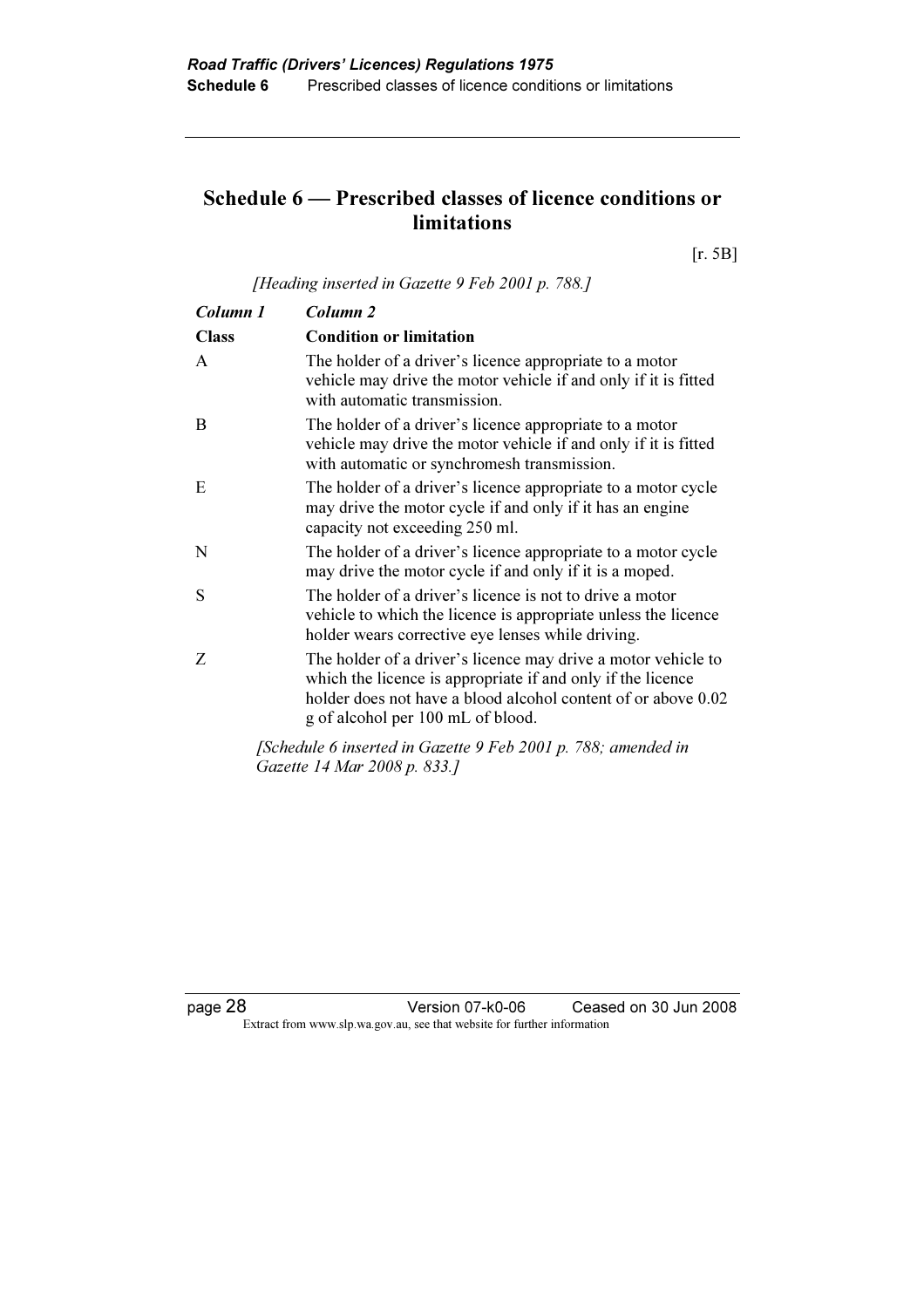cl. 1

## Schedule 7 — Trailer towing limits

[r. 5D]

[Heading inserted in Gazette 9 Feb 2001 p. 788.]

### 1. Motor vehicles of class C or class LR

- (1) A motor vehicle of class C or class LR may be used to tow one trailer that complies with this clause and no other trailer.
- (2) A trailer complies with this clause if
	- (a) the GVM of the trailer does not exceed
		- (i) the mass recommended by the manufacturer of the motor vehicle as the maximum loaded mass of a trailer that may be towed by the motor vehicle; or
		- (ii) if no such mass has been recommended by the manufacturer, or if the recommended mass is not ascertainable, the mass specified in Schedule 1 clause 5(2) of the Road Traffic (Vehicle Standards) Regulations 2002;

and

 (b) the loaded mass of the trailer does not exceed the limit imposed by Schedule 1 clause 6 of the Road Traffic (Vehicle Standards) Regulations 2002.

[Clause 1 inserted in Gazette 1 Nov 2002 p. 5388-9.]

[2. Repealed in Gazette 1 Nov 2002 p. 5389.]

#### 3. Motor vehicles of class MR

 A motor vehicle of class MR may be used to tow one trailer that has a GVM not exceeding 9 t, and no other trailer.

[Clause 3 inserted in Gazette 9 Feb 2001 p. 789.]

#### 4. Motor vehicles of class HR

 A motor vehicle of class HR may be used to tow one trailer that has a GVM not exceeding 9 t, and no other trailer.

[Clause 4 inserted in Gazette 9 Feb 2001 p. 789.]

Ceased on 30 Jun 2008 Version 07-k0-06 **Dage 29** Extract from www.slp.wa.gov.au, see that website for further information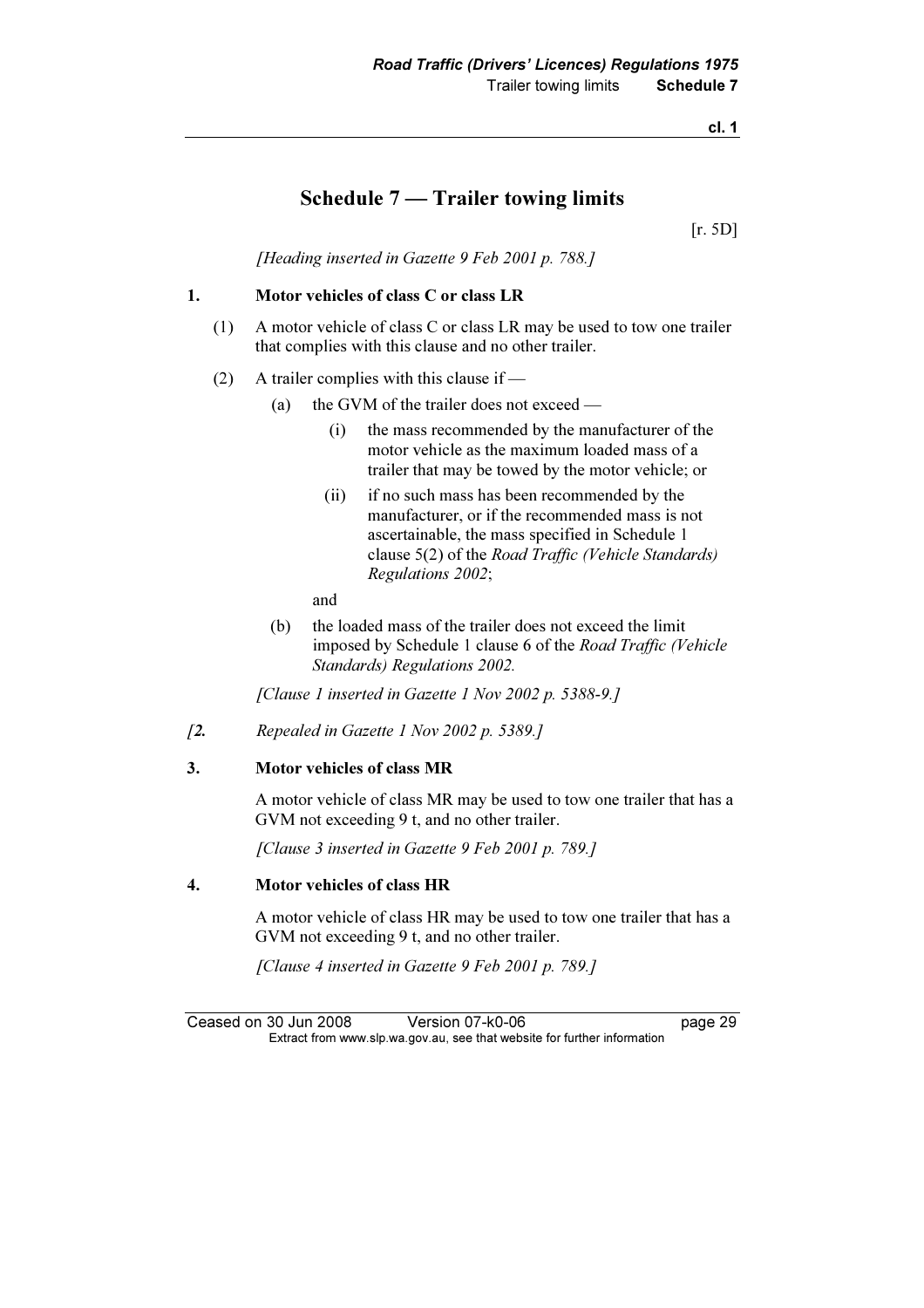### 5. Motor vehicles of class HC

 A motor vehicle of class HC may be used to tow one, but no more than one, trailer in addition to the trailer or semi-trailer because of which it is classified as of class HC if the additional trailer —

- (a) has a gross vehicle mass not exceeding 9 t; or
- (b) is an unladen converter dolly or low loader dolly as defined in the Road Traffic (Vehicle Standards) Regulations 2002.

 [Clause 5 inserted in Gazette 9 Feb 2001 p. 789; amended in Gazette 1 Nov 2002 p. 5389.]

page 30 Version 07-k0-06 Ceased on 30 Jun 2008 Extract from www.slp.wa.gov.au, see that website for further information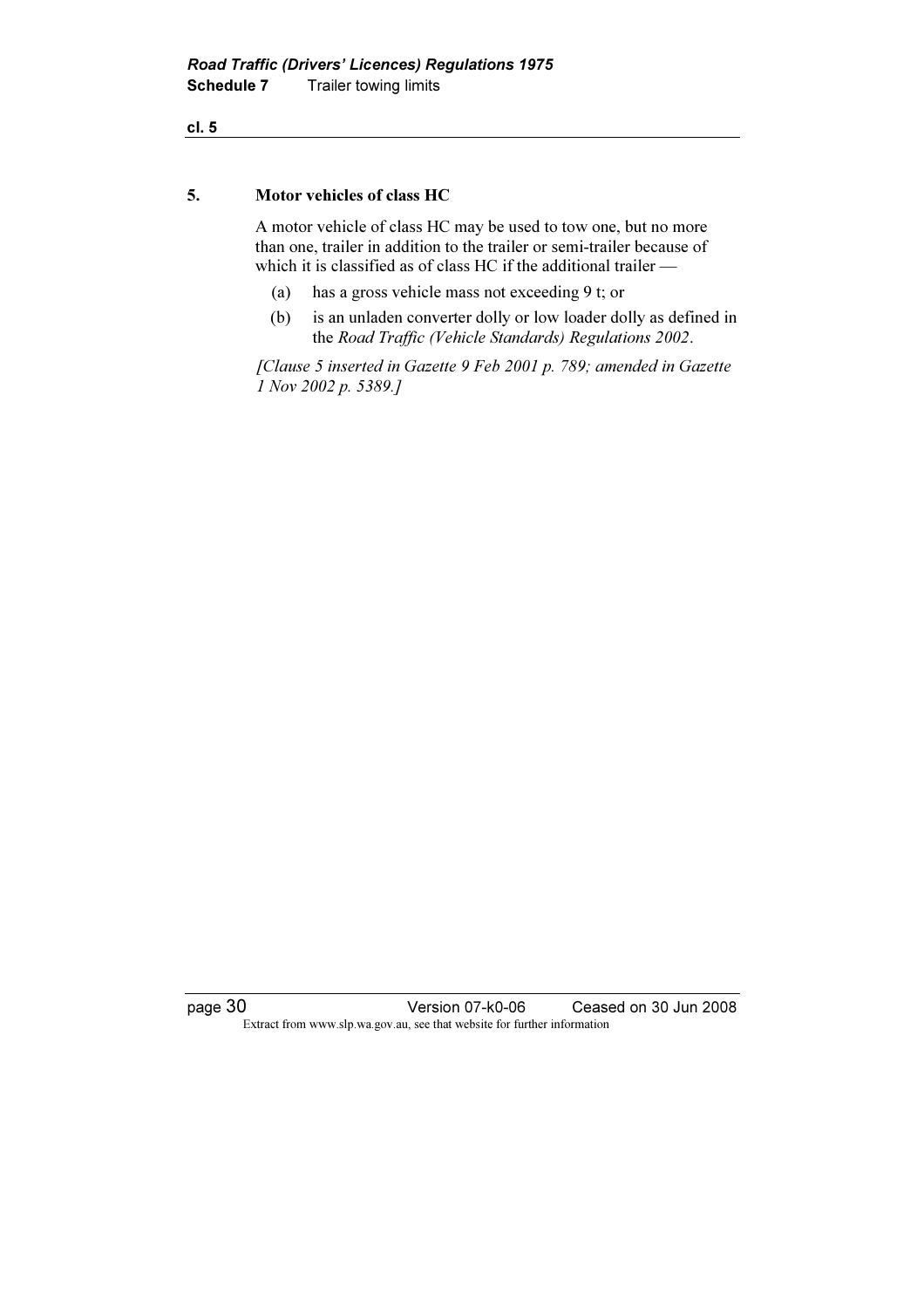## Schedule 8 — Forms

 $[r. 8(2)]$ 

[Heading inserted in Gazette 9 Feb 2001 p. 789.]

### Caution or Permit/Authorisation to Drive/Travel

Section 49A of the Road Traffic Act 1974 or regulation 241 of the Road Traffic Code 2000.

| TAKE NOTICE that the following alleged offence(s) give(s) rise to issue of this form. |                |         |  |
|---------------------------------------------------------------------------------------|----------------|---------|--|
| Driver:                                                                               |                |         |  |
|                                                                                       |                | D.O.B.: |  |
| Address:                                                                              |                |         |  |
|                                                                                       |                | Phone:  |  |
| <b>Driver's Licence</b><br>Details:                                                   | <b>MDL No:</b> |         |  |
|                                                                                       | Granted in:    | Expiry: |  |
| Vehicle:                                                                              | Reg. No:       |         |  |
|                                                                                       | Make/model:    |         |  |
| Alleged Offence(s):                                                                   |                |         |  |
| Legislation:                                                                          |                |         |  |
| Section/regulation:                                                                   |                |         |  |
| <b>Time and Date</b><br>Stopped:                                                      | hrs on         |         |  |
| <b>Location Stopped:</b>                                                              |                |         |  |

## PERMIT/AUTHORISATION TO DRIVE/TRAVEL

| Driving/travel is<br>authorised only until:                                                                           | hrs on |  |
|-----------------------------------------------------------------------------------------------------------------------|--------|--|
| Journey is only<br>authorised via direct<br>route of:                                                                 |        |  |
| To destination of:                                                                                                    |        |  |
|                                                                                                                       | 1.     |  |
| <b>Conditions required to</b><br>be complied with for<br>the purpose of travel<br>under this<br>permit/authorisation: | 2.     |  |
|                                                                                                                       | 3.     |  |
|                                                                                                                       | 4.     |  |
|                                                                                                                       | 5.     |  |

| Ceased on 30 Jun 2008 | Version 07-k0-06                                                         | page 31 |
|-----------------------|--------------------------------------------------------------------------|---------|
|                       | Extract from www.slp.wa.gov.au, see that website for further information |         |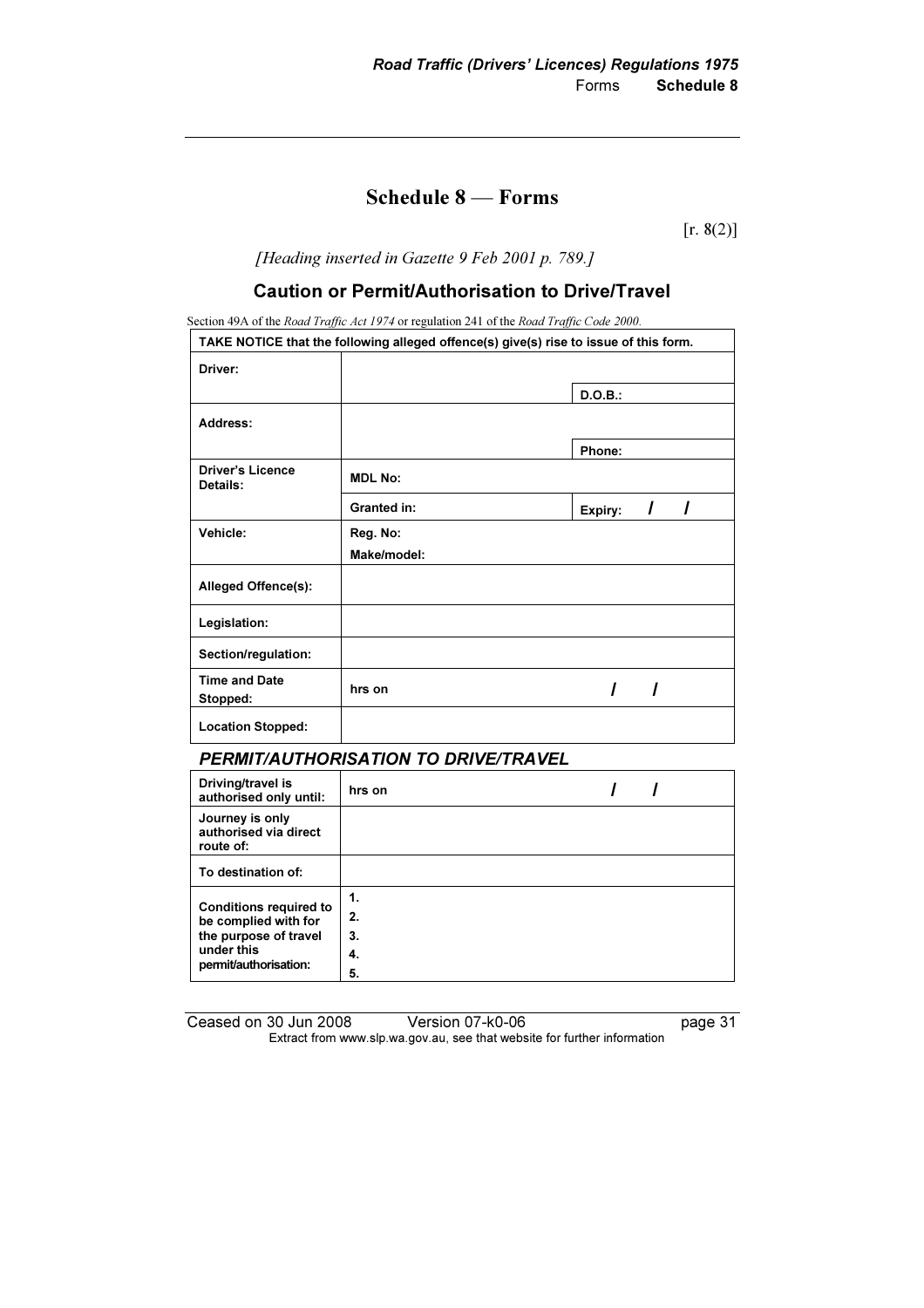| Other relevant<br>comment:               |            |                  |
|------------------------------------------|------------|------------------|
| Driver's signature:                      |            | Time<br>Signed:  |
| <b>Police Officer</b><br>issuing Permit: | Signature: |                  |
|                                          | Name:      |                  |
|                                          | Rank/Reg:  |                  |
|                                          | Station:   | <b>Phone No:</b> |

#### THIS PERMIT/AUTHORISATION IS STRICTLY RESTRICTED TO THE TIME AND CONDITIONS STIPULATED ON THIS FORM

This permit or authorisation to drive or travel is granted under section 49A(4) of the Road Traffic Act 1974 or regulation 241(1) of the Road Traffic Code 2000, whichever relates to the persons mentioned on this form.

#### Travel is strictly restricted to the time, route and destination specified on this form.

Driving contrary to a time, route, destination, purpose or condition endorsed on this form by the issuing officer is an offence of the same nature as the alleged offence that gave rise to grant of the permit/authorisation.

A permit or authorisation will be granted by the apprehending police officer only where the officer has reasonable grounds to believe that to cease driving or the journey is impracticable in the circumstances. The officer will have regard to such matters as the remoteness of the location, the safety of persons mentioned on this form and the absence of persons (other than police personnel) who can assist and lawfully drive the persons mentioned on this form. No further permit can be granted after the expiry of this permit.

### Details of:

- (a) relevant fines suspension items; OR
- (b) children not in child restraint or passengers in an open load space that are subject of this authorisation to travel and the associated conditions.

|              | (a) FINEPRO Start Date | <b>CASE NUMBER</b> | <b>SUSP</b><br><b>TYPE</b> |
|--------------|------------------------|--------------------|----------------------------|
|              |                        | <b>OR</b>          |                            |
|              | (b) PASSENGER Name     | <b>ADDRESS</b>     | & D.O.B.                   |
| 1            |                        |                    |                            |
| $\mathbf{2}$ |                        |                    |                            |
| 3            |                        |                    |                            |

page 32 Version 07-k0-06 Ceased on 30 Jun 2008 Extract from www.slp.wa.gov.au, see that website for further information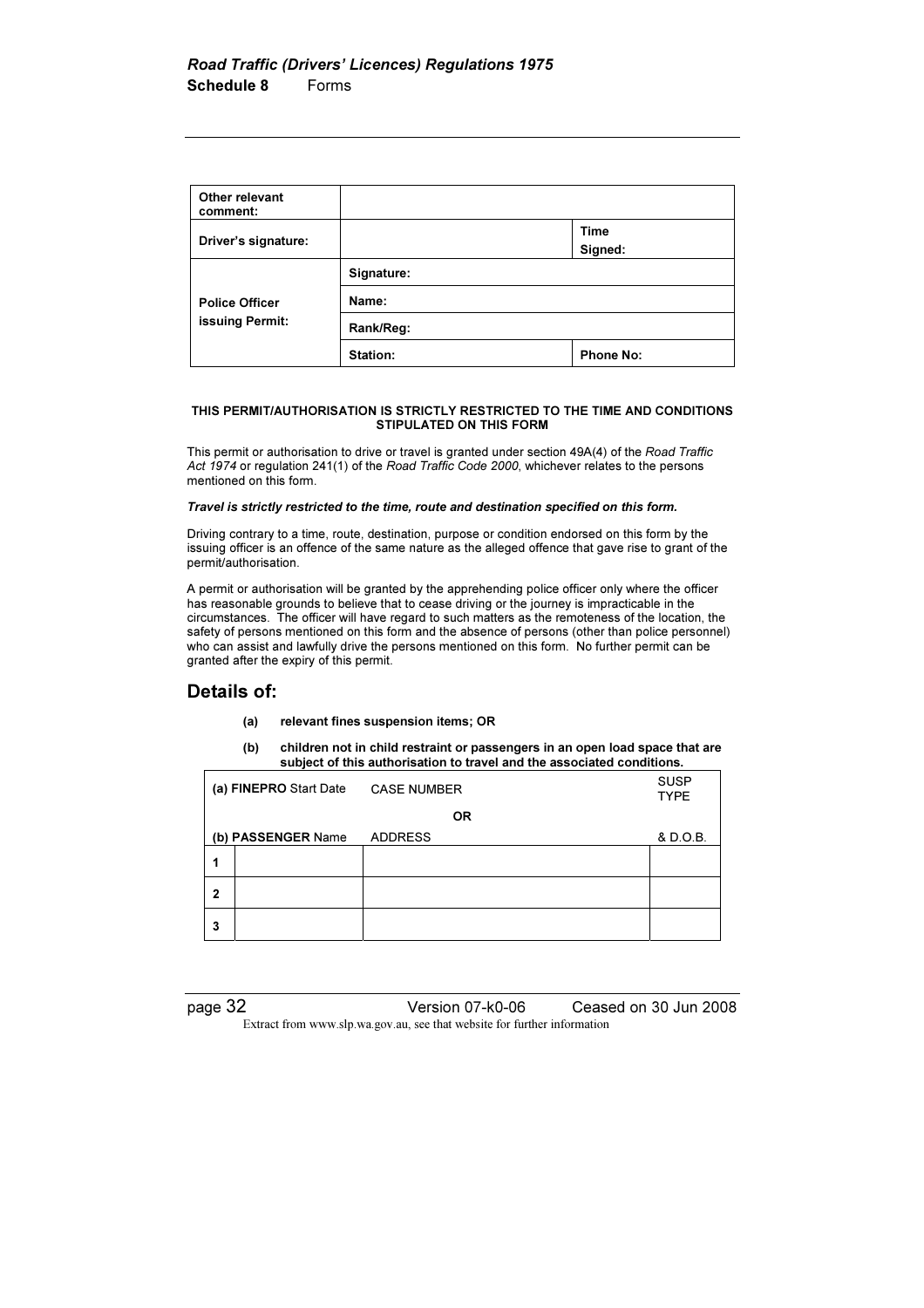| 4  |  |  |
|----|--|--|
| 5  |  |  |
| 6  |  |  |
| 7  |  |  |
| 8  |  |  |
| 9  |  |  |
| 10 |  |  |

### Applicable Legislation:

1. Sections 49(2)(a)(iv) & 49A Road Traffic Act 1974 Drivers Licence suspended

for non-payment of fine.

2. Part 16 Road Traffic Code 2000 Persons travelling on or in a

vehicle.

 [Schedule 8, formerly inserted as First Schedule in Gazette 25 Jan 2001 p. 595-6; renumbered as Schedule 8 and amended in Gazette 9 Feb 2001 p. 789; 28 Nov 2006 p. 4916.]

Ceased on 30 Jun 2008 Version 07-k0-06 Page 33 Extract from www.slp.wa.gov.au, see that website for further information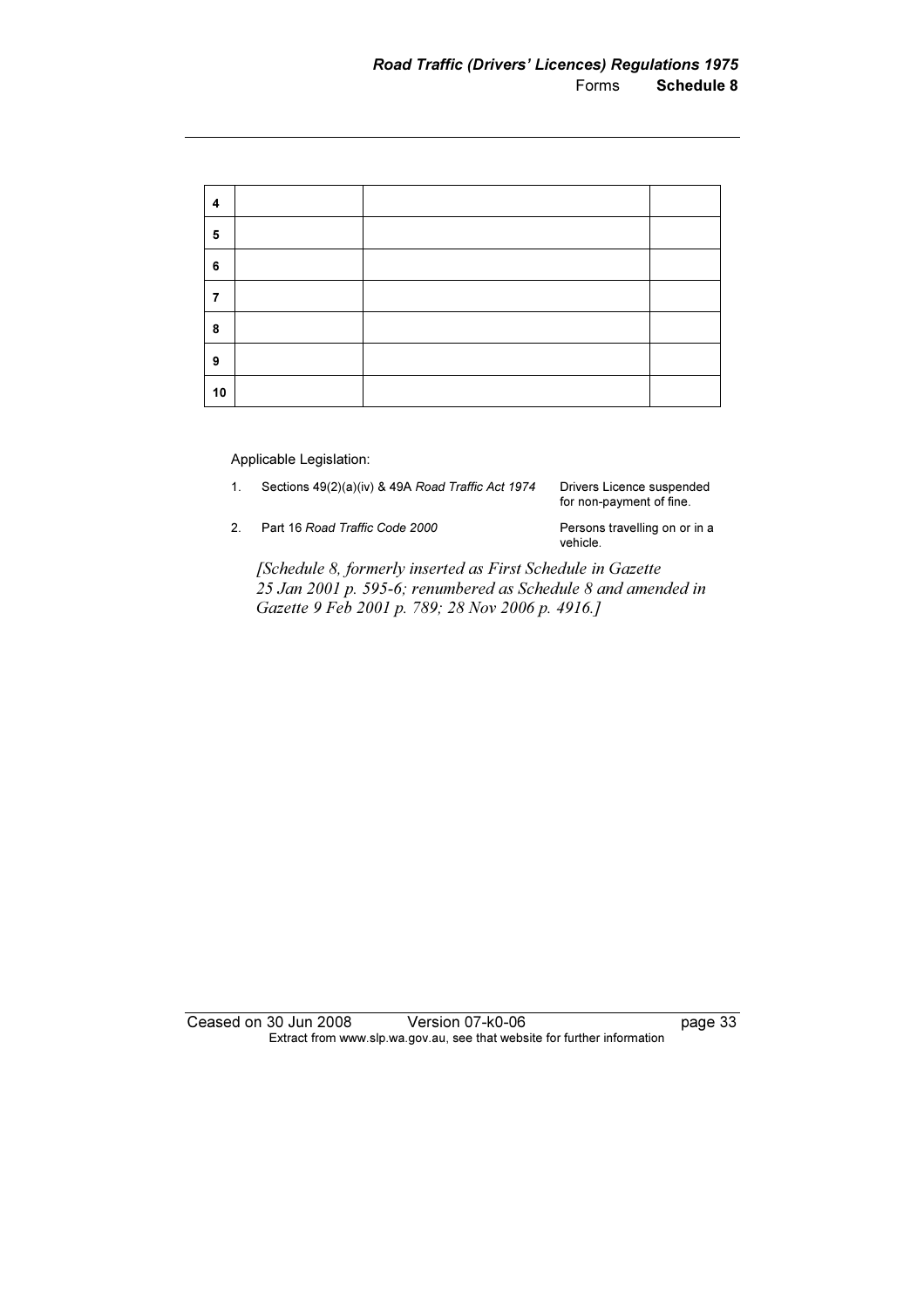## Schedule 9 — Offences prescribed for section 103 of the Act

[r. 10]

|             | [Heading inserted in Gazette 9 Feb 2001 p. 789.] |                                                                                                                        |               |
|-------------|--------------------------------------------------|------------------------------------------------------------------------------------------------------------------------|---------------|
| Item<br>No. | <b>Authority</b>                                 | <b>Nature of Offence</b>                                                                                               | <b>Points</b> |
|             | Road Traffic<br>Act 1974.                        |                                                                                                                        |               |
|             | section -                                        |                                                                                                                        |               |
| 1.          | 61                                               | Dangerous driving, first offence                                                                                       | 6             |
| 2.          | 62                                               | Careless driving                                                                                                       | 3             |
| 2A.         | 62A                                              | Causing excessive noise, smoke                                                                                         | 3             |
| 3.          | 64AA                                             | Driving or attempting to drive a motor<br>vehicle while having a blood alcohol<br>$content$ —                          |               |
|             |                                                  | (a) of or above 0.05 g of alcohol per<br>100 mL of blood but less than<br>0.06 g of alcohol per 100 mL of<br>$blood -$ |               |
|             |                                                  | during a holiday period<br>(i)                                                                                         | 6             |
|             |                                                  | (ii)<br>other than during a holiday<br>period                                                                          | 3             |
|             |                                                  | (b) of or above 0.06 g of alcohol per<br>100 mL of blood but less than<br>0.07 g of alcohol per 100 mL of<br>$blood -$ |               |
|             |                                                  | (i)<br>during a holiday period                                                                                         | 8             |
|             |                                                  | (ii)<br>other than during a holiday<br>period                                                                          | 4             |
|             |                                                  | (c) of or above 0.07 g of alcohol per<br>100 mL of blood -                                                             |               |
|             |                                                  | during a holiday period<br>(i)                                                                                         | 10            |
|             |                                                  | (ii)<br>other than during a holiday<br>period                                                                          | 5             |
| 4.          | 64AC                                             | Driving or attempting to drive a motor                                                                                 |               |

 $[H_{\text{tot}}]$  instructed in Gazette 9 Feb 2001 p. 799.1

page 34 Version 07-k0-06 Ceased on 30 Jun 2008 Extract from www.slp.wa.gov.au, see that website for further information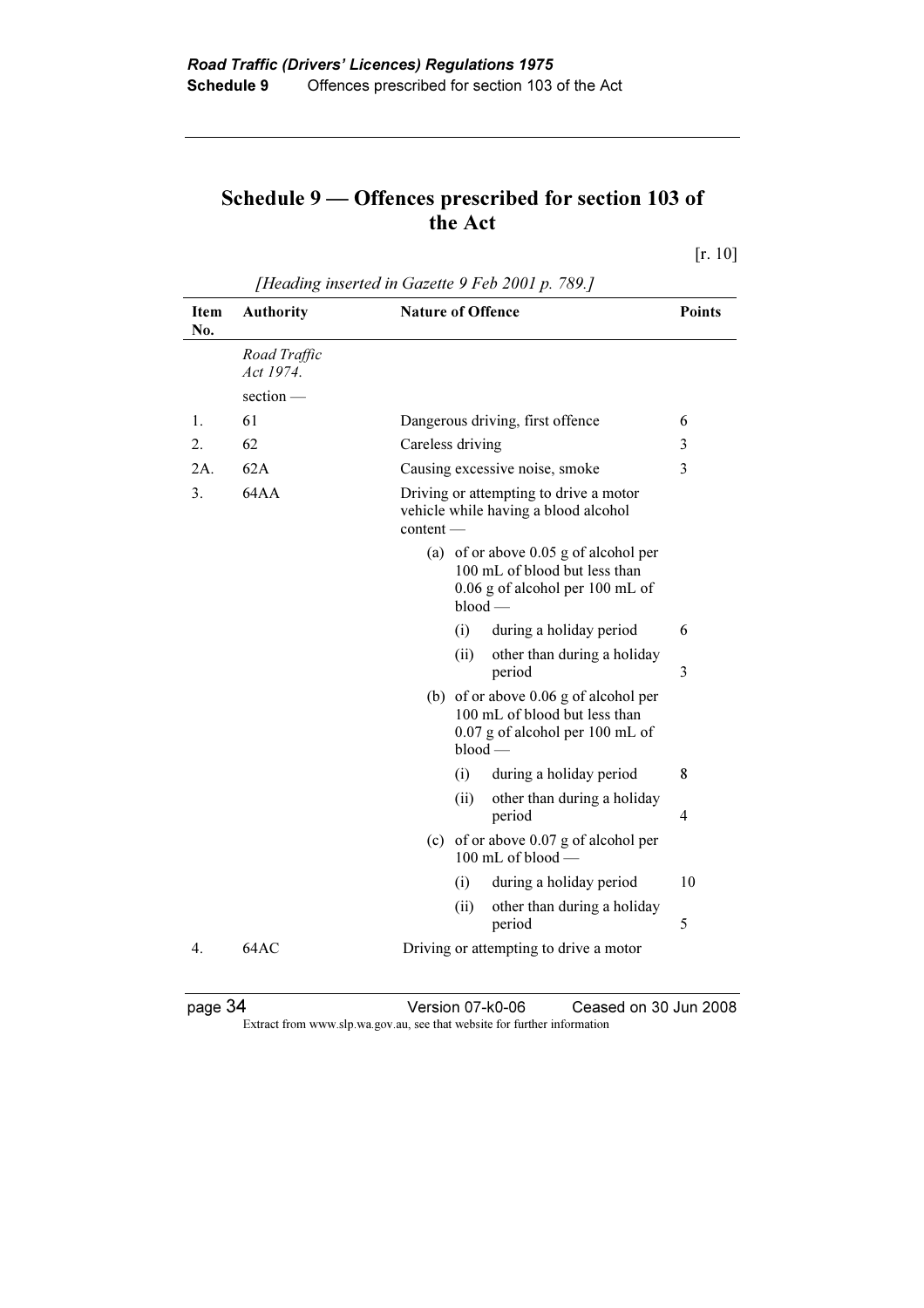| <b>Item</b><br>No.                                                                                                                                                                                                                                                                                                                     | <b>Authority</b>                                         | <b>Nature of Offence</b>                                                                                                                                                                                                                                   | <b>Points</b> |
|----------------------------------------------------------------------------------------------------------------------------------------------------------------------------------------------------------------------------------------------------------------------------------------------------------------------------------------|----------------------------------------------------------|------------------------------------------------------------------------------------------------------------------------------------------------------------------------------------------------------------------------------------------------------------|---------------|
|                                                                                                                                                                                                                                                                                                                                        |                                                          | vehicle while a prescribed illicit drug is<br>present in the person's oral fluid or<br>$blood -$                                                                                                                                                           |               |
|                                                                                                                                                                                                                                                                                                                                        |                                                          | (a) during a holiday period                                                                                                                                                                                                                                | 6             |
|                                                                                                                                                                                                                                                                                                                                        |                                                          | (b) other than during a holiday<br>period                                                                                                                                                                                                                  | 3             |
| 5.                                                                                                                                                                                                                                                                                                                                     | 67AB                                                     | Failing to comply with a requirement<br>under section 66D or 66E by either<br>failing to provide a sample of oral fluid<br>for drug testing, or failing to allow a<br>medical practitioner or registered nurse to<br>take a sample of blood for analysis — |               |
|                                                                                                                                                                                                                                                                                                                                        |                                                          | (a) during a holiday period                                                                                                                                                                                                                                | 6             |
|                                                                                                                                                                                                                                                                                                                                        |                                                          | (b) other than during a holiday<br>period                                                                                                                                                                                                                  | 3             |
|                                                                                                                                                                                                                                                                                                                                        | [Heading and items 6-85 deleted]                         |                                                                                                                                                                                                                                                            |               |
|                                                                                                                                                                                                                                                                                                                                        | Road Traffic (Vehicle<br>Standards)<br>Regulations 2002. |                                                                                                                                                                                                                                                            |               |
| 86.                                                                                                                                                                                                                                                                                                                                    | 66(1)                                                    | Failure to comply with compliance notice                                                                                                                                                                                                                   | 3             |
| [Schedule 9, formerly inserted as Second Schedule in Gazette<br>23 Dec 1997 p. 7452-7; amended in Gazette 1 Dec 2000 p. 6761-2;<br>renumbered as Schedule 9 and amended in Gazette 9 Feb 2001<br>p. 789; 8 Mar 2002 p. 945; 1 Nov 2002 p. 5389; 11 Oct 2007 p. 5480;<br>14 Mar 2008 p. 833-4; amended by Act No. 10 of 2004 s. 16(2).] |                                                          |                                                                                                                                                                                                                                                            |               |

Ceased on 30 Jun 2008 Version 07-k0-06 page 35 Extract from www.slp.wa.gov.au, see that website for further information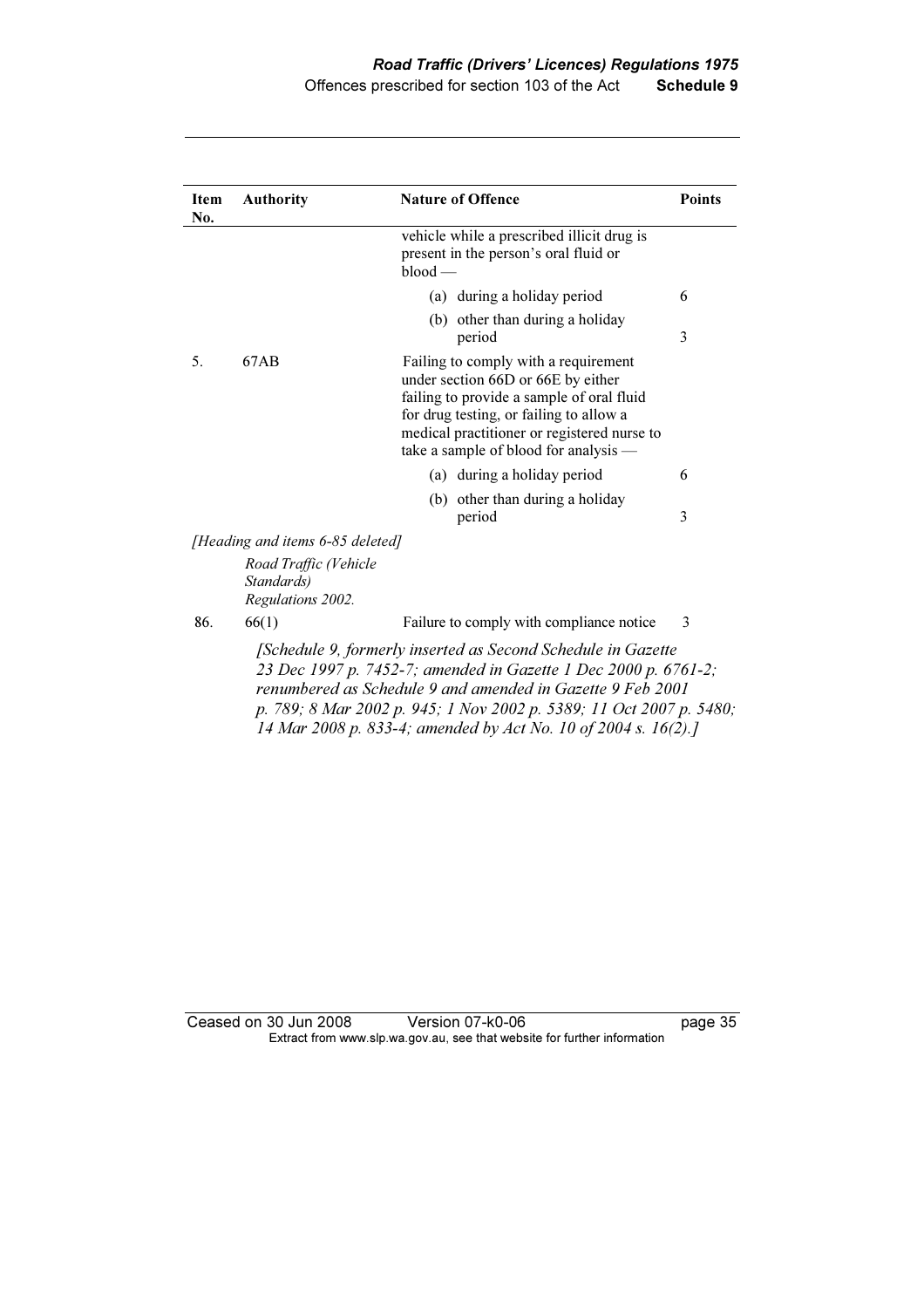## Schedule 10 — Prerequisites for the grant of a learner's permit

 $[r. 12B(4)]$ 

[Heading inserted in Gazette 9 Feb 2001 p. 790.]

| Column 1     | Column 2                                                                                                          |
|--------------|-------------------------------------------------------------------------------------------------------------------|
| <b>Class</b> | Prerequisite                                                                                                      |
| R            | The person is to hold a driver's licence appropriate to a<br>class R motor vehicle with a class E endorsement.    |
| LR           | The person is to hold a driver's licence appropriate to a<br>class C motor vehicle.                               |
| <b>MR</b>    | The person is to hold a driver's licence appropriate to a<br>$class C$ .                                          |
| <b>HR</b>    | The person is to have held a driver's licence appropriate to<br>a class C motor vehicle for a period of one year. |
| HC.          | The person is to have held a driver's licence appropriate to<br>a class C motor vehicle for a period of 2 years.  |
|              | <b>AND</b>                                                                                                        |
|              | The person is to hold a driver's licence appropriate to a<br>class MR or HR motor vehicle.                        |
| МC           | The person is to hold a driver's licence appropriate to a<br>class HR or HC motor vehicle.                        |
|              | [Schedule 10 inserted in Gazette 9 Feb 2001 p. 790.]                                                              |

[Schedule 11 repealed in Gazette 28 Nov 2006 p. 4916.]

page 36 Version 07-k0-06 Ceased on 30 Jun 2008 Extract from www.slp.wa.gov.au, see that website for further information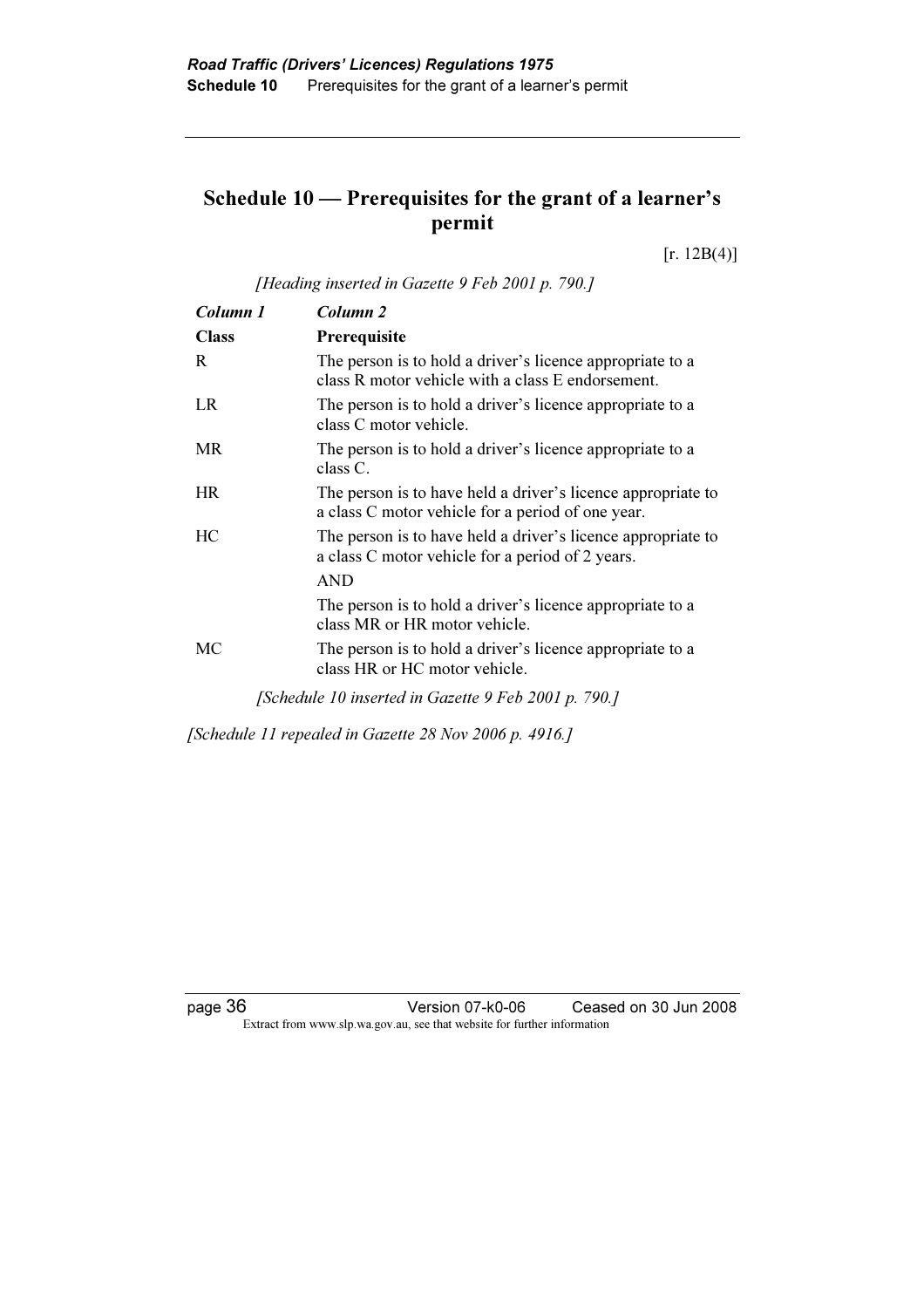### **Notes**

1 This is a compilation of the Road Traffic (Drivers' Licences) Regulations 1975 and includes the amendments made by the other written laws referred to in the following table. The table also contains information about any reprint.

| <b>Citation</b>                                      | Gazettal                 | Commencement |
|------------------------------------------------------|--------------------------|--------------|
| Road Traffic (Drivers' Licences)<br>Regulations 1975 | 29 May 1975<br>p. 1533-6 | 1 Jun 1975   |
| Untitled regulations                                 | 11 Jul 1975<br>p. 2365-6 | 11 Jul 1975  |
| Untitled regulations                                 | 5 Sep 1975<br>p. 3201    | 5 Sep 1975   |
| Untitled regulations                                 | 7 Nov 1975<br>p. 4130    | 7 Nov 1975   |
| Untitled regulations                                 | 14 Nov 1975<br>p. 4185   | 14 Nov 1975  |
| Untitled regulations                                 | 6 Feb 1976<br>p. 296     | 6 Feb 1976   |
| Untitled regulations                                 | 30 Apr 1976<br>p. 1343   | 30 Apr 1976  |
| Untitled regulations                                 | 3 Sep 1976<br>p. 3280    | 3 Sep 1976   |
| Untitled regulations                                 | 18 Feb 1977<br>p. 489    | 18 Feb 1977  |
| Untitled regulations                                 | 1 Apr 1977<br>p. 922     | 1 Apr 1977   |
| Untitled regulations                                 | 3 Jun 1977<br>p. 1649    | 3 Jun 1977   |
| Untitled regulations                                 | 22 Jul 1977<br>p. 2358   | 22 Jul 1977  |
| Untitled regulations                                 | 10 Nov 1977<br>p. 4191   | 14 Nov 1977  |
| Untitled regulations                                 | 30 Dec 1977<br>p. 4751   | 30 Dec 1977  |
| Untitled regulations                                 | 25 Aug 1978<br>p. 3115   | 25 Aug 1978  |
| Untitled regulations                                 | 2 Feb 1979<br>p. 305-6   | 2 Feb 1979   |

### Compilation table

Ceased on 30 Jun 2008 Version 07-k0-06 page 37 Extract from www.slp.wa.gov.au, see that website for further information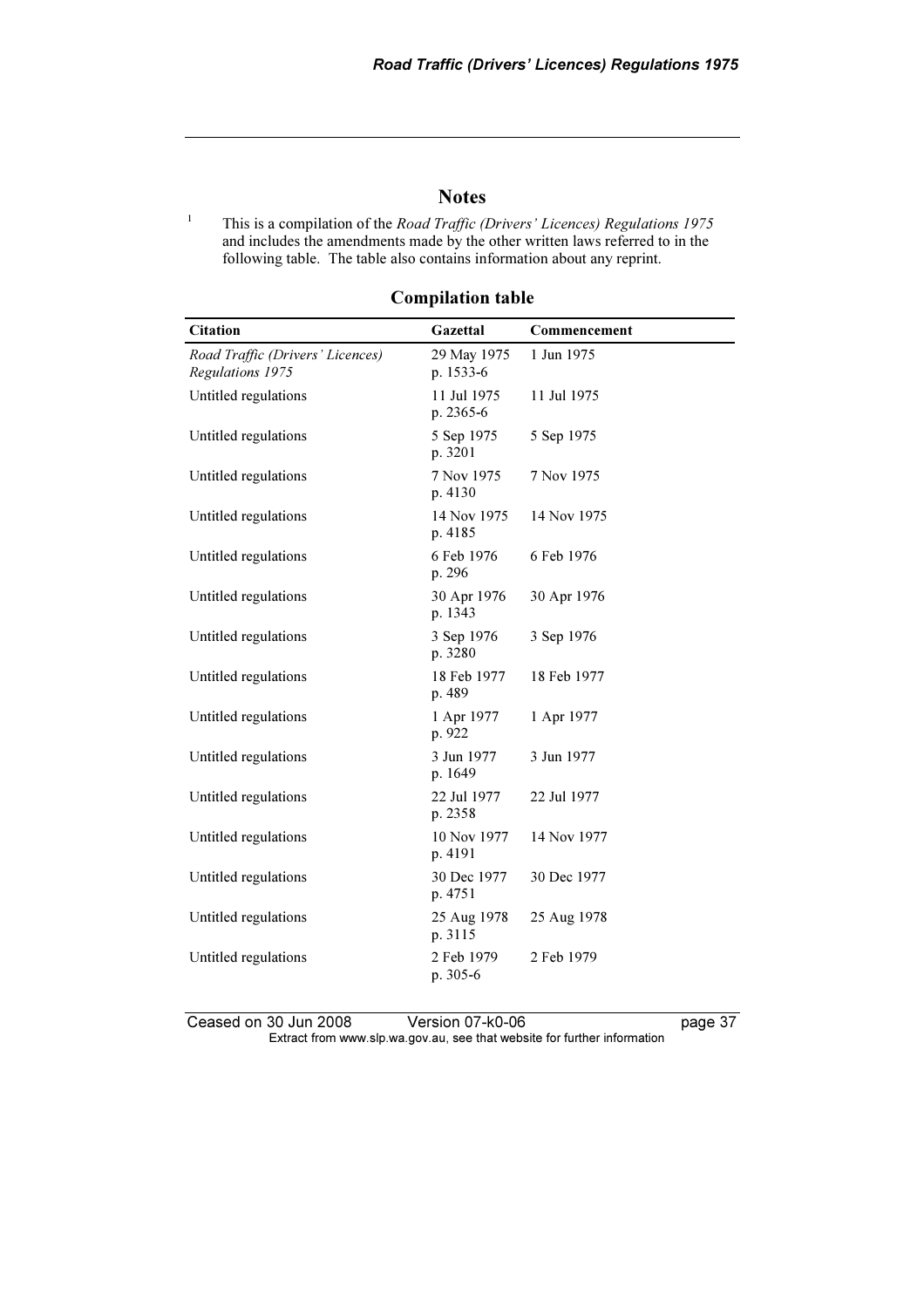| <b>Citation</b>      | Gazettal                     | Commencement                                            |
|----------------------|------------------------------|---------------------------------------------------------|
| Untitled regulations | 11 May 1979<br>p. 1221       | 25 May 1979 (see <i>Gazette</i><br>25 May 1979 p. 1377) |
| Untitled regulations | 22 Jun 1979<br>p. $1699-700$ | 22 Jun 1979                                             |
| Untitled regulations | 23 Nov 1979<br>p. 3648       | 23 Nov 1979                                             |

Reprint of the Road Traffic (Drivers' Licences) Regulations 1975 authorised 15 Jul 1980 (see Gazette 22 Jul 1980 p. 2471-8) (includes amendments listed above except those in Gazette 23 Nov 1979)

| Road Traffic (Drivers' Licences)<br><b>Amendment Regulations 1980</b>  | 12 Dec 1980<br>p. 4215                                          | 1 Jan 1981 (see r. 2) |
|------------------------------------------------------------------------|-----------------------------------------------------------------|-----------------------|
| Road Traffic (Drivers' Licences)<br><b>Amendment Regulations 1981</b>  | 13 Mar 1981<br>p. 939<br>(corrigendum<br>20 Mar 1981<br>p. 999) | 13 Mar 1981           |
| Road Traffic (Drivers' Licences)<br>Amendment Regulations (No. 3) 1981 | 25 Sep 1981<br>p. 4098                                          | 25 Sep 1981           |
| Road Traffic (Drivers' Licences)<br>Amendment Regulations (No. 2) 1981 | 2 Oct 1981<br>p. 4186<br>(erratum<br>9 Oct 1981<br>p.4240)      | 2 Oct 1981            |
| Road Traffic (Drivers' Licences)<br>Amendment Regulations (No. 4) 1981 | 18 Dec 1981<br>p. 5194                                          | 18 Dec 1981           |
| Road Traffic (Drivers' Licences)<br><b>Amendment Regulations 1982</b>  | 2 Feb 1982<br>p. 399-400                                        | 2 Feb 1982 (see r. 2) |
| Road Traffic (Drivers' Licences)<br>Amendment Regulations (No. 2) 1982 | 20 Aug 1982<br>p. 3271                                          | 1 Oct 1982 (see r. 2) |
| Road Traffic (Drivers' Licences)<br>Amendment Regulations (No. 3) 1982 | 1 Oct 1982<br>p. 3890                                           | 1 Oct 1982            |
| Road Traffic (Drivers' Licences)<br>Amendment Regulations (No. 4) 1982 | 14 Jan 1983<br>p. 213-14                                        | 1 Feb 1983 (see r. 2) |
| Road Traffic (Drivers' Licences)<br><b>Amendment Regulations 1983</b>  | 21 Oct 1983<br>p. 4269                                          | 1 Nov 1983 (see r. 2) |
| Road Traffic (Drivers' Licences)<br><b>Amendment Regulations 1984</b>  | 19 Oct 1984<br>p. 3365                                          | 1 Nov 1984 (see r. 2) |

page 38 Version 07-k0-06 Ceased on 30 Jun 2008 Extract from www.slp.wa.gov.au, see that website for further information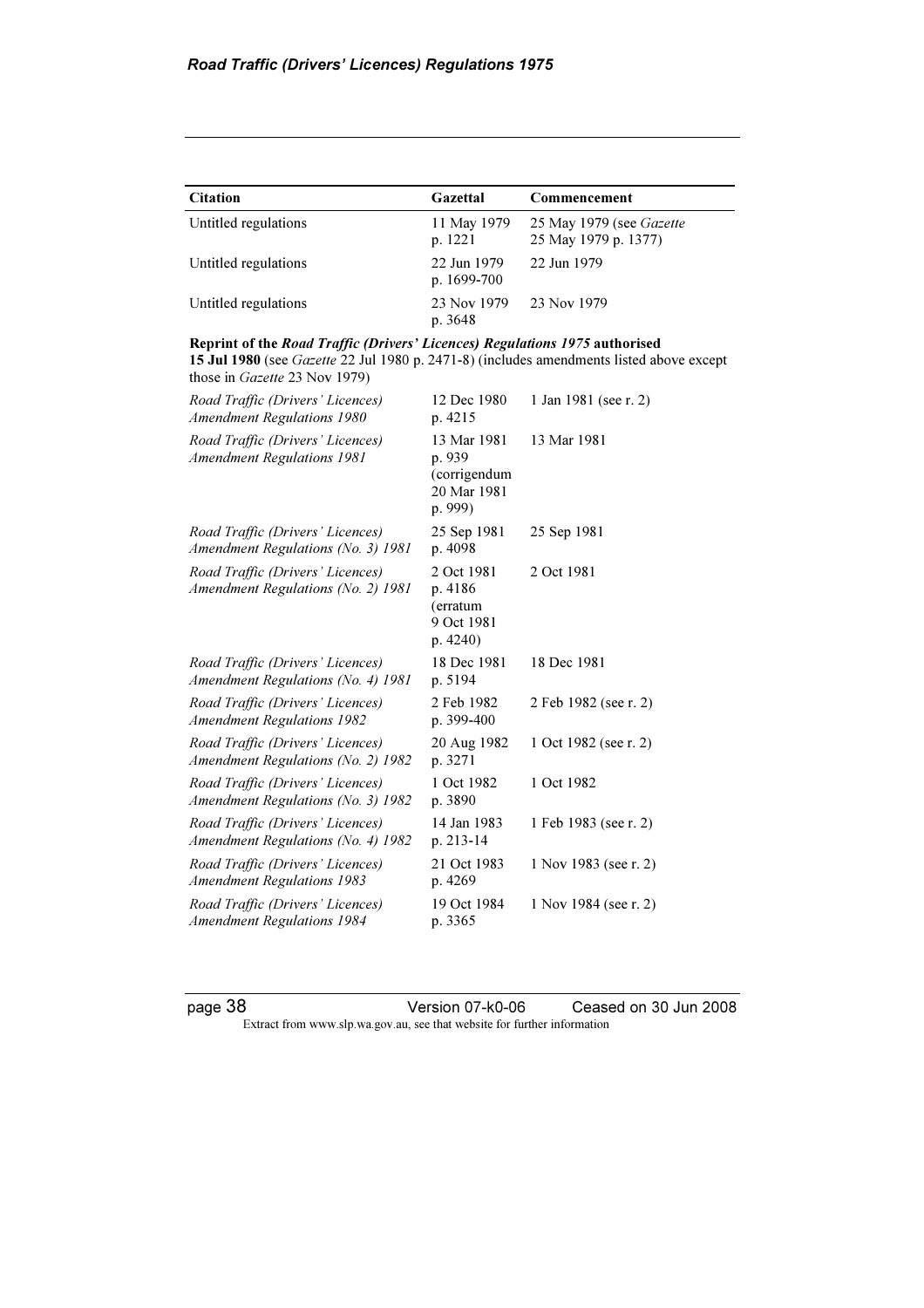| <b>Citation</b>                                                                                                                                              | Gazettal                 | Commencement                                                                                               |
|--------------------------------------------------------------------------------------------------------------------------------------------------------------|--------------------------|------------------------------------------------------------------------------------------------------------|
| Road Traffic (Drivers' Licences)<br>Amendment Regulations (No. 2) 1984                                                                                       | 26 Oct 1984<br>p. 3457   | 1 Nov 1984 (see r. 2)                                                                                      |
| Road Traffic (Drivers' Licences)<br>Amendment Regulations (No. 3) 1984 <sup>4</sup>                                                                          | 14 Dec 1984<br>p. 4130   | 14 Dec 1984                                                                                                |
| Reprint of the Road Traffic (Drivers' Licences) Regulations 1975 as at 11 Jun 1986 (see<br>Gazette 2 Jul 1986 p. 2263-75) (includes amendments listed above) |                          |                                                                                                            |
| Road Traffic (Drivers' Licences)<br><b>Amendment Regulations 1986</b>                                                                                        | 26 Sep 1986<br>p. 3690   | 1 Oct 1986 (see r. 2)                                                                                      |
| Road Traffic (Drivers' Licences)<br>Amendment Regulations (No. 2) 1986                                                                                       | 19 Dec 1986<br>p. 4877   | 19 Dec 1986                                                                                                |
| Road Traffic (Drivers' Licences)<br><b>Amendment Regulations 1987</b>                                                                                        | 14 Aug 1987<br>p. 3168   | 14 Aug 1987                                                                                                |
| Road Traffic (Drivers' Licences)<br>Amendment Regulations (No. 2) 1987                                                                                       | 18 Dec 1987<br>p. 4460   | 15 Jan 1988 (see r. 2 and Gazette<br>18 Dec 1987 p. 4459)                                                  |
| Road Traffic (Drivers' Licences)<br><b>Amendment Regulations 1988</b>                                                                                        | 31 Mar 1988<br>p. 960-1  | 31 Mar 1988                                                                                                |
| Road Traffic (Drivers' Licences)<br>Amendment Regulations (No. 4) 1988                                                                                       | 17 Jun 1988<br>p. 1950   | 1 Jul 1988 (see r. 2)                                                                                      |
| Road Traffic (Drivers' Licences)<br>Amendment Regulations (No. 2) 1988                                                                                       | 29 Jul 1988<br>p. 2540   | 1 Oct 1988 (see r. 2)                                                                                      |
| Road Traffic (Drivers' Licences)<br>Amendment Regulations (No. 3) 1988                                                                                       | 29 Jul 1988<br>p. 2540   | 29 Jul 1988                                                                                                |
| Road Traffic (Drivers' Licences)<br>Amendment Regulations (No. 5) 1988                                                                                       | 23 Dec 1988<br>p. 4983-4 | r. 9: 1 Jan 1989 (see r. 2(2));<br>balance: 1 Feb 1989 (see r. 2(1)<br>and Gazette 23 Dec 1988<br>p. 4937) |
| Road Traffic (Drivers' Licences)<br>Amendment Regulations (No. 3) 1989                                                                                       | 8 Sep 1989<br>p. 3170    | 1 Oct 1989 (see r. 2)                                                                                      |
| Road Traffic (Drivers' Licences)<br>Amendment Regulations (No. 4) 1989                                                                                       | 8 Sep 1989<br>p. 3170    | 1 Jan 1990 (see r. 2)                                                                                      |
| Road Traffic (Drivers' Licences)<br>Amendment Regulations (No. 2) 1990                                                                                       | 30 Mar 1990<br>p. 1660   | 30 Mar 1990                                                                                                |
| Road Traffic (Drivers' Licences)<br><b>Amendment Regulations 1990</b>                                                                                        | 3 Aug 1990<br>p. 3786-9  | 31 Aug 1990 (see r. 2)                                                                                     |
| Road Traffic (Drivers' Licences)<br>Amendment Regulations (No. 3) 1990                                                                                       | 7 Sep 1990<br>p. 4701    | 1 Oct 1990 (see r. 2)                                                                                      |

Ceased on 30 Jun 2008 Version 07-k0-06 page 39 Extract from www.slp.wa.gov.au, see that website for further information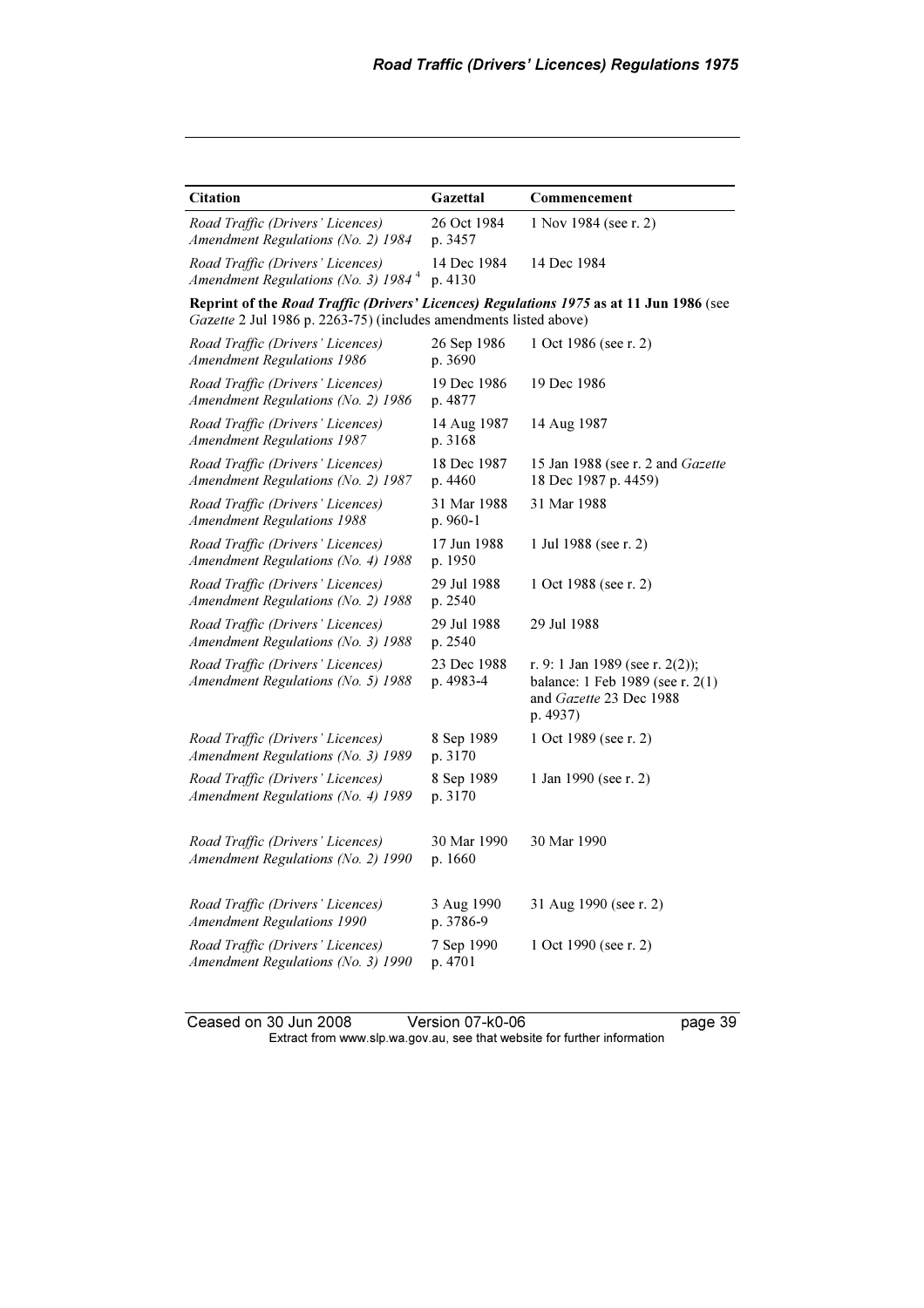| <b>Citation</b>                                                                                                          | Gazettal                 | Commencement                                              |
|--------------------------------------------------------------------------------------------------------------------------|--------------------------|-----------------------------------------------------------|
| <b>Regulations Amendment (Towed)</b><br><b>Agricultural Implements)</b><br>Regulations 1990 Pt. 3                        | 28 Sep 1990<br>p. 5071-3 | 1 Nov 1990 (see r. 2 and Gazette<br>28 Sep 1990 p. 5073)  |
| Road Traffic (Drivers' Licences)<br>Amendment Regulations (No. 5) 1990                                                   | 9 Nov 1990<br>p. 5584-5  | 9 Nov 1990                                                |
| Road Traffic (Drivers' Licences)<br>Amendment Regulations (No. 4) 1990                                                   | 23 Nov 1990<br>p. 5851   | 1 Jan 1991 (see r. 2)                                     |
| Road Traffic (Drivers' Licences)<br>Amendment Regulations (No. 2) 1991                                                   | 20 Sep 1991<br>p. 4947-8 | 1 Oct 1991 (see r. 2)                                     |
| Road Traffic (Drivers' Licences)<br>Amendment Regulations (No. 3) 1991                                                   | 20 Sep 1991<br>p. 4948-9 | 1 Jan 1992 (see r. 2)                                     |
| Road Traffic (Drivers' Licences)<br><b>Amendment Regulations 1991</b>                                                    | 29 Nov 1991<br>p. 6041-2 | 29 Nov 1991                                               |
| Road Traffic (Drivers' Licences)<br>Amendment Regulations (No. 4) 1991                                                   | 20 Dec 1991<br>p. 6372   | 20 Dec 1991                                               |
| Road Traffic (Drivers' Licences)<br><b>Amendment Regulations 1992</b>                                                    | 31 Dec 1992<br>p. 6395   | 1 Jan 1993 (see r. 2)                                     |
| Road Traffic (Drivers' Licences)<br><b>Amendment Regulations 1993</b>                                                    | 1 Jun 1993<br>p. 2728-9  | 16 Jun 1993 (see r. 2)                                    |
| Road Traffic (Drivers' Licences)<br>Amendment Regulations (No. 2) 1993                                                   | 26 Nov 1993<br>p. 6388-9 | 1 Jan 1994 (see r. 2)                                     |
| Road Traffic (Drivers' Licences)<br><b>Amendment Regulations 1994</b>                                                    | 13 Dec 1994<br>p. 6756-7 | 1 Jan 1995 (see r. 2)                                     |
| Road Traffic (Drivers' Licences)<br><b>Amendment Regulations 1995</b>                                                    | 10 Jan 1995<br>$p.65-6$  | 10 Jan 1995 (see r. 2 and Gazette<br>10 Jan 1995 p. 73)   |
| Road Traffic (Drivers' Licences)<br>Amendment Regulations (No. 2) 1995                                                   | 24 Nov 1995<br>p. 5455-7 | 25 Nov 1995 (see r. 2 and<br>Gazette 24 Nov 1995 p. 5390) |
| Road Traffic (Drivers' Licences)<br>Amendment Regulations (No. 3) 1995                                                   | 19 Jan 1996<br>p. 250    | 1 Feb 1996 (see r. 2)                                     |
| Road Traffic (Drivers' Licences)<br><b>Amendment Regulations 1996</b>                                                    | 24 May 1996<br>p. 2171-2 | 1 Jun 1996 (see r. 2)                                     |
| Reprint of the Road Traffic (Drivers' Licences) Regulations 1975 as at 29 Oct 1996<br>(includes amendments listed above) |                          |                                                           |
| Road Traffic Regulations Amendment<br>(Greenmount Hill Speed Restriction)<br>Regulations 1996 r. 3                       | 1 Nov 1996<br>p. 5795-7  | 1 Nov 1996                                                |
| Road Traffic (Drivers' Licences)<br><b>Amendment Regulations 1997</b>                                                    | 31 Jan 1997<br>p. 679-80 | 1 Feb 1997 (see r. 2 and Gazette<br>31 Jan 1997 p. 613)   |
| page 40                                                                                                                  | Version 07-k0-06         | Ceased on 30 Jun 2008                                     |

Extract from www.slp.wa.gov.au, see that website for further information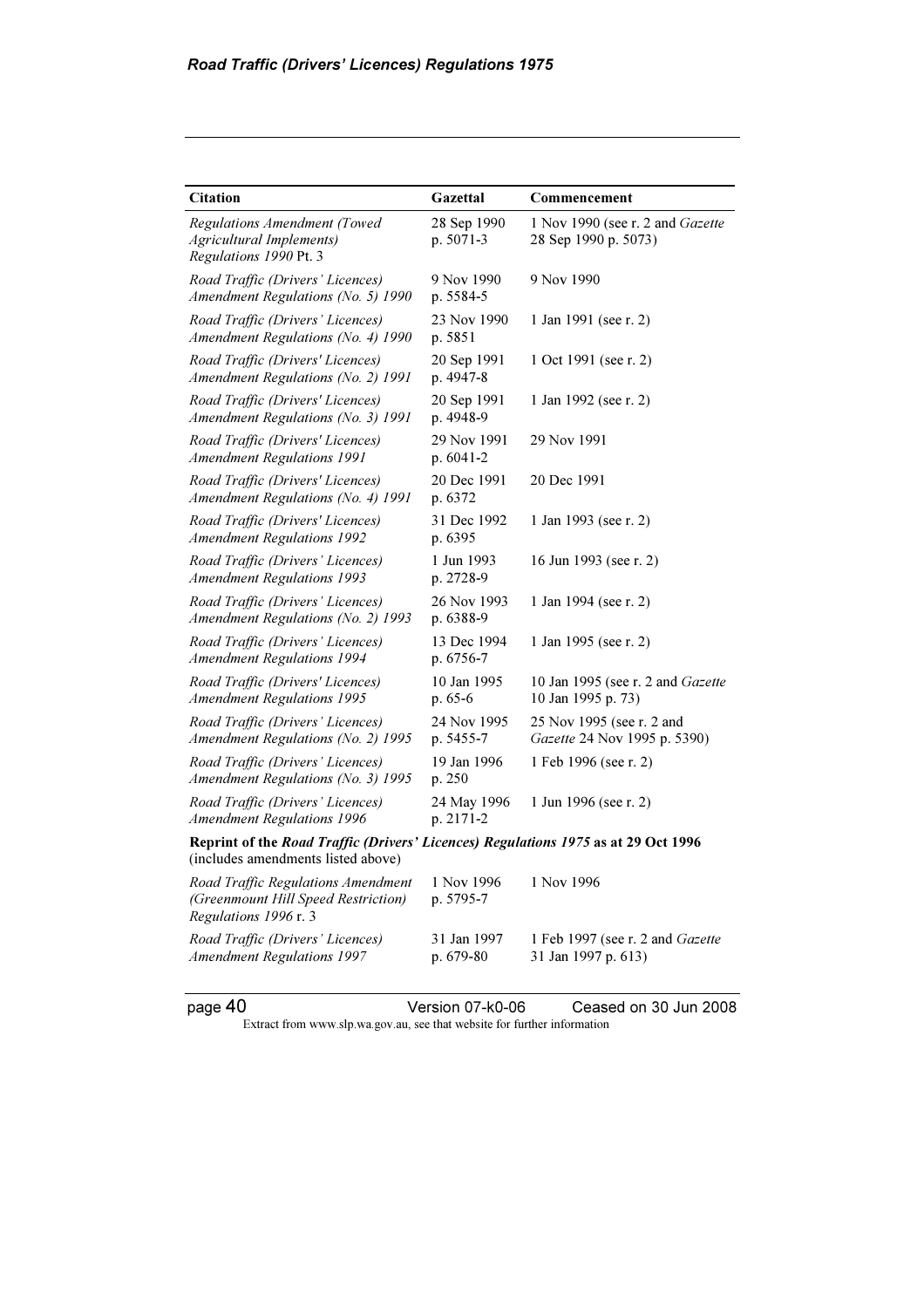| <b>Citation</b>                                                                                                          | Gazettal                                                                                       | Commencement                                             |
|--------------------------------------------------------------------------------------------------------------------------|------------------------------------------------------------------------------------------------|----------------------------------------------------------|
| Road Traffic (Drivers' Licences)<br>Amendment Regulations (No. 2) 1997 <sup>5</sup>                                      | 26 Mar 1997<br>p. 1649                                                                         | 1 Apr 1997 (see r. 2)                                    |
| Road Traffic (Amendments to Fees)<br>Regulations 1997 Div. 2                                                             | 13 May 1997<br>p. 2340-3                                                                       | 1 Jul 1997 (see r. 2)                                    |
| Road Traffic Regulations Amendment<br>(Pilots of Over-dimensional Vehicles)<br>Regulations 1997 r. 8                     | 30 May 1997<br>p. 2499-501                                                                     | 1 Jul 1997 (see r. 2)                                    |
| Road Traffic (Drivers' Licences)<br>Amendment Regulations (No. 3) 1997                                                   | 23 Dec 1997<br>p. 7452-7                                                                       | 1 Jan 1998 (see r. 2 and Gazette<br>23 Dec 1997 p. 7400) |
| Road Traffic (Drivers' Licences)<br>Amendment Regulations (No. 4) 1997                                                   | 23 Jan 1998<br>p. 424                                                                          | 23 Jan 1998                                              |
| Road Traffic (Drivers' Licences)<br><b>Amendment Regulations 1998</b>                                                    | 12 May 1998<br>p. 2772                                                                         | 1 Jul 1998 (see r. 2)                                    |
| Road Traffic (Drivers' Licences)<br>Amendment Regulations (No. 2) 1999                                                   | 25 May 1999<br>p. 2071-2                                                                       | 25 May 1999                                              |
| Road Traffic (Drivers' Licences)<br>Amendment Regulations 1999 <sup>6</sup>                                              | 28 Sep 1999<br>p. 4706-7                                                                       | 1 Jan 2001 (see r. 2)                                    |
| Reprint of the Road Traffic (Drivers' Licences) Regulations 1975 as at 18 Feb 2000<br>(includes amendments listed above) |                                                                                                |                                                          |
| Road Traffic (Drivers' Licences)<br>Amendment Regulations (No. 2) 2000                                                   | 17 May 2000<br>p. 2424-5                                                                       | 1 Jul 2000 (see r. 2)                                    |
| Road Traffic (Drivers' Licences)<br>Amendment Regulations (No. 3) 2000                                                   | 8 Sep 2000<br>p. 5192-4                                                                        | 18 Sep 2000 (see r. 2)                                   |
| Road Traffic (Drivers' Licences)<br>Amendment Regulations (No. 4) 2000                                                   | 1 Dec 2000<br>p. $6761-2$                                                                      | 1 Dec 2000 (see r. 2)                                    |
| Road Traffic (Drivers' Licences)<br>Amendment Regulations (No. 2) 2001                                                   | 25 Jan 2001<br>p. 594-6                                                                        | 5 Feb 2001 (see r. 2 and Gazette<br>30 Jan 2001 p. 615)  |
| Road Traffic (Drivers' Licences)<br>Amendment Regulations (No. 3) 2001 <sup>7</sup>                                      | 30 Jan 2001<br>p. 620-2                                                                        | 5 Feb 2001 (see r. 2)                                    |
| Road Traffic (Drivers' Licences)<br>Amendment Regulations (No. 4) $2001^8$                                               | 9 Feb 2001<br>p. 775-94<br>(as amended<br>23 Mar 2001<br>p. 1667 and<br>3 May 2002<br>p. 2311) | 7 May 2001 (see r. 2 and Gazette<br>23 Mar 2001 p. 1667) |
| Road Traffic (Drivers' Licences)<br>Amendment Regulations (No. 7) 2001                                                   | 15 Jun 2001<br>p. 2975-6                                                                       | 1 Jul 2001 (see r. 2)                                    |

Ceased on 30 Jun 2008 Version 07-k0-06 page 41 Extract from www.slp.wa.gov.au, see that website for further information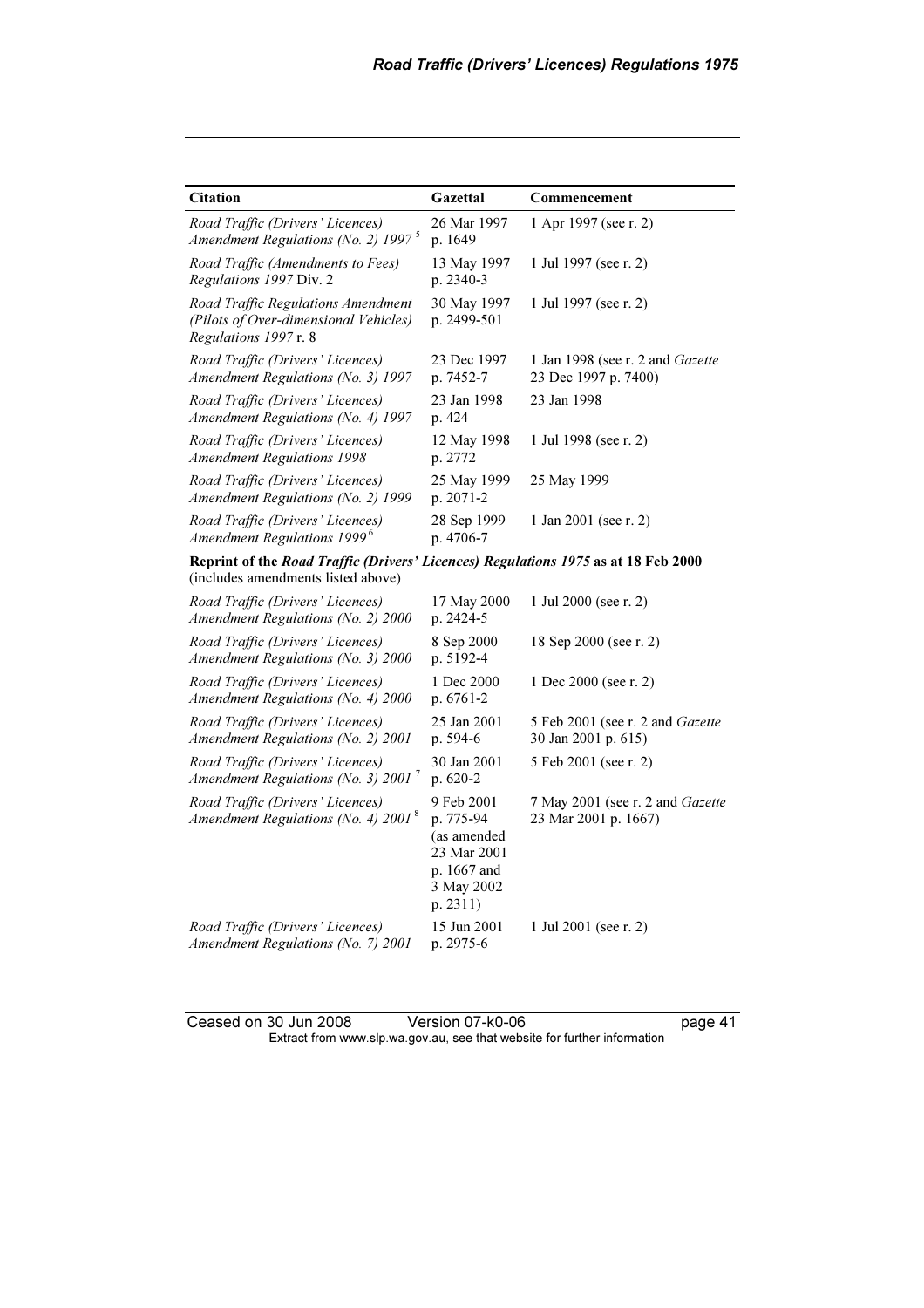| <b>Citation</b>                                                                                                                                                                                                                                  | Gazettal                  | Commencement                                             |
|--------------------------------------------------------------------------------------------------------------------------------------------------------------------------------------------------------------------------------------------------|---------------------------|----------------------------------------------------------|
| Road Traffic (Drivers' Licences)<br>Amendment Regulations (No. 6) 2001                                                                                                                                                                           | 29 Jun 2001<br>p. 3252-3  | 1 Aug 2001 (see r. 2)                                    |
| Road Traffic (Drivers' Licences)<br>Amendment Regulations (No. 8) $2001^9$                                                                                                                                                                       | 8 Jan 2002<br>p. 36-7     | 5 Feb 2002 (see r. 2)                                    |
| Road Traffic (Drivers' Licences)<br><b>Amendment Regulations 2002</b>                                                                                                                                                                            | 8 Mar 2002<br>p. 944-5    | 8 Mar 2002                                               |
| Reprint of the Road Traffic (Drivers' Licences) Regulations 1975 as at 5 Apr 2002<br>(includes amendments listed above except those to the Road Traffic (Drivers' Licences)<br>Amendment Regulations (No. 4) 2001 in Gazette 3 May 2002 p. 2311) |                           |                                                          |
| Road Traffic (Drivers' Licences)<br>Amendment Regulations (No. 3) 2002                                                                                                                                                                           | 17 May 2002<br>p. 2565-7  | 1 Jul 2002 (see r. 2)                                    |
| Road Traffic (Vehicle Standards)<br>(Consequential Provisions)<br>Regulations 2002 Pt. 2                                                                                                                                                         | 1 Nov 2002<br>p. 5388-400 | 1 Nov 2002 (see r. 2)                                    |
| Road Traffic (Drivers' Licences)<br>Amendment Regulations (No. 3) 2003                                                                                                                                                                           | 16 Apr 2003<br>p. 1239    | 16 Apr 2003                                              |
| Road Traffic (Drivers' Licences)<br><b>Amendment Regulations 2003</b>                                                                                                                                                                            | 24 Apr 2003<br>p. 1273-5  | 24 Apr 2003                                              |
| Road Traffic (Drivers' Licences)<br>Amendment Regulations (No. 2) 2003                                                                                                                                                                           | 24 Apr 2003<br>p. 1275-6  | 28 Aug 2003 (see r. 2)                                   |
| Road Traffic (Drivers' Licences)<br>Amendment Regulations (No. 4) 2003                                                                                                                                                                           | 20 May 2003<br>p. 1797-8  | 1 Jul 2003 (see r. 2)                                    |
| Road Traffic (Drivers' Licences)<br>Amendment Regulations (No. 6) 2003                                                                                                                                                                           | 12 Dec 2003<br>p. 5048-9  | 12 Dec 2003                                              |
| Road Traffic (Drivers' Licences)<br><b>Amendment Regulations 2004</b>                                                                                                                                                                            | 20 Apr 2004<br>p. 1298-9  | 20 Apr 2004                                              |
| Road Traffic Amendment (Impounding and<br>Confiscation of Vehicles) Act 2004 s. 16 <sup>10</sup> assented to<br>23 Jun 2004                                                                                                                      |                           | 4 Sep 2004 (see s. 2 and Gazette<br>3 Sep 2004 p. 3849)  |
| Road Traffic (Drivers' Licences)<br>Amendment Regulations (No. 3) 2004                                                                                                                                                                           | 25 Jun 2004<br>p. 2247-9  | 1 Jul 2004 (see r. 2)                                    |
| Road Traffic (Drivers' Licences)<br>Amendment Regulations (No. 5) 2004                                                                                                                                                                           | 10 Dec 2004<br>p. 5918    | 10 Dec 2004                                              |
| Road Traffic (Drivers' Licences)<br>Amendment Regulations (No. 4) 2004                                                                                                                                                                           | 30 Dec 2004<br>p. 6955    | 1 Jan 2005 (see r. 2 and Gazette<br>31 Dec 2004 p. 7130) |

Reprint 6: The Road Traffic (Drivers' Licences) Regulations 1975 as at 18 Mar 2005 (includes amendments listed above)

page 42 Version 07-k0-06 Ceased on 30 Jun 2008 Extract from www.slp.wa.gov.au, see that website for further information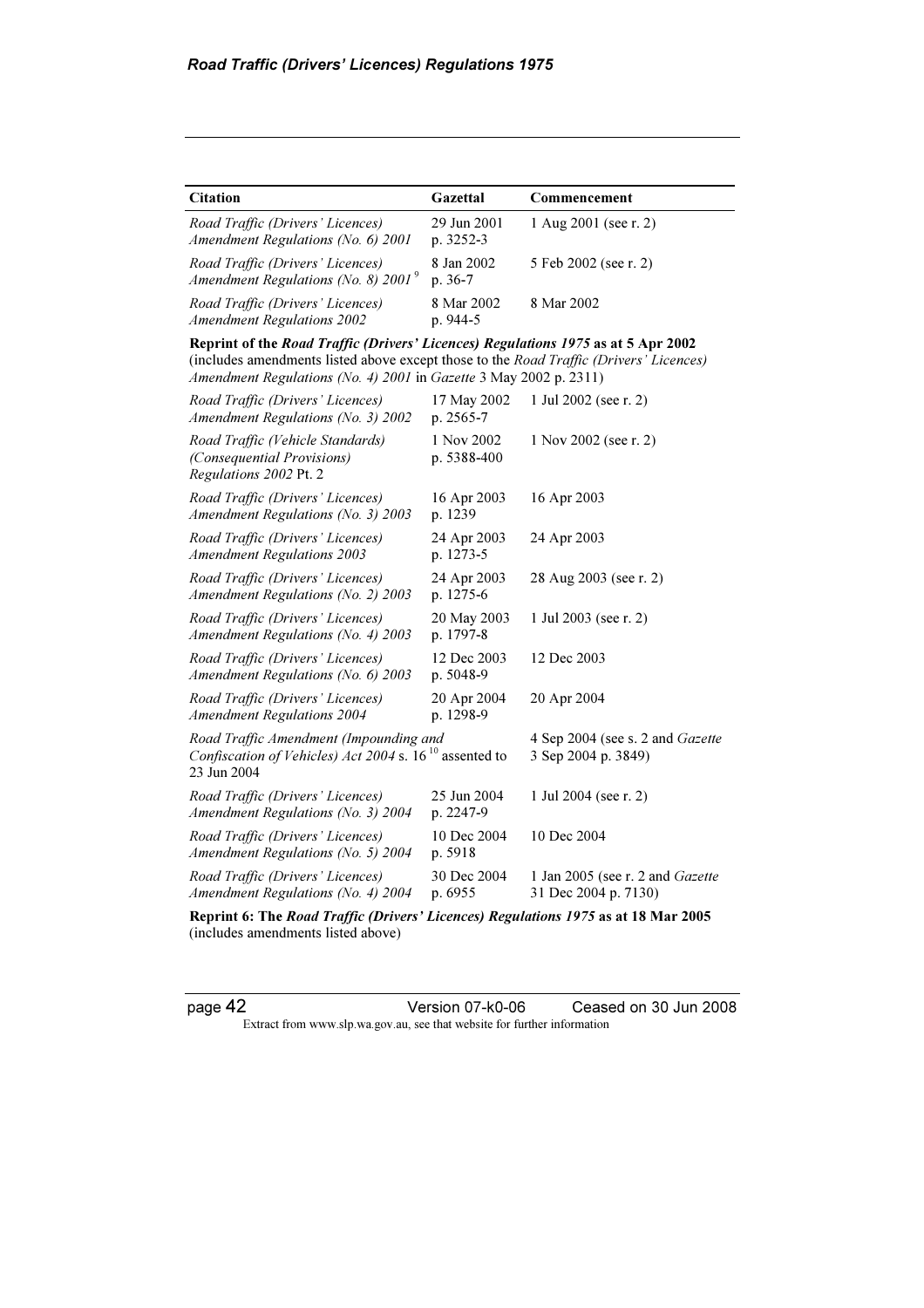| <b>Citation</b>                                                                                                         | Gazettal                  | Commencement                                                                                                                   |
|-------------------------------------------------------------------------------------------------------------------------|---------------------------|--------------------------------------------------------------------------------------------------------------------------------|
| Road Traffic (Drivers' Licences)<br>Amendment Regulations (No. 2) 2005                                                  | 27 May 2005<br>p. 2302-3  | 1 Jul 2005 (see r. 2)                                                                                                          |
| Road Traffic (Drivers' Licences)<br><b>Amendment Regulations 2005</b>                                                   | 27 May 2005<br>p. 2305    | 27 May 2005                                                                                                                    |
| Road Traffic (Drivers' Licences)<br>Amendment Regulations (No. 5) 2005                                                  | 23 Dec 2005<br>p. 6277    | 1 Jan 2006 (see r. 2)                                                                                                          |
| Road Traffic (Drivers' Licences)<br>Amendment Regulations (No. 4) 2005                                                  | 23 Dec 2005<br>p. 6279    | 23 Dec 2005                                                                                                                    |
| Road Traffic (Drivers' Licences)<br>Amendment Regulations (No. 2) 2006                                                  | 26 May 2006<br>p. 1881    | 1 Jul 2006 (see r. 2)                                                                                                          |
| Road Traffic (Drivers' Licences)<br>Amendment Regulations (No. 3) 2006                                                  | 26 May 2006<br>p. 1882-3  | 1 Jul 2006 (see r. 2)                                                                                                          |
| Reprint 7: The Road Traffic (Drivers' Licences) Regulations 1975 as at 3 Nov 2006<br>(includes amendments listed above) |                           |                                                                                                                                |
| Road Traffic (Drivers' Licences)<br>Amendment Regulations (No. 4) 2006                                                  | 28 Nov 2006<br>p. 4893    | 28 Nov 2006                                                                                                                    |
| Road Traffic (Drivers' Licences)<br><b>Amendment Regulations 2006</b>                                                   | 28 Nov 2006<br>p. 4913-16 | Regulations other than r. 5:<br>4 Dec 2006 (see r. 2(1) and<br>Gazette 28 Nov 2006 p. 4889);<br>r. 5: 1 Jan 2007 (see r. 2(2)) |
| Road Traffic (Drivers' Licences)<br>Amendment Regulations (No. 3) 2007                                                  | 11 Oct 2007<br>p. 5479-80 | r. 1 and 2: 11 Oct 2007 (see<br>r. $2(a)$ ;                                                                                    |
|                                                                                                                         |                           | Regulations other than r. 1 and 2:<br>12 Oct 2007 (see r. 2(b) and<br>Gazette 11 Oct 2007 p. 5475)                             |
| Road Traffic (Drivers' Licences)<br>Amendment Regulations (No. 2) 2007                                                  | 9 Nov 2007<br>p. 5615-16  | r. 1 and 2: 9 Nov 2007 (see<br>r. $2(a)$ ;                                                                                     |
|                                                                                                                         |                           | Regulations other than r. 1 and 2:<br>10 Nov 2007 (see r. 2(b))                                                                |
| Road Traffic Amendment (Holiday<br>Periods) Regulations 2008 r. 3                                                       | 8 Feb 2008<br>$p. 321-2$  | 9 Feb 2008 (see r. 2(b))                                                                                                       |
| Road Traffic Legislation Amendment<br>Regulations 2008 Pt. 4                                                            | 14 Mar 2008<br>p. 832-4   | 15 Mar 2008 (see r. 2(b) and<br>Gazette 14 Mar 2008 p. 829)                                                                    |
| Road Traffic (Drivers' Licences)<br>Amendment (Revealing Impairments)<br>Regulations 2008                               | 17 Mar 2008<br>p. 859-61  | 17 Mar 2008 (see r. 2)                                                                                                         |

These regulations were repealed by the Road Traffic (Authorisation to Drive) Regulations 2008 r. 66 as at 30 June 2008 (see r. 2(b) and Gazette 10 Jun 2008 p. 2471)

Ceased on 30 Jun 2008 Version 07-k0-06 page 43 Extract from www.slp.wa.gov.au, see that website for further information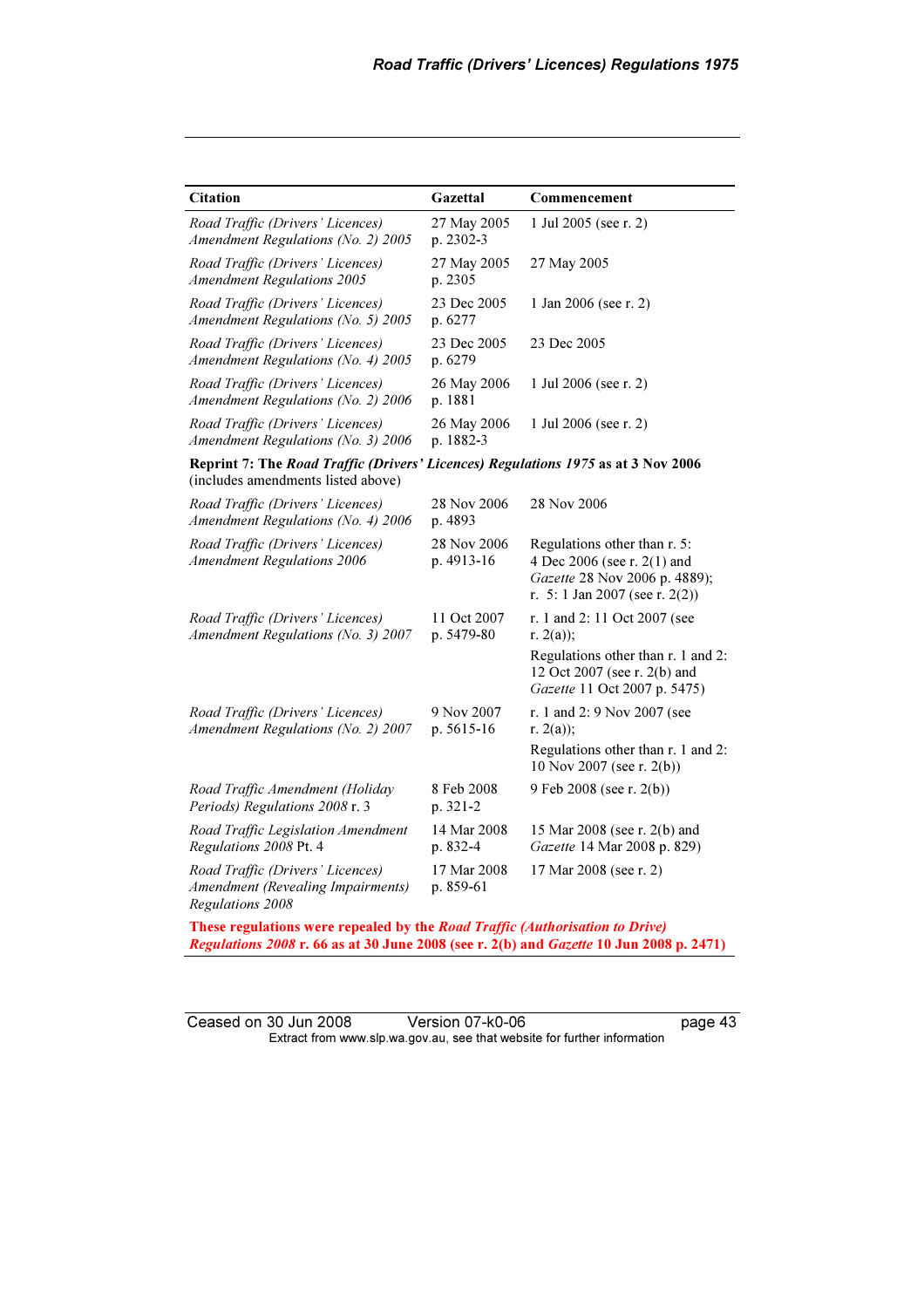- 2 Repealed by the Children and Community Services Act 2004 s. 250(2)(c). See the Children and Community Services (Outside School Hours Care) Regulations 2006.
- 3 Repealed by the Road Traffic Act 1974 s. 4.
- 4 The Miscellaneous Regulations (Validation) Act 1985 applied to these regulations. It deems the regulations not to have ceased to have effect as a result of the failure to comply with section 42(1) of the Interpretation Act 1984, subject to their being laid before the Legislative Assembly. The *Interpretation Act 1984* s. 42(2) then applied as if the words "or if any regulations are not laid before both Houses of Parliament in accordance with subsection (1)" had been omitted.
- 5 The Road Traffic (Drivers' Licences) Amendment Regulations (No. 2) 1997 r. 3(c) and (d) disallowance published in Gazette 2 September 1997 p. 5001 has no effect as the relevant provision was subsequently amended prior to disallowance.
- 6 The amendment to the Second Schedule does not have effect because the item that the Road Traffic (Drivers' Licences) Amendment Regulations 1999 would have amended was deleted in Gazette 1 Dec 2000 p. 6762.
- 7 The Road Traffic (Drivers' Licences) Amendment Regulations (No. 3) 2001 r. 7 reads as follows:
- <u>، د</u>

 $\epsilon$ 

"

#### 7. Transitional

 Regulation 4E of the Road Traffic (Drivers' Licences) Regulations 1975 does not apply to a person who holds a learner's permit issued before the day on which these regulations come into operation.

<sup>8</sup> The Road Traffic (Drivers' Licences) Amendment Regulations (No. 4) 2001 r. 22 (as amended by the Road Traffic (Drivers' Licences) Amendment Regulations (No. 2) 2002 published in Gazette 3 May 2002 p. 2311), which gives effect to Sch. 1 and 2, read as follows:

#### 22. Transitional and saving

Schedules 1 and 2 have effect.

".

".

Schedules 1 and 2 read as follows:

### Schedule 1 — Transitional and saving

page 44 Version 07-k0-06 Ceased on 30 Jun 2008 Extract from www.slp.wa.gov.au, see that website for further information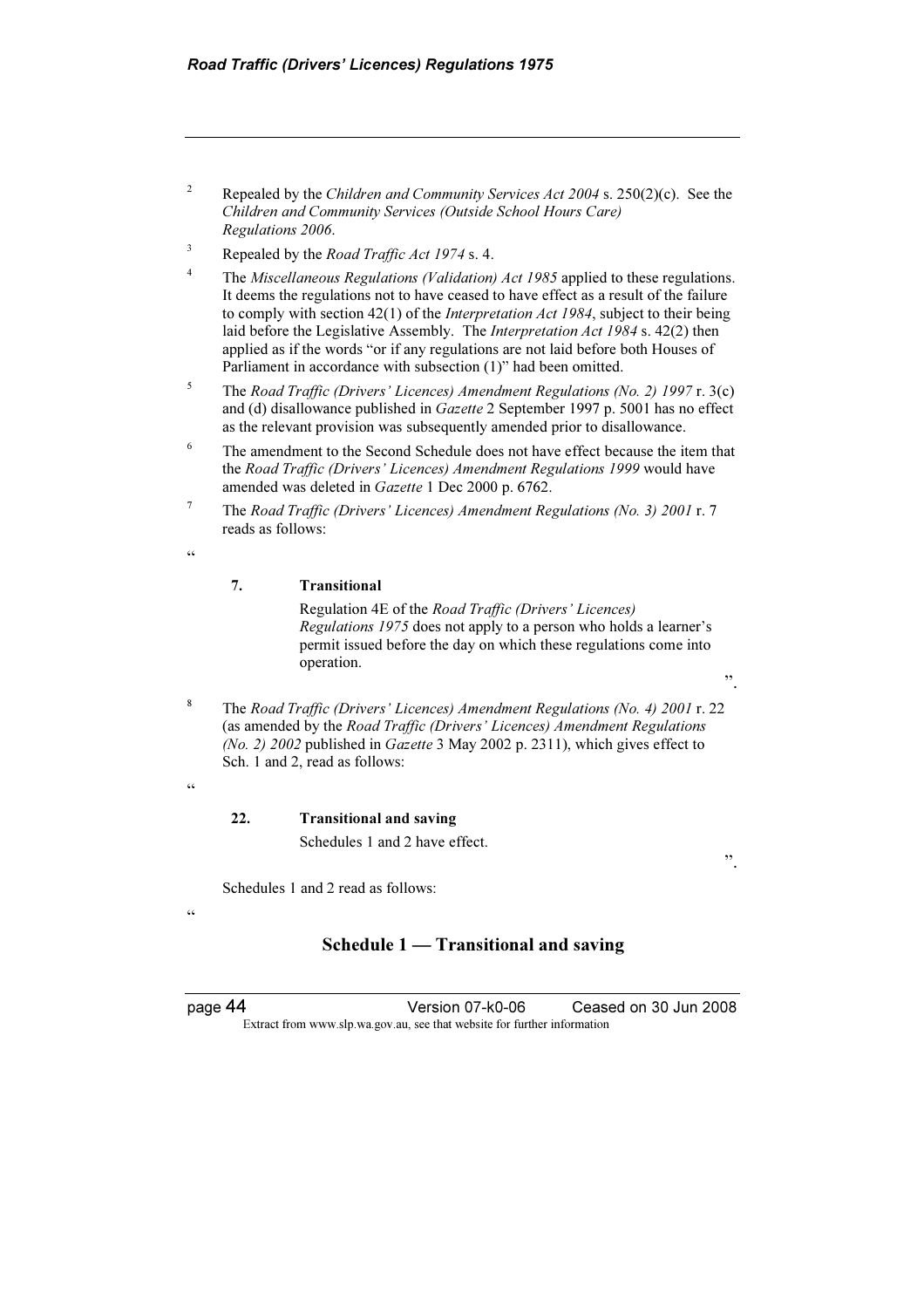#### 1. Interpretation

In this Schedule —

"commencement day" means the day on which these regulations come into operation;

"continuing driver's licence" means a driver's licence granted before the commencement day that would have continued after the beginning of that day had these regulations not come into operation;

"continuing learner's permit" means a learner's permit granted before the commencement day that would have continued after the beginning of that day had these regulations not come into operation;

"learner's permit" means a permit under section 48C of the Act.

### 2. Transition of drivers' licences

- (1) A continuing driver's licence that, immediately before the commencement day, was appropriate to a motor vehicle of a class specified in Schedule 2 column 1 continues as if these regulations had not come into operation, but as a driver's licence -
	- (a) for a motor vehicle of a class specified in column 2 opposite the class specified in column 1;
	- (b) subject to any condition or limitation specified in column 3 opposite the class specified in column 2 (in addition to any condition or limitation to which the licence may have been subject before the commencement day); and
	- (c) endorsed with any class of authorisation specified in column 4 opposite the class specified in column 2.
- (2) If the driving authorised by a continuing driver's licence is, as a result of subclause (1), more restricted than it would have been if these regulations had not come into operation, the licence also authorises driving that the licence authorised before the commencement day, but that authorisation is limited to the transitional period.
- (3) The transitional period for a driver's licence is the period during the 18 months commencing on the commencement day while the licence, or the licence as renewed, continues in force.

#### 3. Applications to vary continuing driver's licences

 (1) A person whose driver's licence authorises additional driving under clause  $2(2)$  may, at any time while the additional driving is authorised, apply to the Director General for the licence to be

Ceased on 30 Jun 2008 Version 07-k0-06 **Page 45** Extract from www.slp.wa.gov.au, see that website for further information

[r. 22]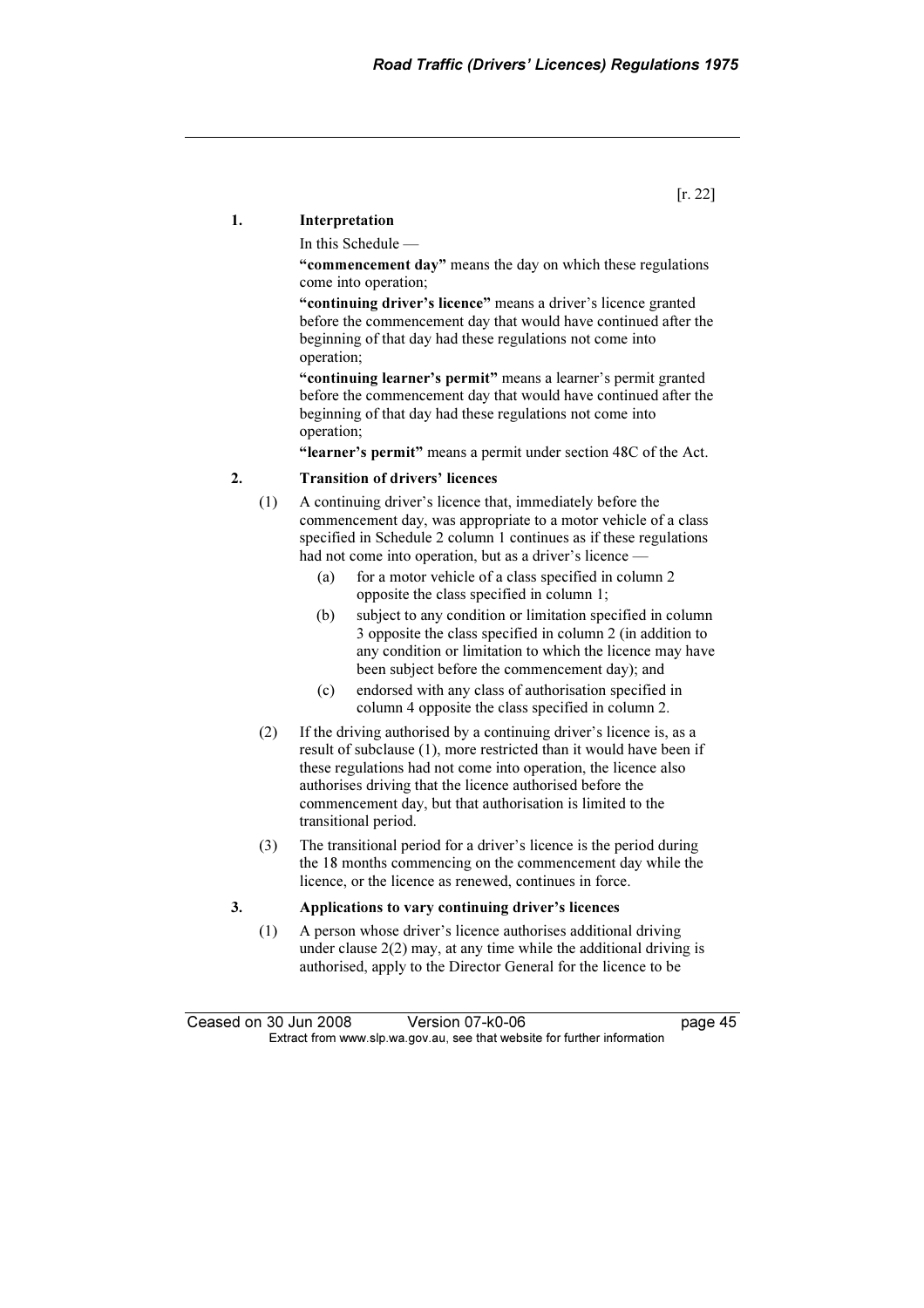varied as necessary to authorise the additional driving without the limitation referred to in clause 2(2).

- (2) An application under subclause (1) is to be
	- (a) in a form approved by the Director General; and
	- (b) accompanied by such proof of the applicant's driving experience as the Director General may require, verified by statutory declaration.
- (3) On an application under subclause (1), the Director General is to grant the variation if the Director General is satisfied that the applicant has demonstrated his or her ability to control a motor vehicle to which the variation applies and satisfied any requirements prescribed in relation to a licence for the vehicle.
- (4) The Director General may, in satisfaction of the requirement that the applicant demonstrate an ability to control the motor vehicle, accept evidence other than that obtained from a driving test.

#### 4. Transition of learner's permits

- (1) A continuing learner's permit that, immediately before the commencement day, was appropriate to a motor vehicle of a class specified in Schedule 2 column 1 continues as if these regulations had not come into operation, but as a learner's permit -
	- (a) for a motor vehicle of a class specified in column 2 opposite the class specified in column 1; and
	- (b) subject to any condition or limitation specified in column 3 opposite the class specified in column 2 (in addition to any condition or limitation to which the permit may have been subject before the commencement day).
- (2) Regulation 4B of, and Schedule 4 to, the Road Traffic (Drivers' Licences) Regulations 1975 do not apply to the holder of a continuing learner's permit.

[Schedule 1 amended in Gazette 3 May 2002 p. 2311.]

### Schedule 2 — Table of motor vehicle classes, limitations and endorsements

|                     |                         |                                   | [r. 22]              |
|---------------------|-------------------------|-----------------------------------|----------------------|
| Column 1            | Column 2                | Column 3                          | Column 4             |
| <b>Former class</b> | <b>Present</b><br>class | <b>Condition or</b><br>Limitation | <b>Authorisation</b> |
|                     | C                       |                                   |                      |

page 46 Version 07-k0-06 Ceased on 30 Jun 2008 Extract from www.slp.wa.gov.au, see that website for further information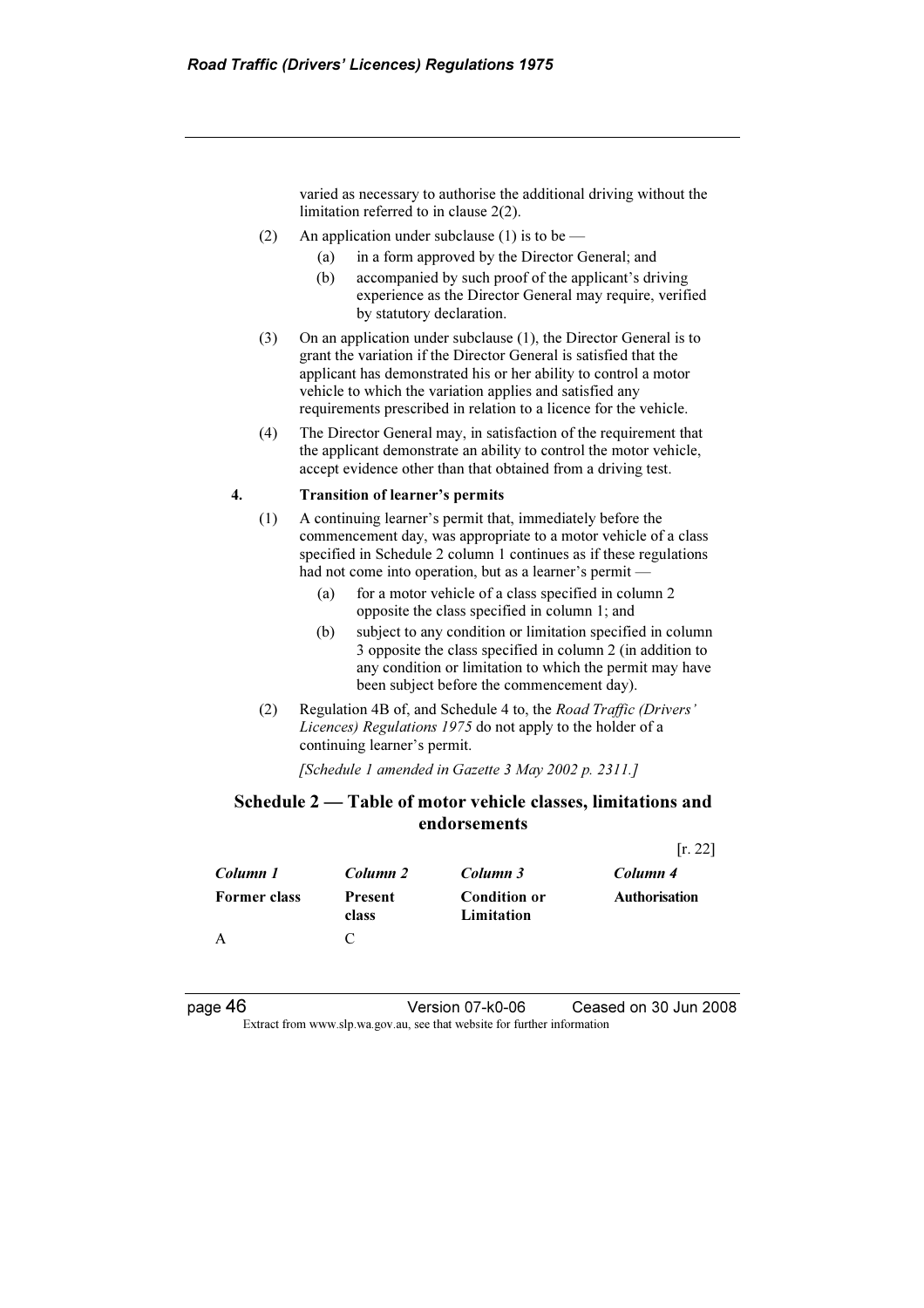| Column 1            | Column 2                | Column 3                                                                                                                                                                                                                     | Column 4             |
|---------------------|-------------------------|------------------------------------------------------------------------------------------------------------------------------------------------------------------------------------------------------------------------------|----------------------|
| <b>Former class</b> | <b>Present</b><br>class | <b>Condition or</b><br>Limitation                                                                                                                                                                                            | <b>Authorisation</b> |
| B                   | <b>HR</b>               |                                                                                                                                                                                                                              |                      |
| C                   | HC                      |                                                                                                                                                                                                                              |                      |
| E                   | $\mathcal{C}$           | class A                                                                                                                                                                                                                      |                      |
| F                   | <b>MR</b>               |                                                                                                                                                                                                                              | class F              |
| H                   | LR                      |                                                                                                                                                                                                                              |                      |
| I                   | $\mathcal{C}$           | The holder of the<br>licence or permit<br>may drive a tractor<br>(not prime mover<br>type) that has a<br>GVM not<br>exceeding 4 500 kg,<br>but no other motor<br>vehicle of class C.                                         |                      |
| J                   | <b>MR</b>               | The holder of the<br>licence or permit<br>may drive a tractor<br>(not prime mover<br>type) that has a<br>GVM exceeding<br>4 500 kg and that<br>has 2 axles, but no<br>other motor vehicle<br>of class MR.                    |                      |
| K                   | R                       |                                                                                                                                                                                                                              |                      |
| L                   | R                       | class E                                                                                                                                                                                                                      |                      |
| М                   | R                       | The holder of the<br>licence or permit<br>may drive a motor<br>cycle with an<br>engine capacity not<br>exceeding 100 ml<br>and that is not fitted<br>with a hand or foot<br>operated clutch, but<br>no other motor<br>cycle. |                      |

Ceased on 30 Jun 2008 Version 07-k0-06 page 47 Extract from www.slp.wa.gov.au, see that website for further information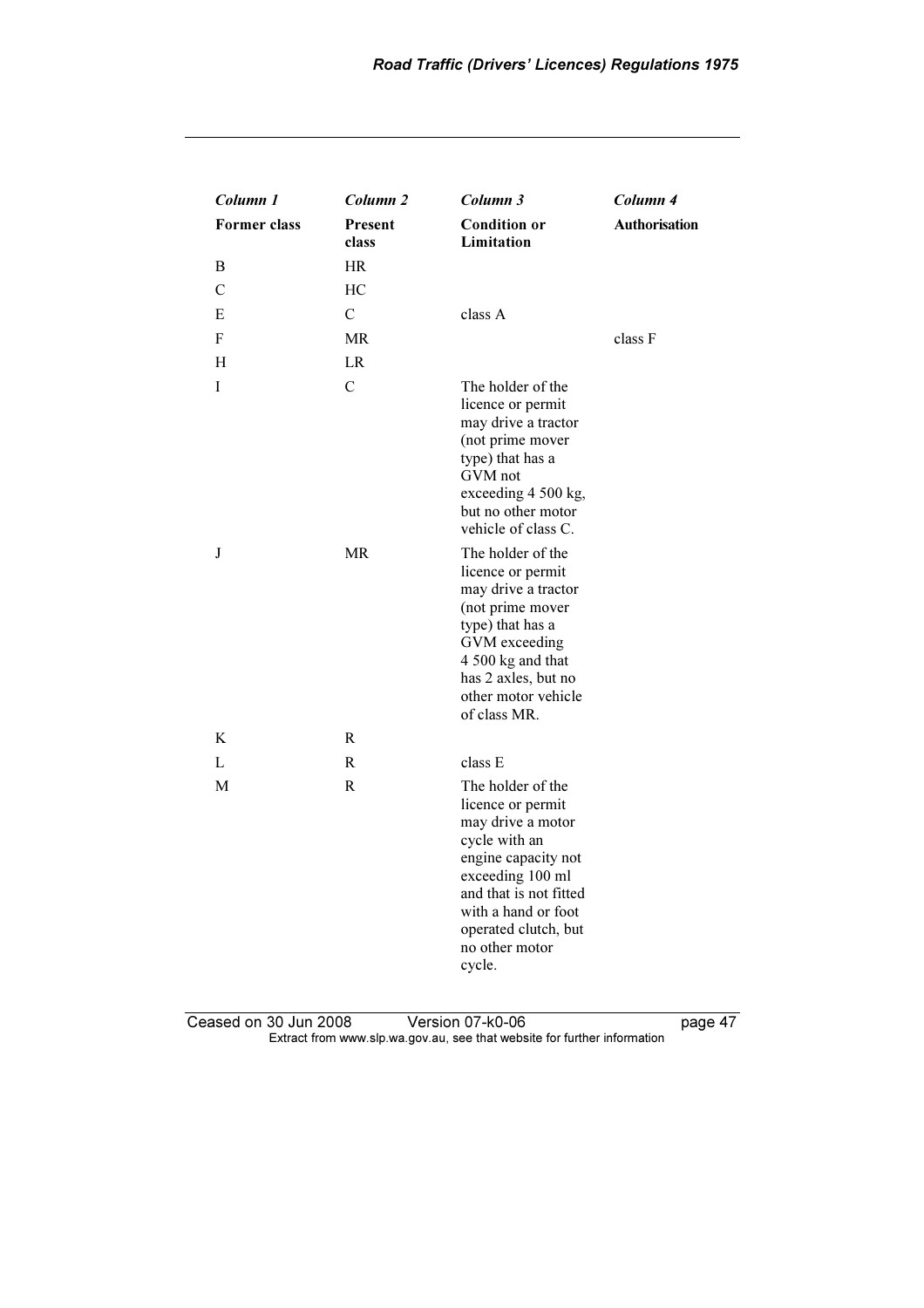| Column 1            | Column 2                | Column 3                          | Column 4             |
|---------------------|-------------------------|-----------------------------------|----------------------|
| <b>Former class</b> | <b>Present</b><br>class | <b>Condition or</b><br>Limitation | <b>Authorisation</b> |
| N                   | R                       | class N                           |                      |
|                     |                         |                                   | class T              |

<sup>9</sup> The Road Traffic (Drivers' Licences) Amendment Regulations (No. 8) 2001 r. 7 reads as follows:

 $\zeta \zeta$ 

#### 7. Transitional

 Regulation 4E(1)(a) of the Road Traffic (Drivers' Licences) Regulations 1975 does not apply to a person  $-$ 

- (a) who had reached the age of 16 years on 4 February 2001; and
- (b) who holds a learner's permit issued before the day on which these regulations come into operation.
- <sup>10</sup> The Road Traffic Amendment (Impounding and Confiscation of Vehicles) Act 2004 s.  $16(3)$  reads as follows:
- $\epsilon$

 (3) Nothing in this Act prevents any of the Road Traffic (Drivers' Licences) Regulations 1975 from being amended in accordance with the Road Traffic Act 1974.

".

".

".

page 48 Version 07-k0-06 Ceased on 30 Jun 2008 Extract from www.slp.wa.gov.au, see that website for further information